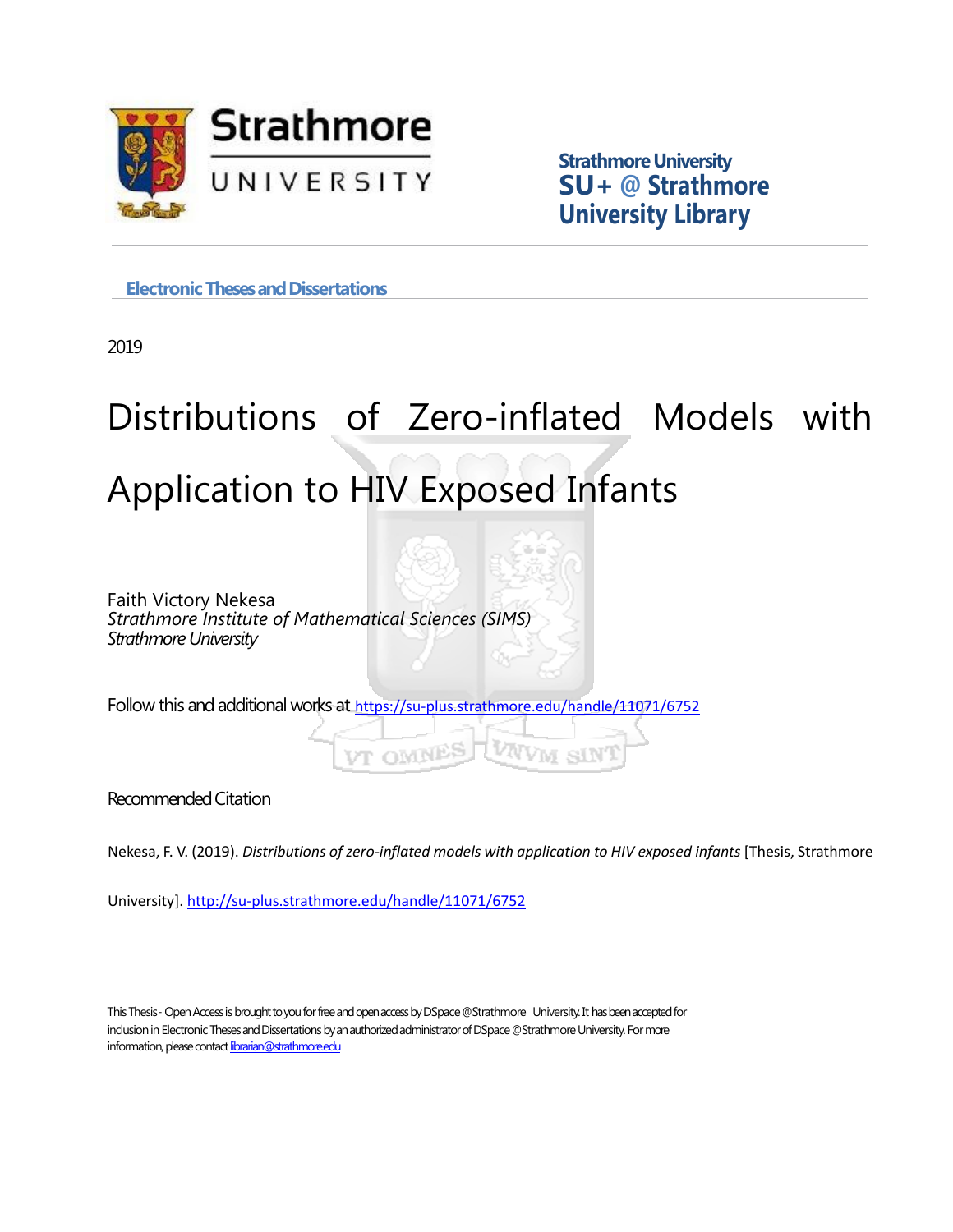## Distributions of Zero-inflated Models with Application to HIV Exposed Infants

Faith Victory Nekesa

A thesis submitted in partial fulfilment of the requirements for the award of the Degree of Master of Science in Statistical Science at Strathmore University

> OTN Statistical Institute of Mathematics (SIMS) Strathmore University Nairobi, Kenya.

> > May 31, 2019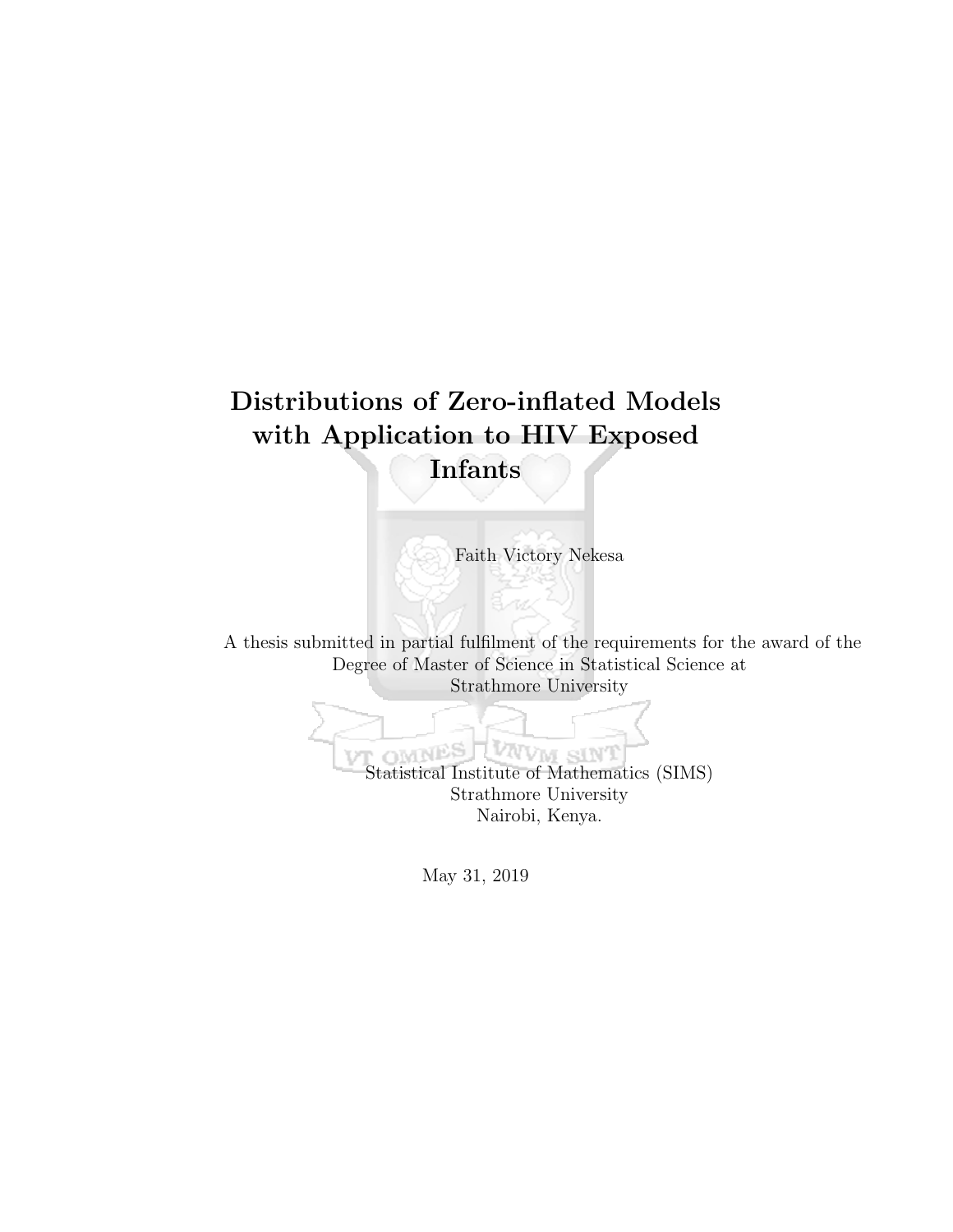## Declaration

I declare that this work has not been previously submitted and approved for the award of a degree by this or any other University. To the best of my knowledge and belief, the thesis contains no material previously published or written by another person except where due reference is made in the thesis itself.

No part of this thesis may be reproduced without the permission of the author and Strathmore University

Name of candidate: Faith Victory Nekesa

Signature: .................

Date:......................

#### Approval

The thesis of Faith Victory Nekesa, Reg No. 103017 was reviewed and approved by the following: **MA STA** 

#### Dr. Collins Odhiambo

Lecturer, Strathmore Institute of Mathematical Sciences (SIMS)

Strathmore University

#### Dr. Linda Chaba

Lecturer, Strathmore Institute of Mathematical Sciences (SIMS)

Strathmore University

#### Ferdinand Othieno,

Dean, Strathmore Institute of Mathematical Sciences, Strathmore University.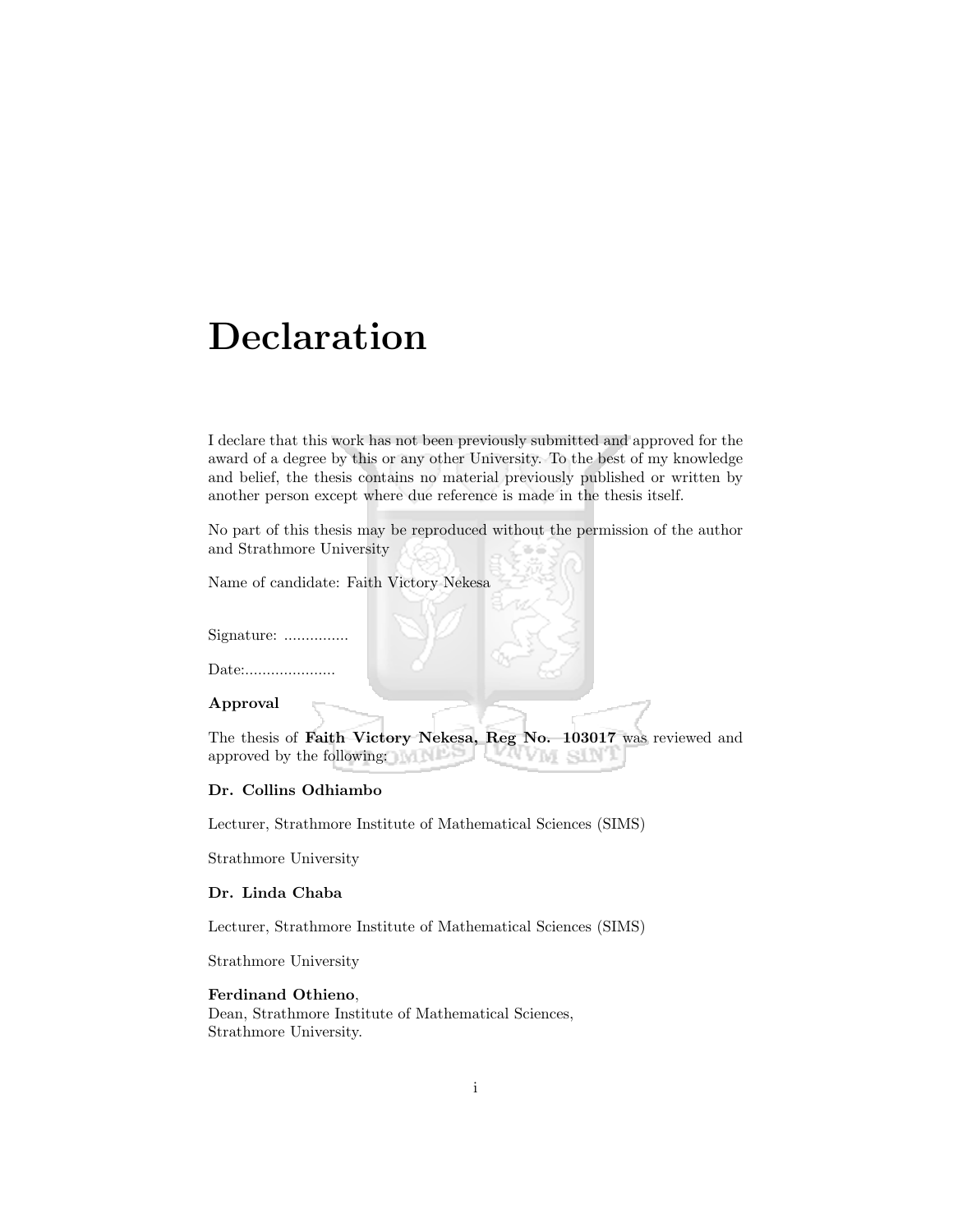## Professor Ruth Kiraka, Dean, School of Graduate Studies,

Strathmore University.

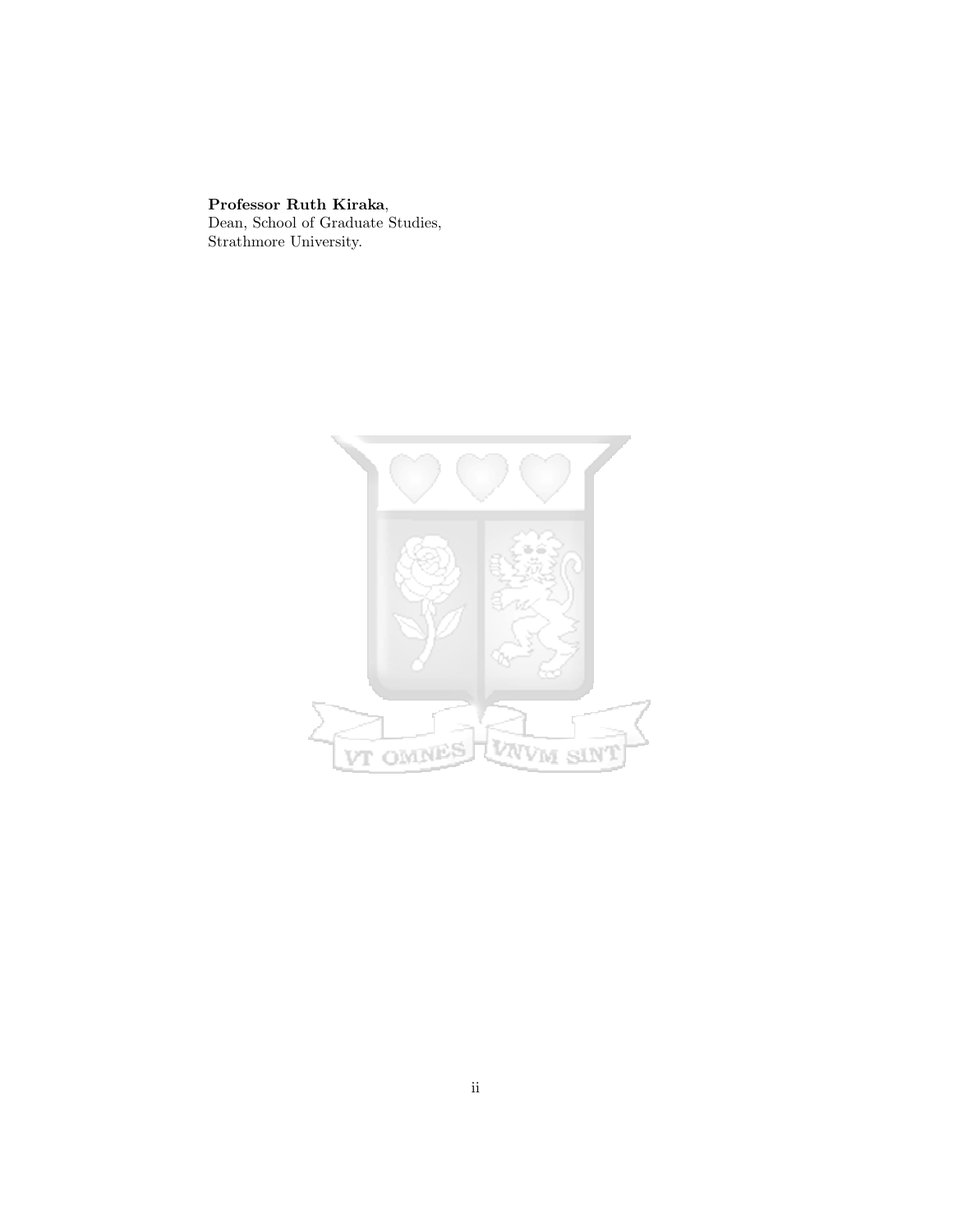## Abstract

Background: The instances of data with excess zeros are commonly found in many disciplines, including the public health. Several models have been proposed when analyzing this kind of data. The World Health Organization (WHO) indicates that majority of the 1.8 million children who are at the present with HIV in sub-Saharan Africa got the HIV virus from their mothers probably during delivery, pregnancy or through breastfeeding, but the study shows there is a drop in the the rate of infections due to interventions that have been put in place. Here we attempt to fit zero-inflated models to data in this setting.

Objective: The objective is to systematically compare distributions of the various zero-inflated models with an application to HIV Exposed Infants (HEI).

Methods: We revisit zero-inflated models, conducted the simulations and applied the models to HEI data. The models performance were evaluated by Akaike Information Criteria(AIC).

Results of the study :The simulation results indicated ZAP had the lowest AIC value value of 467.95 at 80% of zeros. The real data showed ZAP as the best fit for the simulation data since it had the lowest AIC value.

Conclussion :From the simulations results of the AIC value and the the real data results, it is clear that ZAP is the best fitting model.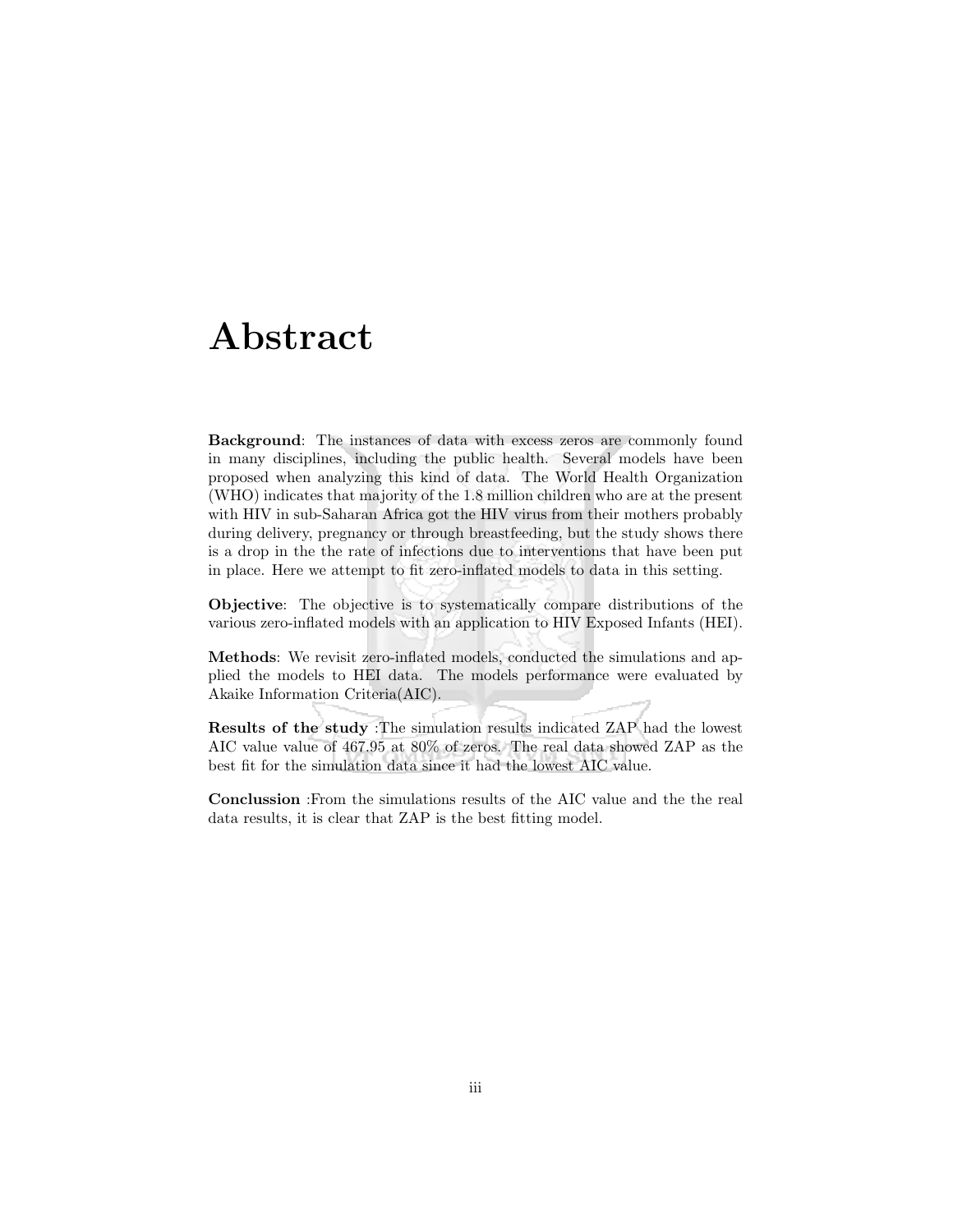# **Contents**

|              |     | List of Tables                                                                        | vii            |
|--------------|-----|---------------------------------------------------------------------------------------|----------------|
|              |     | List of Figures                                                                       | ix             |
| 1            |     | Introduction                                                                          | $\mathbf{1}$   |
|              | 1.1 |                                                                                       | $\mathbf{1}$   |
|              | 1.2 | Summary of Zero-inflated and Zero-altered count data models                           | $\overline{2}$ |
|              |     | Zero-inflated Poisson (ZIP) Model<br>1.2.1                                            | $\overline{2}$ |
|              |     | Zero-inflated Negative Binomial (ZINB) Model $\ldots \ldots$<br>1.2.2                 | 3              |
|              |     | Zero-altered Poisson $(ZAP)$ Regression $\ldots \ldots \ldots$<br>1.2.3               | $\overline{4}$ |
|              |     | Zero-altered Negative Binomial (ZANB) Regression $\ldots$<br>1.2.4                    | $\overline{4}$ |
|              | 1.3 |                                                                                       | $\overline{5}$ |
|              | 1.4 |                                                                                       | $\overline{5}$ |
|              |     | 1.4.1                                                                                 | $\overline{5}$ |
|              |     | 1.4.2                                                                                 | $\overline{5}$ |
|              | 1.5 |                                                                                       | 6              |
| $\mathbf{2}$ |     |                                                                                       | $\overline{7}$ |
|              |     | Literature Review NES VAIVM SINT<br><u> 1975 Station - Le Pa</u>                      | $\overline{7}$ |
|              | 2.2 |                                                                                       | $\overline{7}$ |
|              | 2.3 | Occurrence of New HIV Infections                                                      | 8              |
|              | 2.4 | Factors Contributing to New Infections in Infants                                     | 9              |
|              |     | Feeding options for the Infant $\ldots \ldots \ldots \ldots \ldots$<br>2.4.1          | 9              |
|              |     | Socio Demographic Factors<br>2.4.2                                                    | $\overline{9}$ |
|              |     | 2.4.3                                                                                 | 9              |
| 3            |     | <b>Research Methodology</b>                                                           | 12             |
|              | 3.1 |                                                                                       | 12             |
|              | 3.2 |                                                                                       | 12             |
|              | 3.3 |                                                                                       | 12             |
|              | 3.4 |                                                                                       | 13             |
|              | 3.5 | $Simulations \dots \dots \dots \dots \dots \dots \dots \dots \dots \dots \dots \dots$ | 13             |
|              |     | 3.5.1 Model selection criteria $\ldots \ldots \ldots \ldots \ldots \ldots$            | 14             |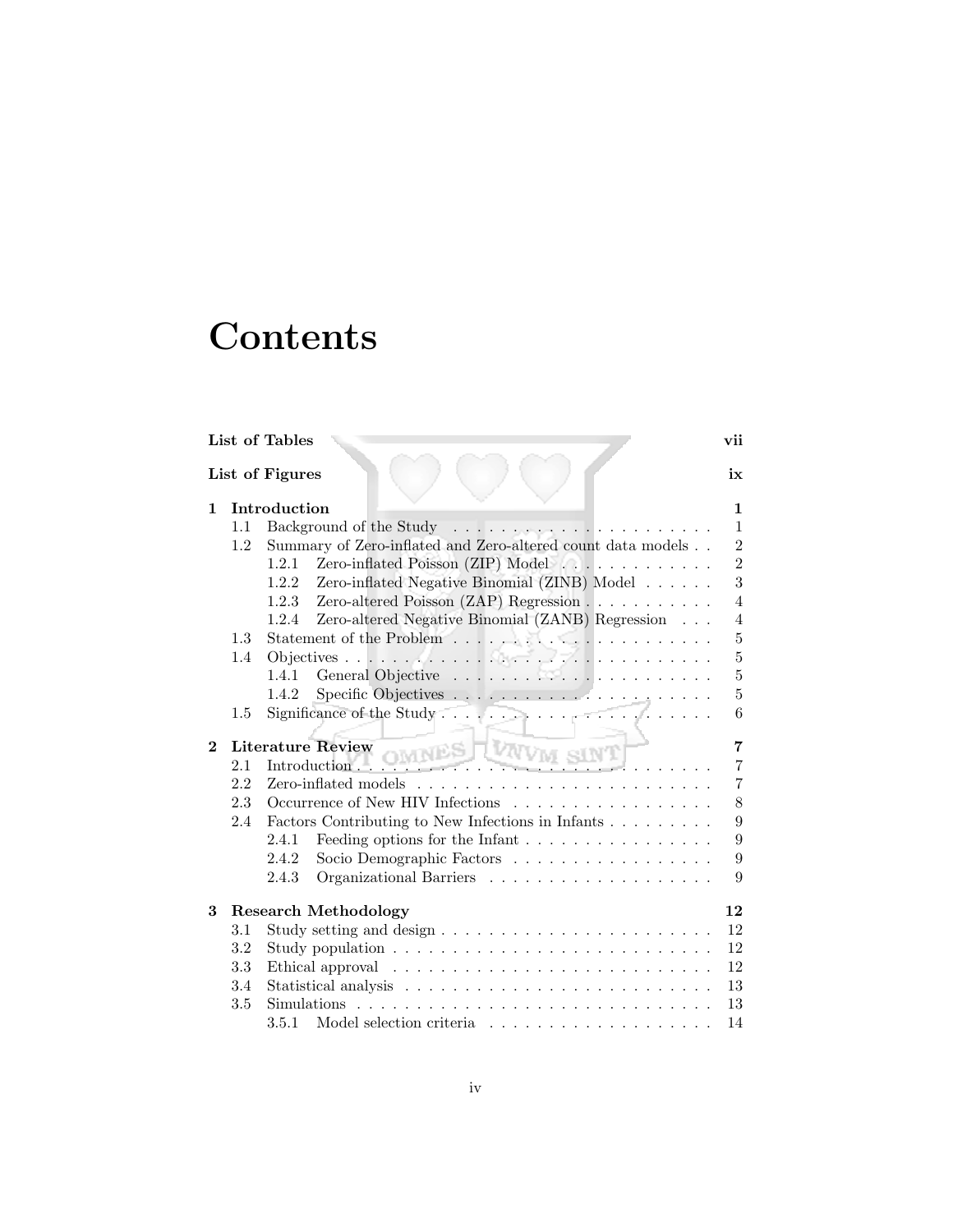|    | 4 Presentation of Research Findings and Discussions |    |
|----|-----------------------------------------------------|----|
|    |                                                     |    |
|    | 4.2 Results from empirical data analysis 18         |    |
|    | 4.2.1 Descriptive statistics for variables 18       |    |
|    |                                                     |    |
|    |                                                     |    |
| 5. | Conclusion and Recommendations                      | 26 |
|    |                                                     |    |
|    |                                                     |    |
|    |                                                     |    |

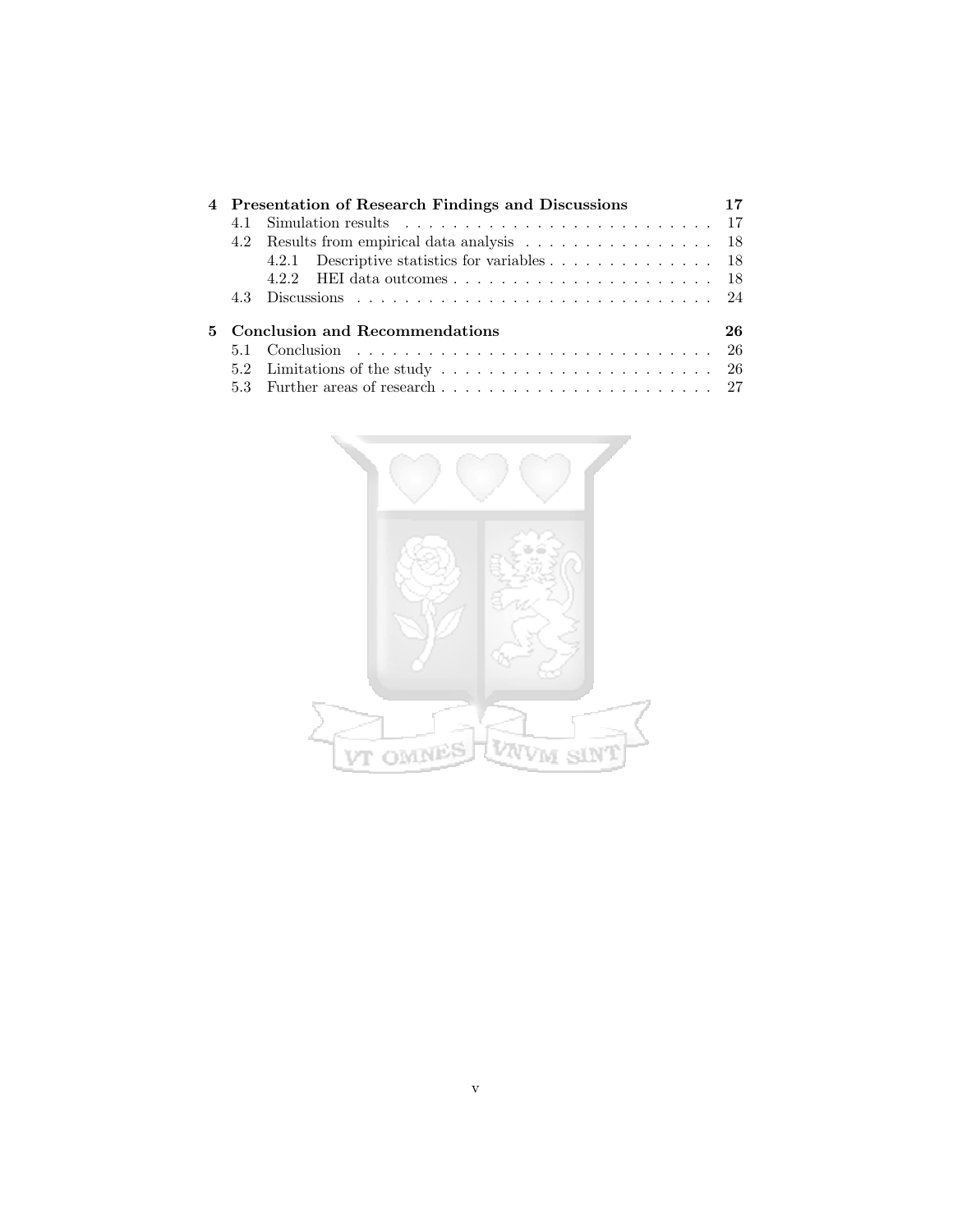# List Of Abbreviations

- AIDS Acquired Immuno-Deficiency Syndrome
- AIC Akaike Information Criterion
- ART Anti retroviral Therapy
- ARV Anti retroviral drug
- BIC Bayesian Information Criterion
- CD4 Cluster of Differentiation 4
- DHIS District Health Information System
- EID Exposed Infant Diagnosis
- HEI HIV Exposed Infants
- HIV Human Immuno-Deficiency Virus
- LTFU Loss To Follow-up
- MTCT Mother-to-child transmission
- NASCOP National AIDS and STI Control Programme
	- NVP Nevirapine
	- PCR Polymerase Chain Reaction
- PMTCT Prevention of mother-to-child transmission
- UNAIDS United Nations Program on HIV/AIDS
- UNICEF United Nations Childrens Fund

VW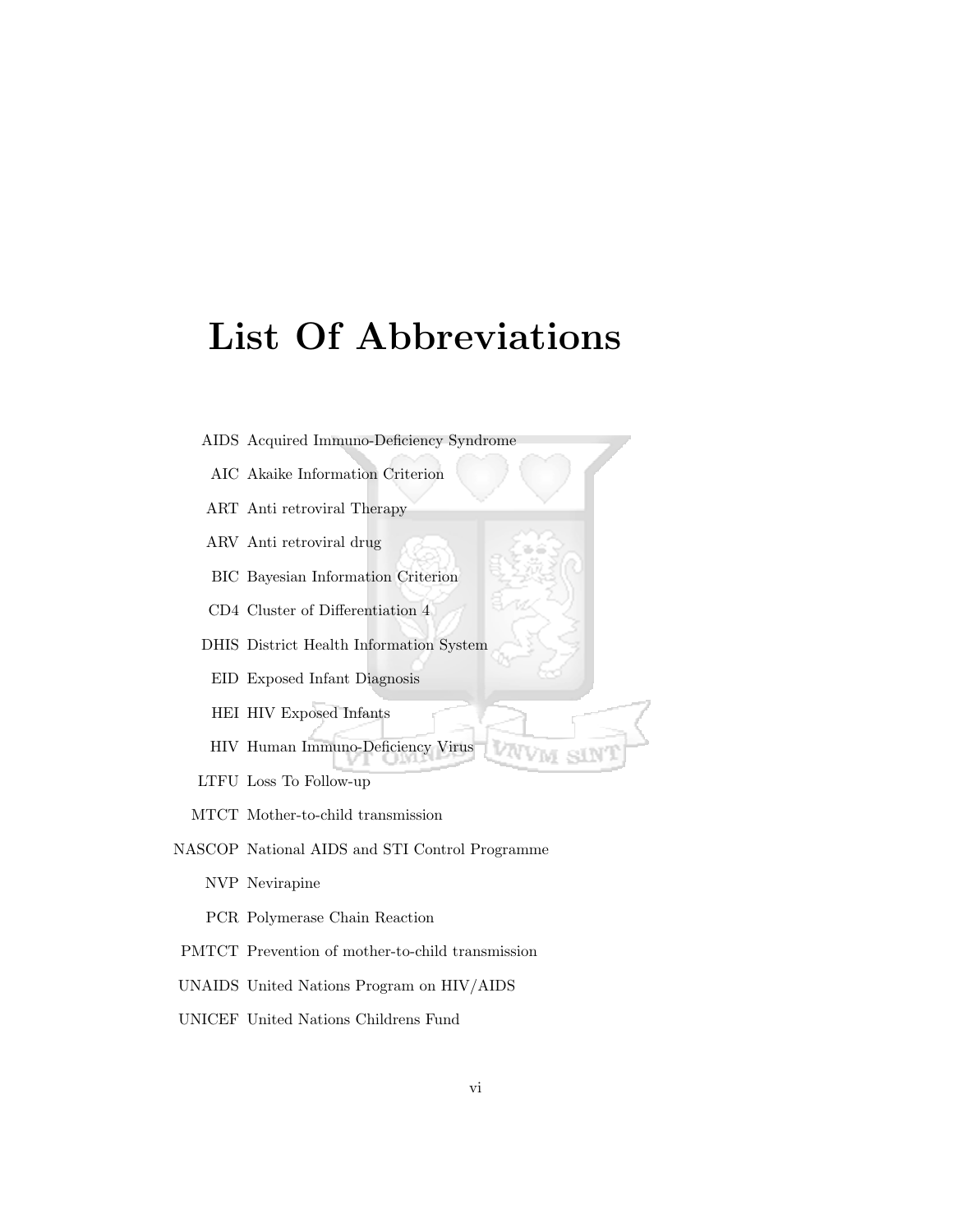WHO World Health Organization

ZAP Zero-altered Poisson model

- ZANB Zero-altered negative binomial model
	- ZIM Zero-inflated models
- ZINB Zero-inflated negative binomial model
	- ZIP Zero-inflated Poisson model

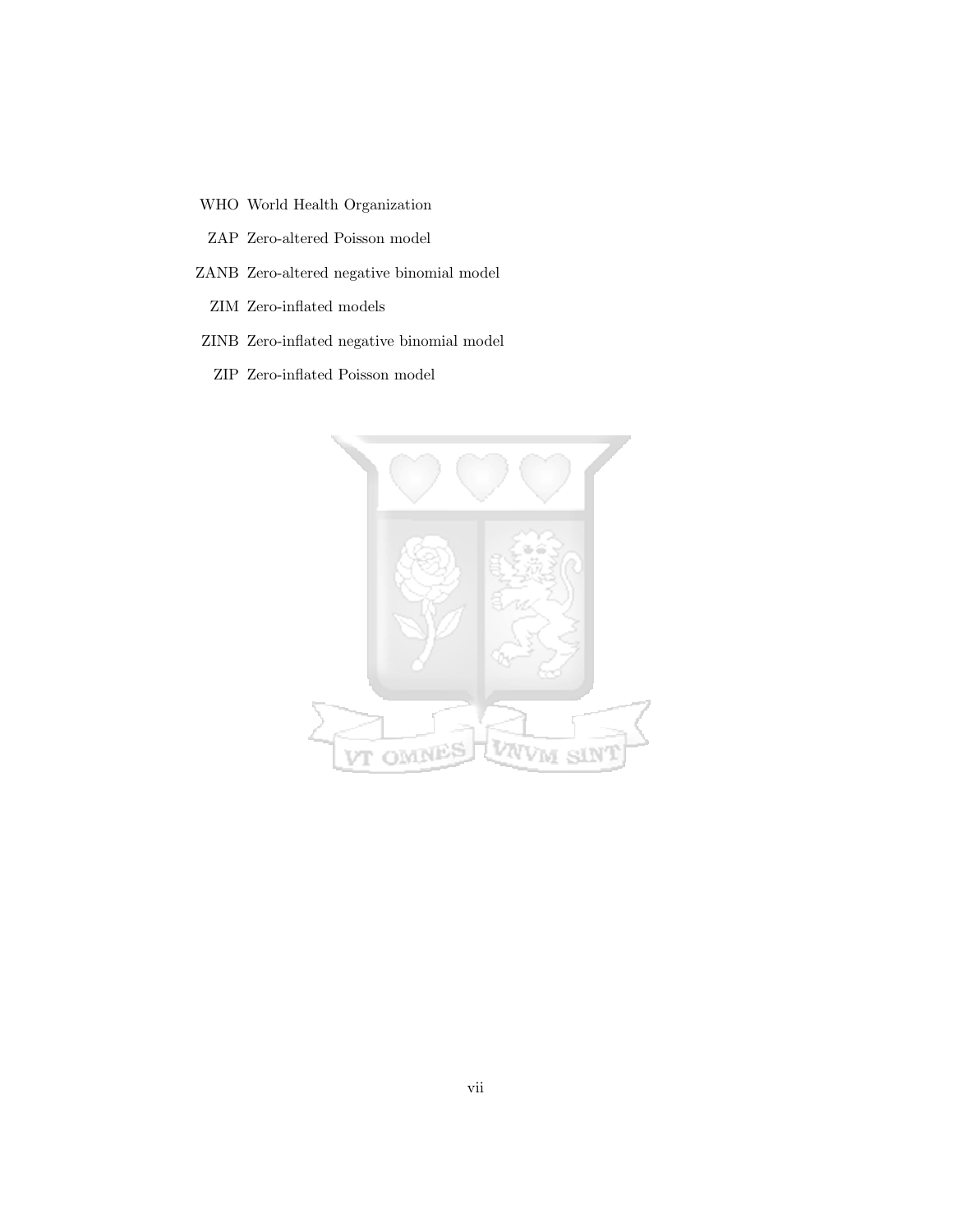# List of Tables

| 3.1 Simulation design for the models $\ldots \ldots \ldots \ldots \ldots$ 13 |  |
|------------------------------------------------------------------------------|--|
|                                                                              |  |
|                                                                              |  |
| 4.2 Model fit comparison for HEI Data 20                                     |  |
| 4.3 Zero-inflated Poisson model results 21                                   |  |
| 4.4 Zero-inflated Negative Binomial outcomes  22                             |  |
|                                                                              |  |
| 4.6 Hurdle (ZAP) model outcomes 24                                           |  |
|                                                                              |  |

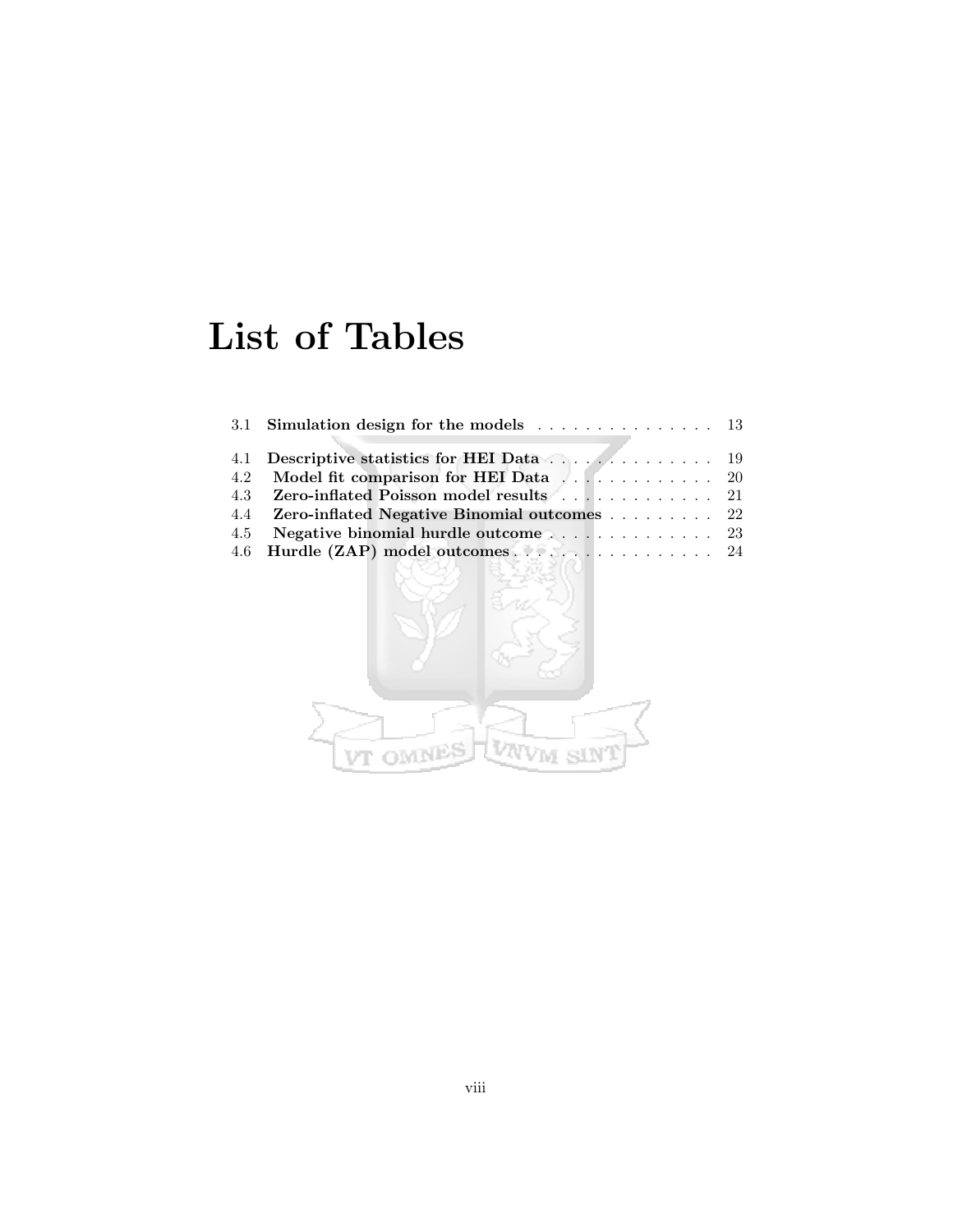# List of Figures

| 2.1     | Map of kenya showing the number of HEI that were tested posi-           |        |
|---------|-------------------------------------------------------------------------|--------|
|         |                                                                         | 10     |
| 2.2     | Graph showing the outcomes of the initial pcr type in Kenya from        |        |
|         | the year 2008 to 2019. The line graph indicates a drop in the           |        |
|         | positivity in the years. (Source: NASCOP EID database) $\ldots$ .       | 11     |
| 3.1     | AIC for $w=0.0, k=1, 10$ . At $k=1$ , the model with the lowest AIC     |        |
|         | value is NB, hence regarded as best fit and the worst fit model         |        |
|         | was Poisson. At $k=10$ , the best model was Poisson and the worst       |        |
|         |                                                                         | 14     |
| $3.2\,$ | AIC for $w=0.0$ , $k=50,100$ . At $k=50$ , the model best model fit is  |        |
|         | NB and the worst fit model is ZANB. At $k=100$ , the best model         |        |
|         |                                                                         | 14     |
| 3.3     | AIC for $w=0.2, k=1, 10$ . At $k=1$ , the model best model fit is       |        |
|         | ZANB and the worst fit model is poisson. At $k=10$ , the best           |        |
|         | model is ZIP and the worst model is Poisson                             | 15     |
| 3.4     | AIC for $w=0.2, k=50, 100$ . At $k=50$ , the model best model fit is    |        |
|         | NB and the worst fit model is poisson. At $k=100$ , the best model      |        |
|         | is ZANB and the worst model is Poisson                                  | 15     |
| 3.5     | AIC for w=0.6,k=1,10. At k=1, the model best model fit is NB            |        |
|         | and the worst fit model is poisson. At $k=10$ , the best model is       |        |
|         |                                                                         | $15\,$ |
| 3.6     | AIC for $w=0.6$ , $k=50,100$ . At $k=50$ , the model best model fit is  |        |
|         | ZAP and the worst fit model is poisson. At $k=100$ , the best model     |        |
|         | is ZIP and the worst model is Poisson $\dots \dots \dots \dots \dots$   | 16     |
| 3.7     | AIC for $w=0.8$ , k=1,10. At k=1, the model best model fit is ZAP       |        |
|         | and the worst fit model is poisson. At $k=10$ , the best model is       |        |
|         | NB and the worst model is Poisson                                       | 16     |
| 3.8     | AIC for $w=0.8$ , $k=50$ , 100. At $k=50$ , the model best model fit is |        |
|         | ZIP and the worst fit model is poisson. At $k=100$ , the best model     |        |
|         |                                                                         | 16     |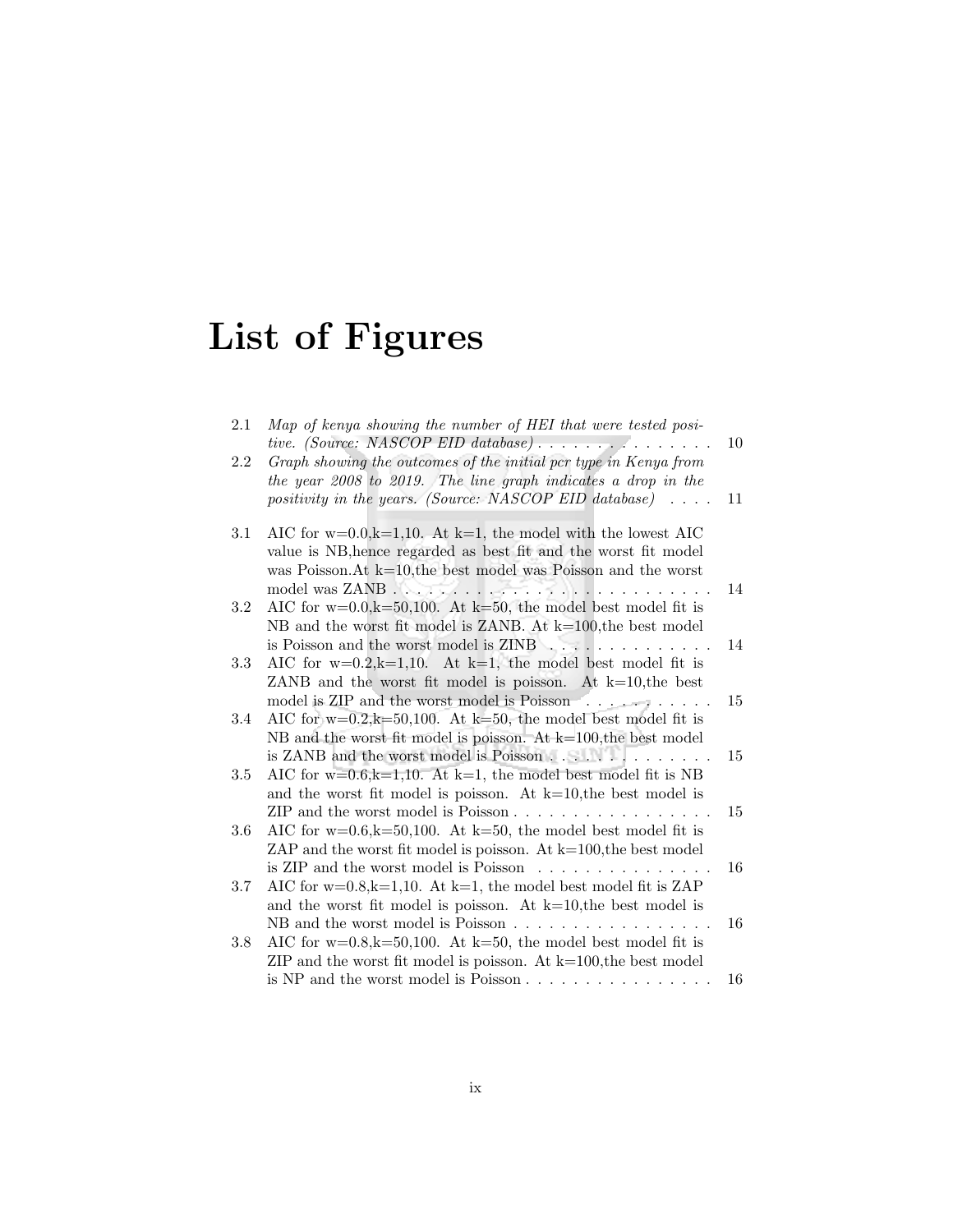## Chapter 1

## Introduction

## 1.1 Background of the Study

Latest assessments done by the Joint United Nations Program on HIV/AIDS (UNAIDS) show that roughly 330,000 children in the world who are below 15 years of age became infected with the virus in 2012. The sub-Saharan Africa region has become the utmost relentlessly affected and accounts for above 90% of pediatric infections (UNAIDS, 2012). Majority of the infections happened in the course of delivery,pregnancy or breastfeeding hence making the PMTCT a priority in the public health sector (Le Coeur S, et al 2003).

Kenya has implemented the World Health Organization(WHO) guidelines based on four divided methodology in order to avoid the mother-to-child spread of HIV. The methods constitute: key prevention of infection by women at the childbearing age; preventing unexpected pregnancies among the females having the HIV virus; averting the spread of HIV from females who live with HIV to their infants and giving the right medication; attention and sustenance to mothers, families and their children living with HIV (Mahy, et al. 2013; NASCOP, 2013; UNAIDS, 2013; UNICEF, 2013).

With the advent of PMTCT interventions across all facilities in Kenya, this has significantly reduced sero-conversion. However, with public health gaps particularly weak systems, there are still pockets of sero-conversion among HIV Exposed Infants (HEI). This gives rise to structured zeros (where PMTCT is effective) and unstructured zeros (where PMTCT is ineffective).

Poisson and negative binomial models have been commonly used for count data (Lambert D. 1992). One assumption of the Poisson regression is that the response variable of mean and variance are equal. Actually in often situations,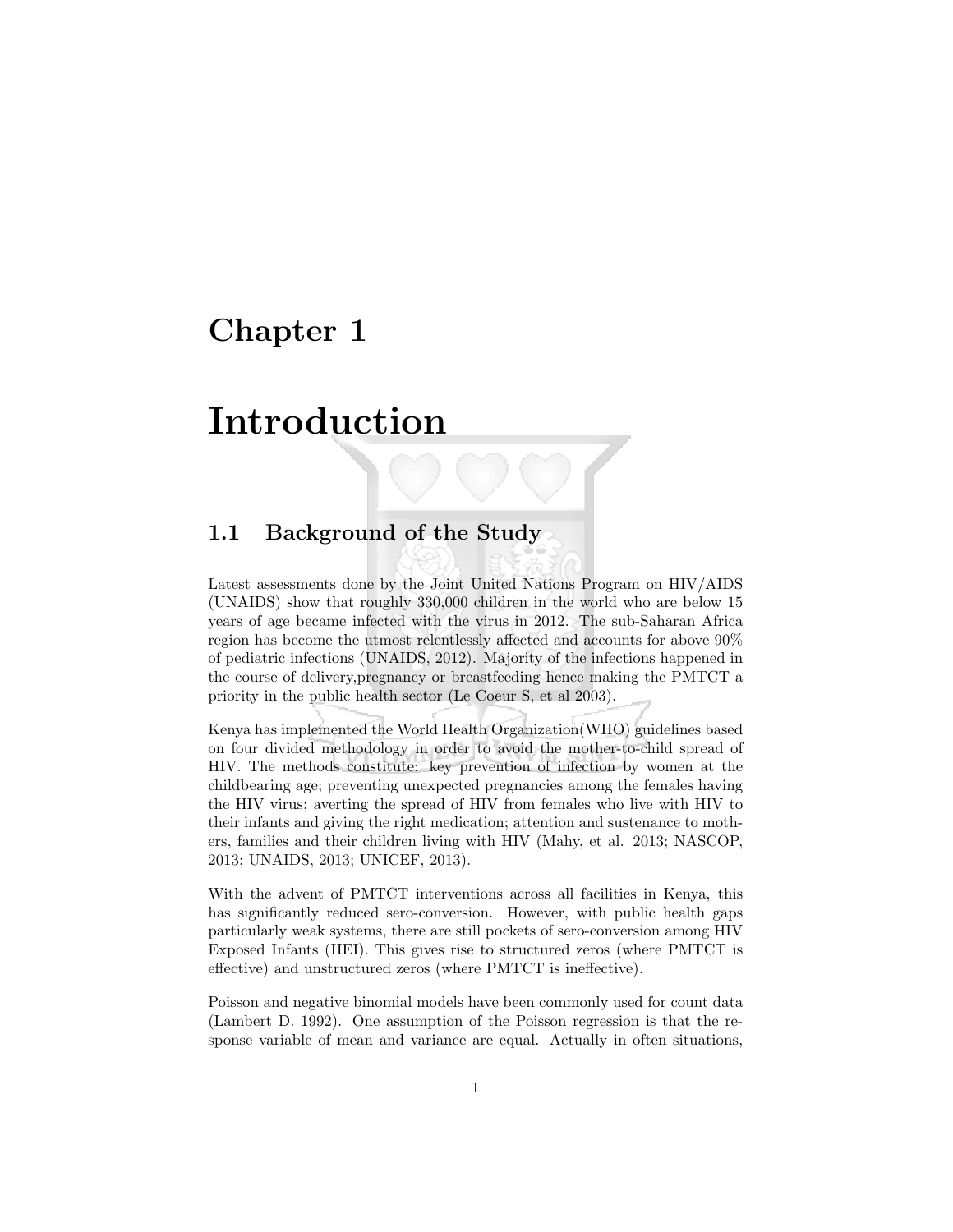the variance is always larger than the mean, which is called over-dispersion. The negative binomial model can be used in the case of over-dispersion since it permits the variance and the mean to be dissimilar.

Both zero inflated model and zero altered model constitute a logistic regression for the zeros in the data and a count regression (either Poisson or negative binomial) for the counts. The difference is how they deal with different types of zeros. While the count process of the zero altered model is a zero-truncated (i.e. the distribution of the response variable cannot have a value of zero), the count process of Zero-inflated can produce zeros (Zuur, et al., 2009).

For count data, depending on an outcomes mean-variance relationship and proportion of zeros, the choices for modeling its distribution range from standard Poisson and negative binomial to zero-inflated Poisson (ZIP), zero-altered Poisson (ZAP), zero-inflated negative binomial (ZINB) model and zero-altered negative binomial (ZANB) models. However, some researchers argue that they have seen cases where ZIP models were inadequate and ZINB also couldn't be reasonably fitted to the data (Famoye and Singh, 2006).The main objective of this study is to determine the best models when dealing with both structured and non-structured zeros in a zero-inflation setting.

## 1.2 Summary of Zero-inflated and Zero-altered count data models

The ZIP, ZINB, ZAP and ZANB models are mostly used to model zero-inflated and zero-altered count data respectively.

#### **Liverville** r omnes 1.2.1 Zero-inflated Poisson (ZIP) Model

The model was suggested by Lambert (1992) with reference to defects in a manufacturing process. In the model, the outcomes  $\mathbf{Y} = (\mathbf{Y}_1, (\mathbf{Y}_2, ..., (\mathbf{Y}_n)^{\mathbf{t}})$  are independent. A postulation of this model is that the only possible observation is 0 given the probability is p, and with probability  $(1-p)$ , a Poisson  $(\lambda)$  random variable is examined in Y.

The mean and variance of ZIP distribution are;

$$
E(Yi) = (1 - p)^{\lambda_i} \tag{1.1}
$$

$$
V(Yi) = (1 - p_i)(\lambda_1 + \lambda_2)((1 - p_i)^{\lambda_i})^2
$$
\n(1.2)

The Poisson mean vector has the canonical link  $log(\lambda)$  for a Poisson regression model.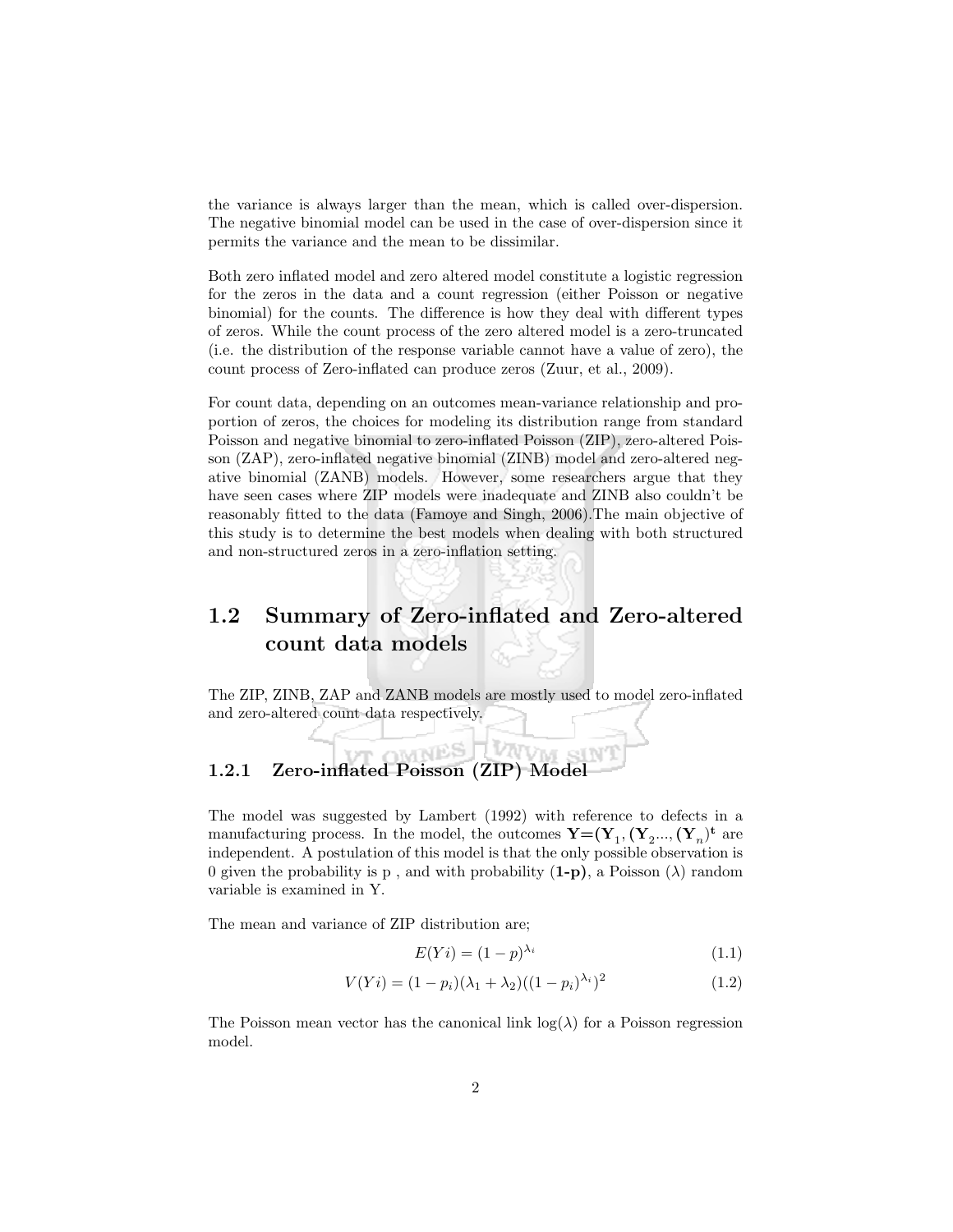The canonical logit link is regarded for the parameter vector  $\mathbf{P} = (p_1, ..., p_n)$  in regression. That is,

$$
logit = \log(\frac{p}{1-p}) = \mathbf{G}_{\gamma}
$$
\n(1.3)

$$
p = \frac{e^{\mathbf{G}_{\gamma}}}{1 + \mathbf{G}_{\gamma}} \tag{1.4}
$$

$$
(1-p) = \frac{1}{1+\mathbf{G}_{\gamma}}\tag{1.5}
$$

The ZIP model has two components, one component is to model the probability of being the structural zeros  $\rho$  using the logistic regression and the other component is to model the Poisson mean  $\mu$ . Thus, the presence of structural zeros gives rise not only to a more complex distribution, but also creates an additional link function for modeling the effect of explanatory variables for the occurrence of such zeros. In other words, the ZIP model enables us to better understand the effect of covariates by distinguishing the effects of each specific covariate on structural zeros and on the non-structural zeros

### 1.2.2 Zero-inflated Negative Binomial (ZINB) Model

The ZINB distribution is a mixture distribution, similar to ZIP distribution, where the probability p for excess zeros and with probability  $(1 - \rho)$  the rest of the counts followed negative binomial distribution. Negative binomial distribution is given by:

$$
P(Y = y) = \frac{\gamma(y + \tau)}{y! \gamma(\tau)} \left(\frac{\tau}{\lambda + \tau}\right)^{\tau} \left(\frac{\lambda}{\lambda + \tau}\right)^{y}, y = 0, 1, \dots; \lambda, \tau > 0 \tag{1.6}
$$

where  $\lambda = E(Y)$ ,  $\tau$  is a shape parameter which quantifies the amount of over dispersion, and Y is the response variable of interest. The variance of Y is  $\lambda + \lambda^2/\tau$ .

The mean and variance of the ZINB distribution are;

$$
E(Y) = (1 - p)\lambda \tag{1.7}
$$

$$
V(Y) = (1 - p)\lambda(1 - p\lambda + \frac{\lambda}{\tau})
$$
\n(1.8)

This distribution gets closer to the ZIP distribution and the negative binomial distribution as  $\tau \to \infty$ , and  $p \to 0$ , respectively.

The ZINB regression model tells about  $\rho$  and  $\lambda$  to covariate matrix **X** and **Z** with regression parameters  $\beta$  and  $\gamma$  as;

$$
log(\lambda_i) = x\beta \tag{1.9}
$$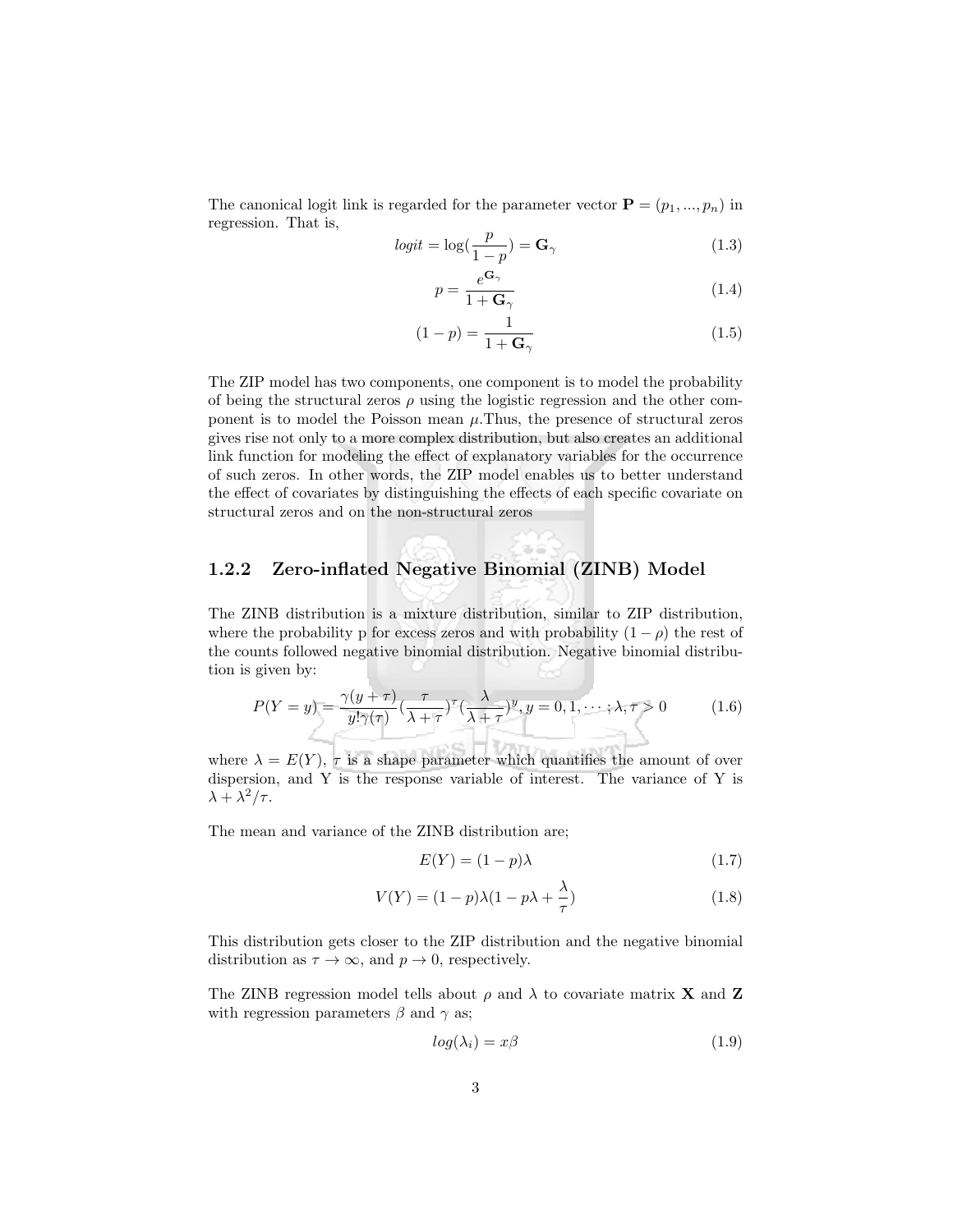$$
logit(\lambda_i) = z\gamma, i = 1, 2, \cdots, n \tag{1.10}
$$

The ZINB log-likelihood given the observed data is:

$$
l(\beta, \tau, \gamma; \mathbf{y}, \mathbf{z}, \mathbf{x}) = \sum_{i=1}^{n} \log(1 + e^{z_i \gamma}) - \sum_{i=1: y_i=0}^{n} \log(e^{z_i \gamma} + (\frac{e^{x_i \beta} + \tau}{\tau})^{-\tau}) + (1.11)
$$

$$
\sum_{i=1:y_i>0}^{n} (\tau \log(\frac{e^{x_i \beta} + \tau}{\tau}) + y_i \log(1 + e^{-x_i \beta} \tau)) + \sum_{i=1:y_i>0}^{n} (\log \Gamma(\tau) + \log \Gamma(1+y_i) - \log \Gamma(\tau+y_1))
$$
\n(1.12)

We may use the ZINB model when there is still dispersion in the at-risk subgroup (unstructured data), which is identical to ZIP, except that the NB replaces the Poisson to account for over dispersion for modeling the count response from the at-risk sub-population.

### 1.2.3 Zero-altered Poisson (ZAP) Regression

Also called the Poisson hurdle (PH) (Hilbe, 2011). ZAP model comprises of a hurdle component which models zero versus non-zero counts, and a truncated Poisson count component that is used for the non-zero counts:

$$
p(Y_i = 0) = \rho_i \tag{1.13}
$$

$$
p(Y_i = k) = (1 - \rho_i), k = 0, 1, \cdots
$$
\n(1.14)

 $\rho_i$  models all zeros. For ZAP model, the best choice to model probability of zeros is to use a logistic regression model:

$$
logit(\rho_i) = x_i B \tag{1.15}
$$

The ZAP model does not categorize the zeros in the data as structured zeros or unstructured zeros. It overlooks on that concept which may bring about false interpretations of results and the study findings.

### 1.2.4 Zero-altered Negative Binomial (ZANB) Regression

It is also known as the negative binomial logit hurdle (NBLH) (Hilbe, 2011). Similarly, ZANB can be used in case of over-dispersion instead of applying the Poisson distribution. The best choice to model probability of excess zeros is to use a logistic regression model (Hilbe, 2011):

$$
logit(\rho_i) = x_i B \tag{1.16}
$$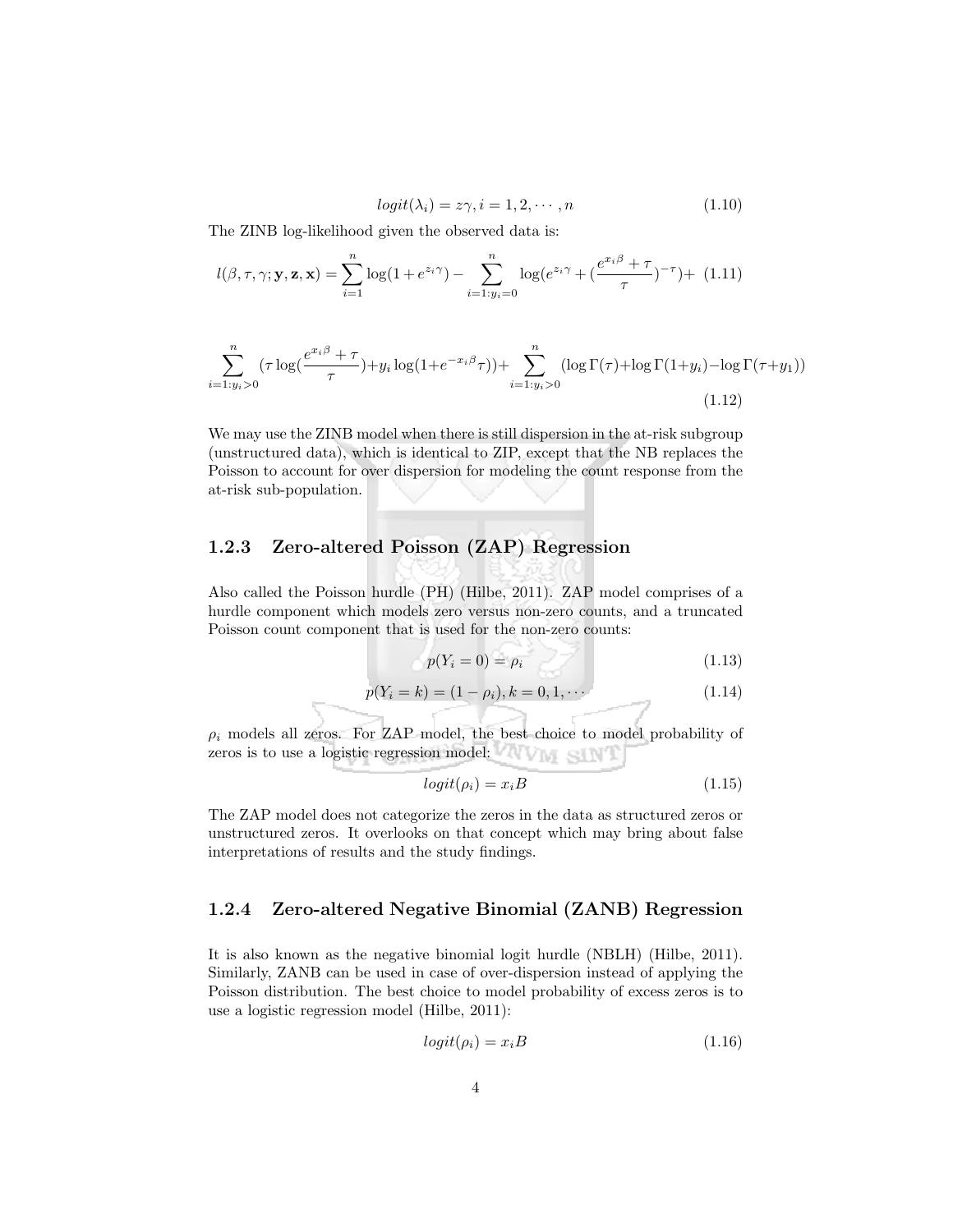The ZANB model which is an extension of ZAP model also assumes the existence of the structured zeros and unstructured zeros. It overlooks on that concept hence may bring about false interpretations of results and the study findings.

## 1.3 Statement of the Problem

In a typical clinic set-up, there is likely to be many zeros in the data collection of the occurrence of new infections due to improved PMTCT policies. Whereas it is expected that PMTCT policies are implemented uniformly across all public health facilities, implementation naturally differ at different facilities due to differential health systems and infrastructure. This leads to structured zero positive HEI (where implementation is optimum) and non-structured zero positive HEI (where implementation is not optimum). Hence the zero-inflated models will have to be used in the analysis due to the abundance of structured and non-structured zeros in the data. Due to effective PMTCT interventions at different facilities, sero-conversion among HEI has reduced considerably therefore data collected are zero-inflated (contain many zeros) and are difficult to predict. Failure to account for structured and non-structured zero-inflation may result in inference that is not true and also misleading(Lambert D. 1992).

## 1.4 Objectives

### 1.4.1 General Objective

To evaluate distributions of the various zero-inflated models with an application to HEI.

### 1.4.2 Specific Objectives

- To conduct simulations tests to compare performances of various zeroinflated models.
- To compare the performance of the various zero-inflated models when applied to HEI data.
- To determine covariates that are significantly associated with the outcome of interest in the HEI data.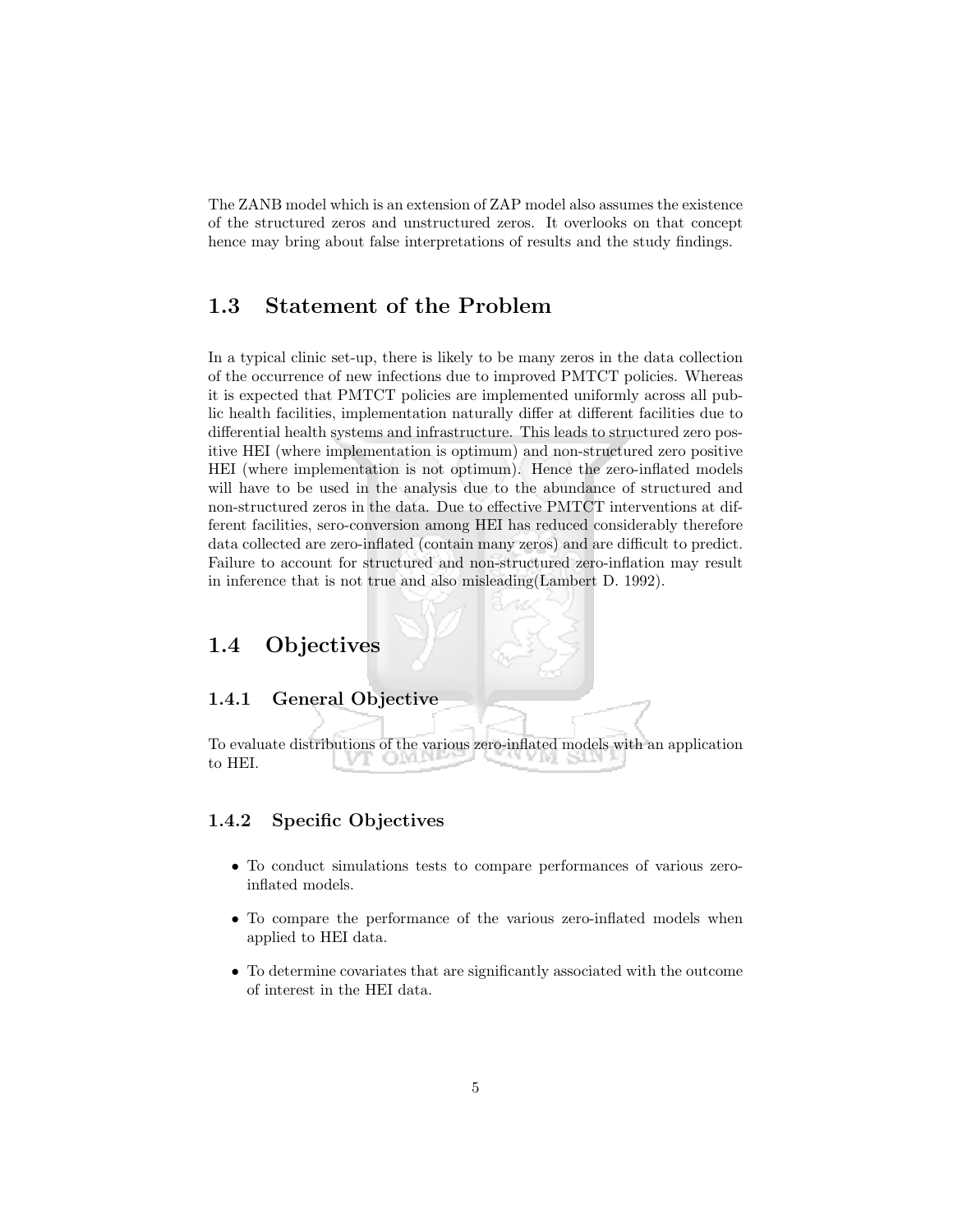## 1.5 Significance of the Study

It will enable Ministry of Health (MoH) and health authorities to precisely predict sero-conversion among HEI given the skewed zeros; a situation that is rampant where PMTCT interventions are effective.

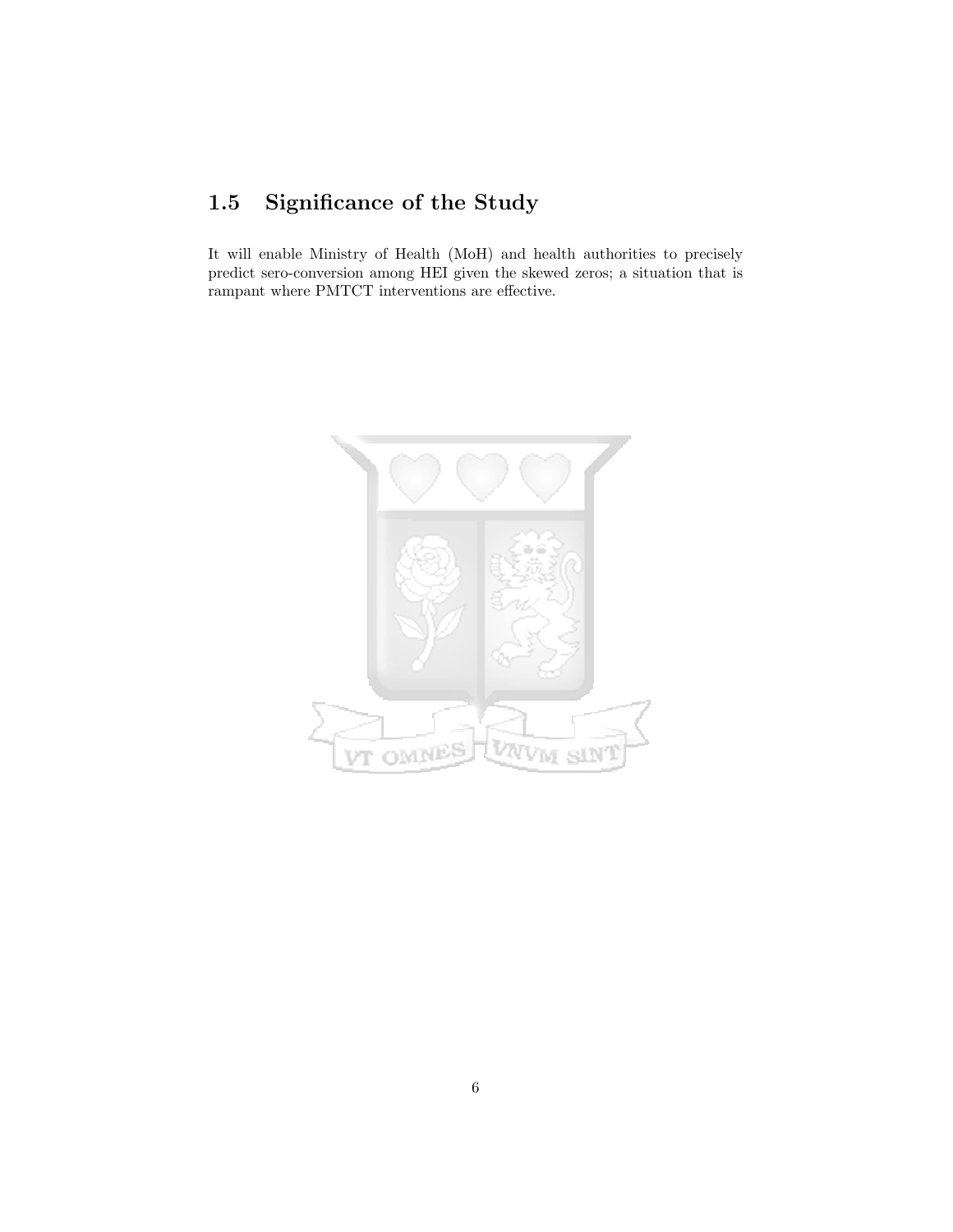## Chapter 2

## Literature Review

## 2.1 Introduction

HIV and AIDS is a major difficult in many countries globally and it continues to have disturbing effects in the Sub Saharan Africa which has the majority of HIV infected people at over 90% of all the HIV cases in the world. In spite strategies and education have been put in place to try and eradicate new HIV infections among the infants, no big change has been experienced (UNAIDS, 2013). The unveiling of the global plan in 2011 which aimed to reduce new HIV infection among children by 2015 and quicken efforts towards HIV children and their mothers across Millennium Development Goals (MGDs) which include; improve maternal health, reduce child mortality and combat HIV, tuberculosis and Malaria. This will comprise the four split approach (UNAIDS, 2013; UNICEF, 2013).

This section will provide a theoretical review of existing standard of ZIM. That is; ZIP, ZINB, ZAP, ZANB and the literature about the occurrences of new HIV infections infant HIV.

## 2.2 Zero-inflated models

Statisticians have come up with new approaches to model zero-inflation in count data. Lambert (1992) suggested an approach to use ZIP model. In his model, two kinds of zeros are said to exist in the data: structured zeros (true zeros) from a non-vulnerable group (an example being people who are healthy and without a disease) and non-structured zeros (false zeros) for those from a susceptible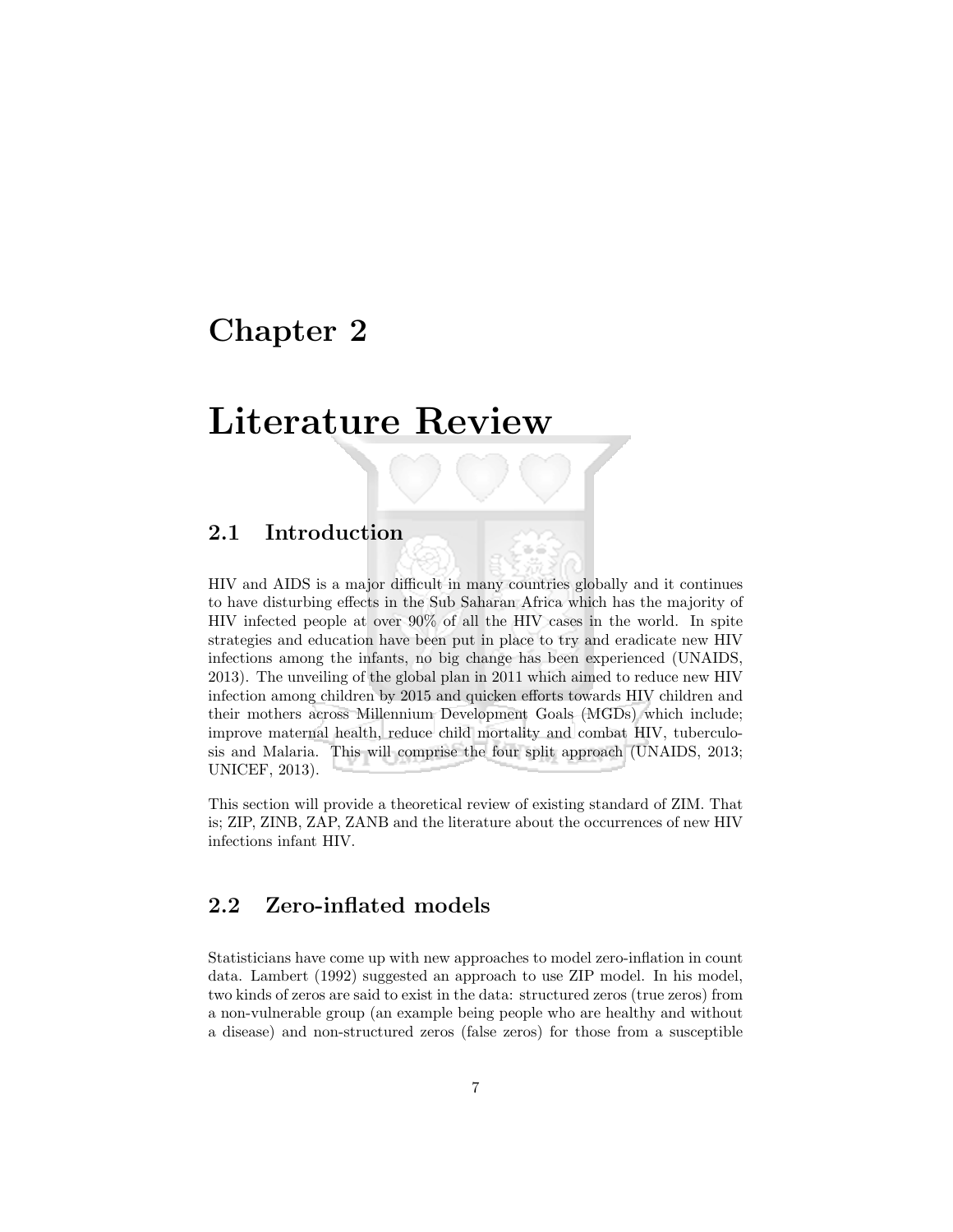group (example being those that have a disease in a study that is health-based who may wrongly show a score of zero).

The Poisson hurdle model or ZAP model was first initiated by Mullay (1986) and later it was adjusted by King (1989). It models all zeros as one part and a zerotruncated part for all non-zero studies. The major distinction with ZIP is that hurdle models do not distinguish between the structured and non-structured and all zero observations are assumed to come from a non-vulnerable group.

The ZINB and ZANB models are an extension of the ZIP and ZAP models respectively. Both of the models deal with zero-inflation and over-dispersion at the same time. These types of models have become a bit popular lately and they have been used in several project research which include the following; to analyze number of cigarettes smoked per day (Schunck and Rogge, 2012), dental health status (Wong and Lam, 2012), depressive symptoms (Beydoun, 2012), and alcohol consumption (Atkins, 2012), etc. The main benefit of using these models more specifically when handling zero-inflation is that they do decrease biases that result from the extreme non-normality and also they can model the effect on subjects vulnerability and the magnitude at the same time.

Several studies have been done to give comparison of different performance of models for zero inflated data. The examples of some simulation studies in the literature that compared different model performance for data with many zeros include the studies done by Min Y and Agresti A., 2005, study also by Desjardins CD., 2013 and one done by Miller JM., 2007. Nevertheless, the comparisons made in these studies are limited. For example, Min and Agresti concentrated on comparing parameter estimations of Poisson hurdle with ZIP model; Desjardins evaluated the model performance of ZINB with ZANB models and Miller compared the goodness of fit for Poisson, ZAP and ZIP models.

This thesis we compare the performance of different zero-inflated and zeroaltered models using randomly simulated data and the model selection based on AIC.

## 2.3 Occurrence of New HIV Infections

According to the global plan progress report by UNAIDS (2013), it indicated that there were 210,000 freshly infected infants in Sub Saharan Africa in 2012 which represented a fall of 37% from 2009. In Kenya 13,000 new HIV infections amongst the children were reported in 2012, which showed a reduction of 44% from 2009. This indicated that above half (58%) of the HIV positive mothers received their ARV prophylaxis and also 80% of infants were not on medication despite of them being breast fed. The HIV transmission rate of MTCT report declined to 15% from 26% in 2009. The women in the procreative age (15-49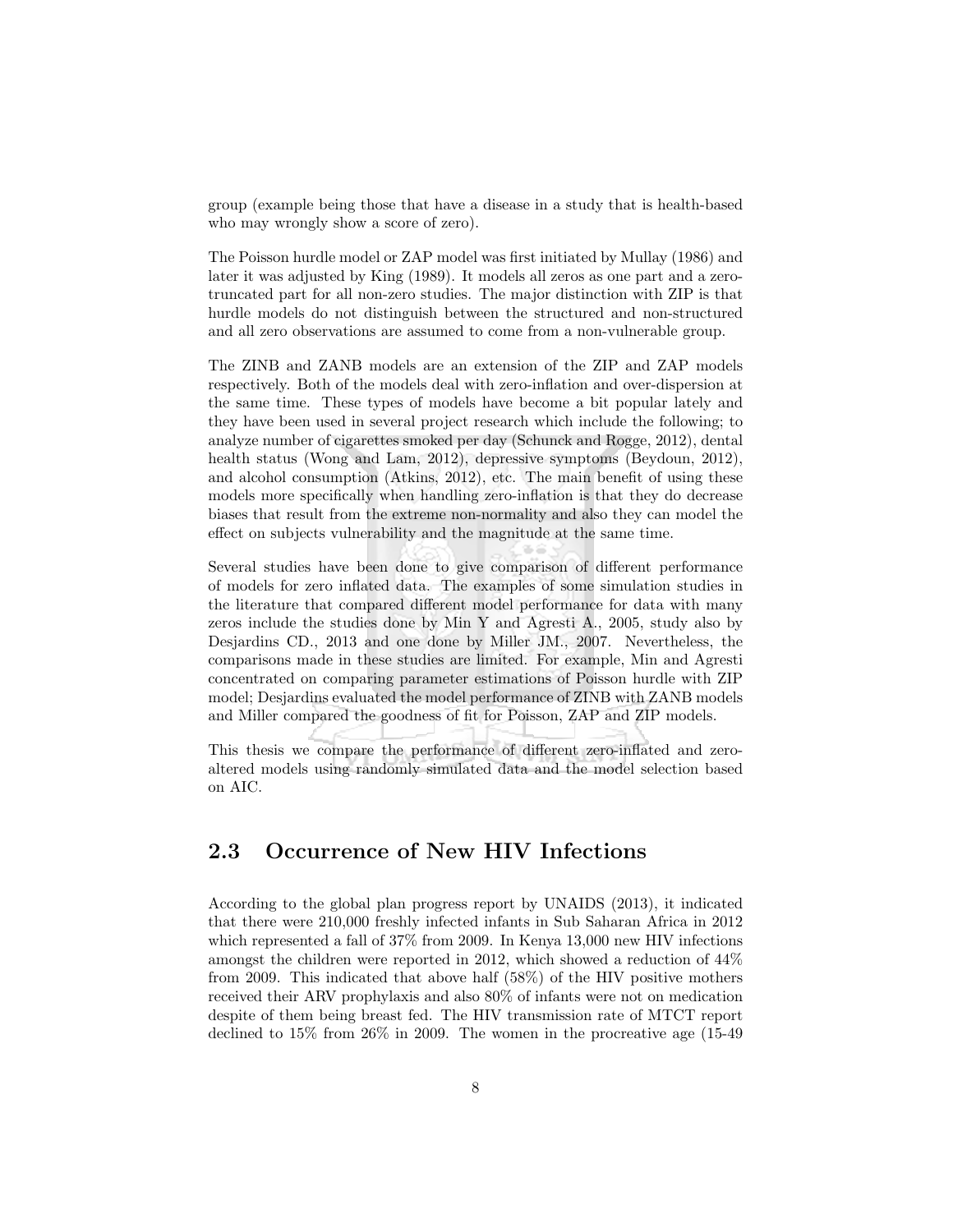years) with HIV infection also reduced from 56,000 to 46,000, this indicated that fewer children were exposed to HIV infection. Recently there has been a reduction in the number of HEI. The map in figure 2.1 clearly indicates that.

## 2.4 Factors Contributing to New Infections in Infants

### 2.4.1 Feeding options for the Infant

Replacement feeding is suggested to decrease the risk of HIV transmission though sanitation is recommended to reduce ill health and death. The options of feeding are limited to breast feeding with Anti retroviral drugS (ARVs) and exclusive replacement and guided on the selections and the challenges to help them make conversant selection. Those women who choose to breast feed should be supported and encouraged to be exclusive until 6 months and afterward upkeep by complementary until 12 months. The threat to mix feed before 6 months, increases the risk of HIV infections. Exclusive replacement feeding is done for six months and complementary feeds from 6 months. In the maternal conditions where the mother is dead, the infants are recommended exclusive additional feeding (NASCOP, 2012).

#### 2.4.2 Socio Demographic Factors

The socio demographic data gives the distinctiveness of an individual, particularly in terms of maternal age, level of literacy and understanding of taking ART prophylaxis. Cook et al, (2013) study indicated that all health centres offered PMTCT services as routine prenatal care and early infant analysis was at 25% . A study by Gourlay et al., (2013) indicated that maternal age on young women aged 20-25 years were less likely to receive ARV prophylaxis and receive NVP for their infants.

### 2.4.3 Organizational Barriers

Findings by Cherutich et al, (2008), on barriers in timely realization of early infant diagnosis in among 58 health facilities giving the pediatric HIV services in Kenya showed that utmost health care providers were not familiar with HIV peadriatric guidelines. In some facilities its the children who were brought by their parents for testing were referred to other clinics for diagnostic testing at a cost. Shortage of personnel in performing the test in the laboratory is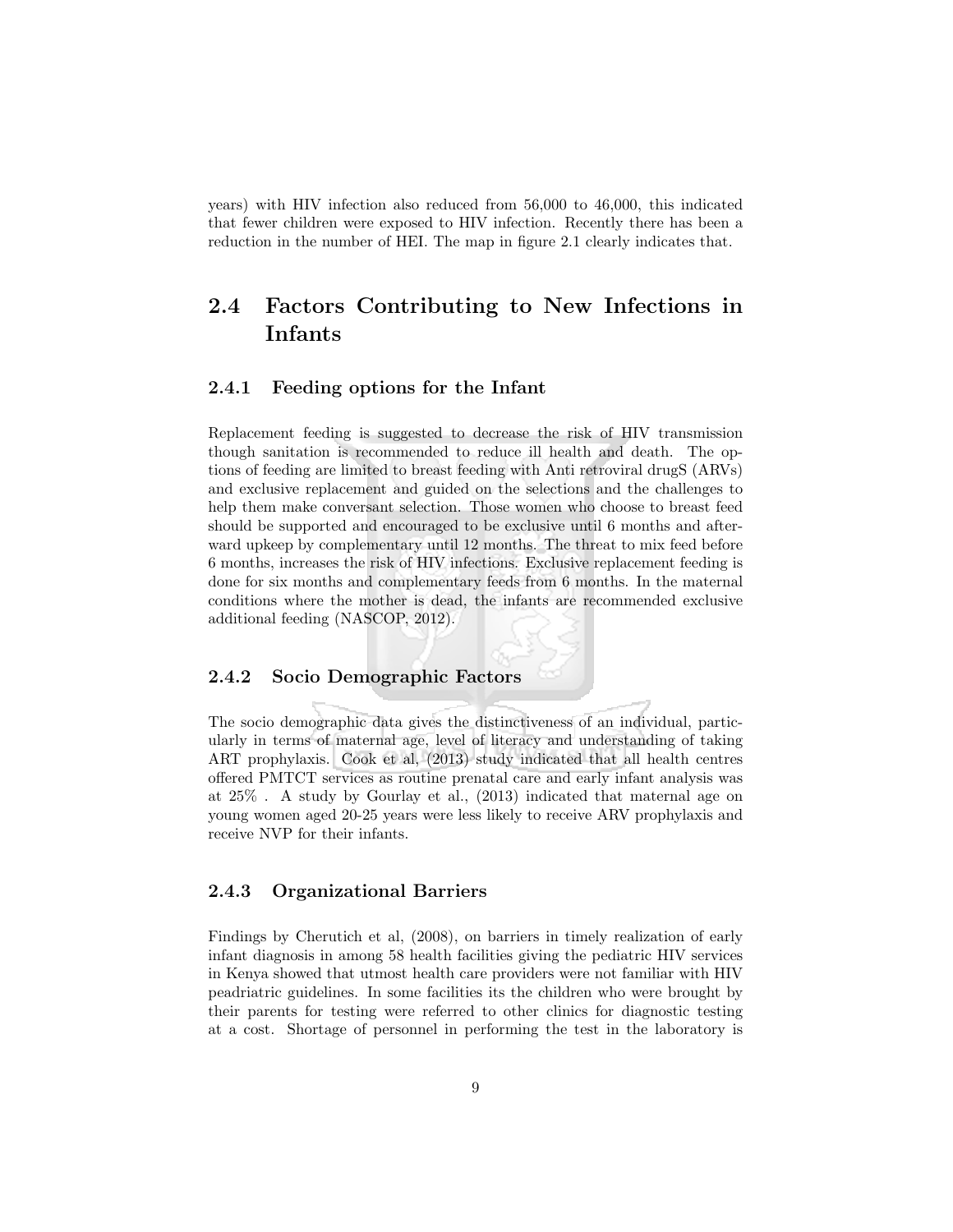

Figure 2.1: Map of kenya showing the number of HEI that were tested positive. (Source: NASCOP EID database)

showed too (Cherutich et al., 2008). The study clearly show that there is also an urgency to train health care providers, to be overseen and provided with supplies in recognizing the exposed and children infected with HIV.

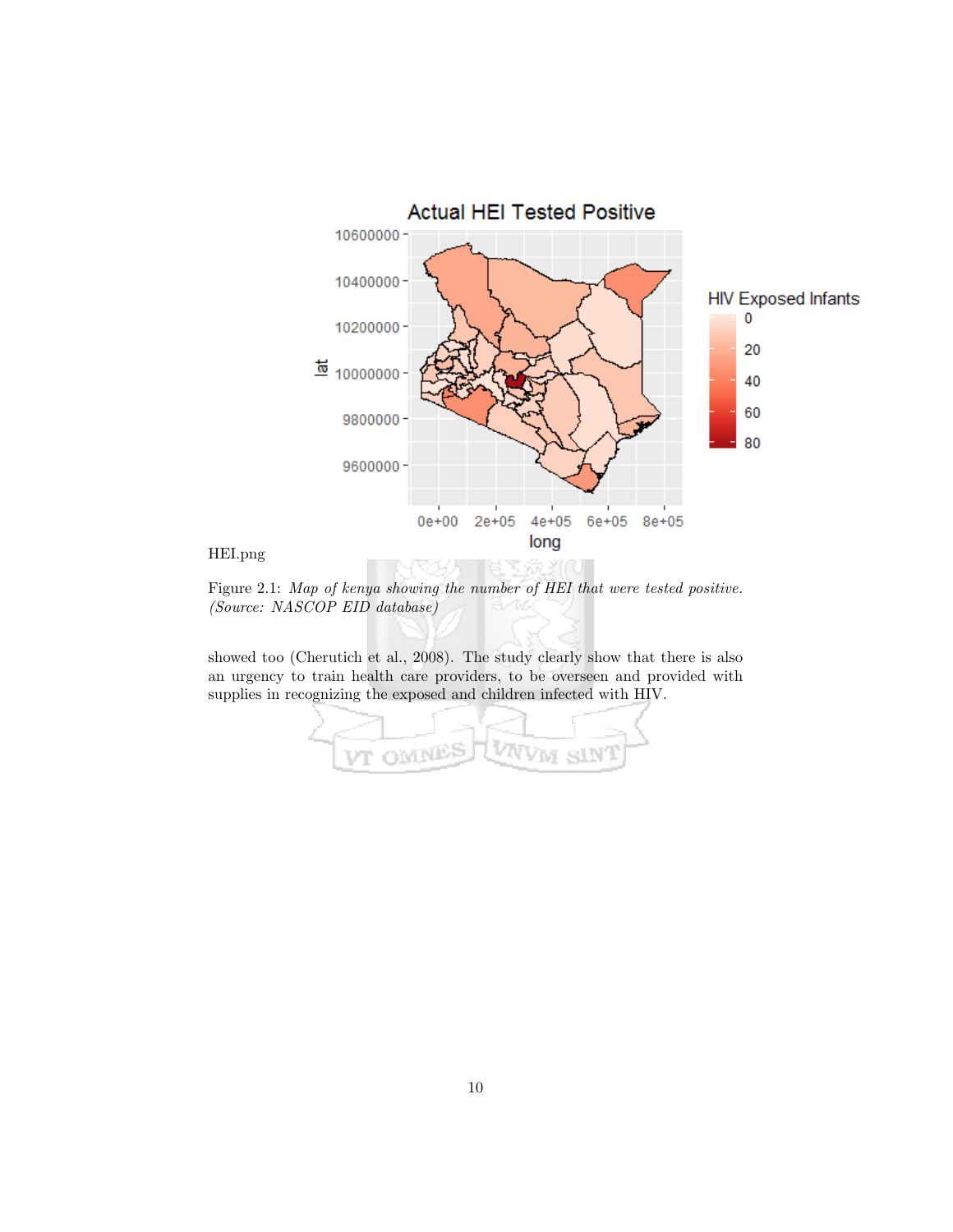

**Outcomes (Initial PCR)** 

Highcharts.com

Figure 2.2: Graph showing the outcomes of the initial pcr type in Kenya from the year 2008 to 2019. The line graph indicates a drop in the positivity in the years. (Source: NASCOP EID database)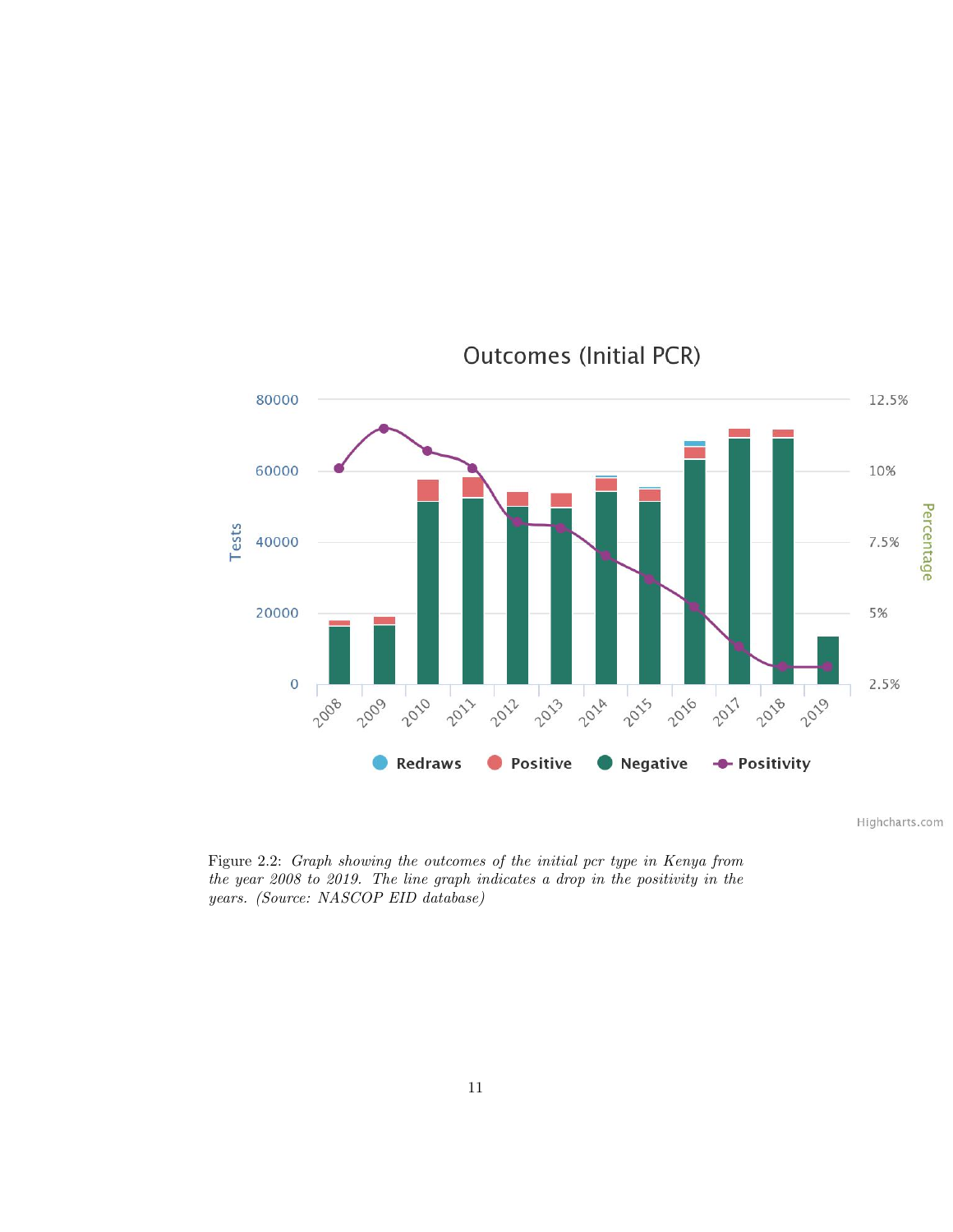## Chapter 3

## Research Methodology

## 3.1 Study setting and design

VT OMNES

The PMTCT HEI program in Kenya is overseen by NASCOP through Ministry of Health. Since 2007, there was testing of HIV-exposed symptomatic infants; in 2008 to 2009, as more resources became available for testing, the guidelines modified to test all HIV-exposed infants. The testing of the infant HIV algorithm since 2012 in Kenya was as follows: a maternal or infant HIV antibody test was conducted at first visit for all children of unknown HIV status aged <18 months to establish HIV exposure status. If found positive, an EID test was suggested. (http://eid.nascop.org/).

## 3.2 Study population

A total of 413 samples were collected from infants visiting health facilities across three counties in Kenya (Mombasa, Kisumu and Nairobi) between January 2016 and July 2017 and tested in seven national laboratories.

VNVM SIN

## 3.3 Ethical approval

Data collected from this study is secondary and openly available and hence did not require scientific ethical approval. No identifiable patient information was included in the database.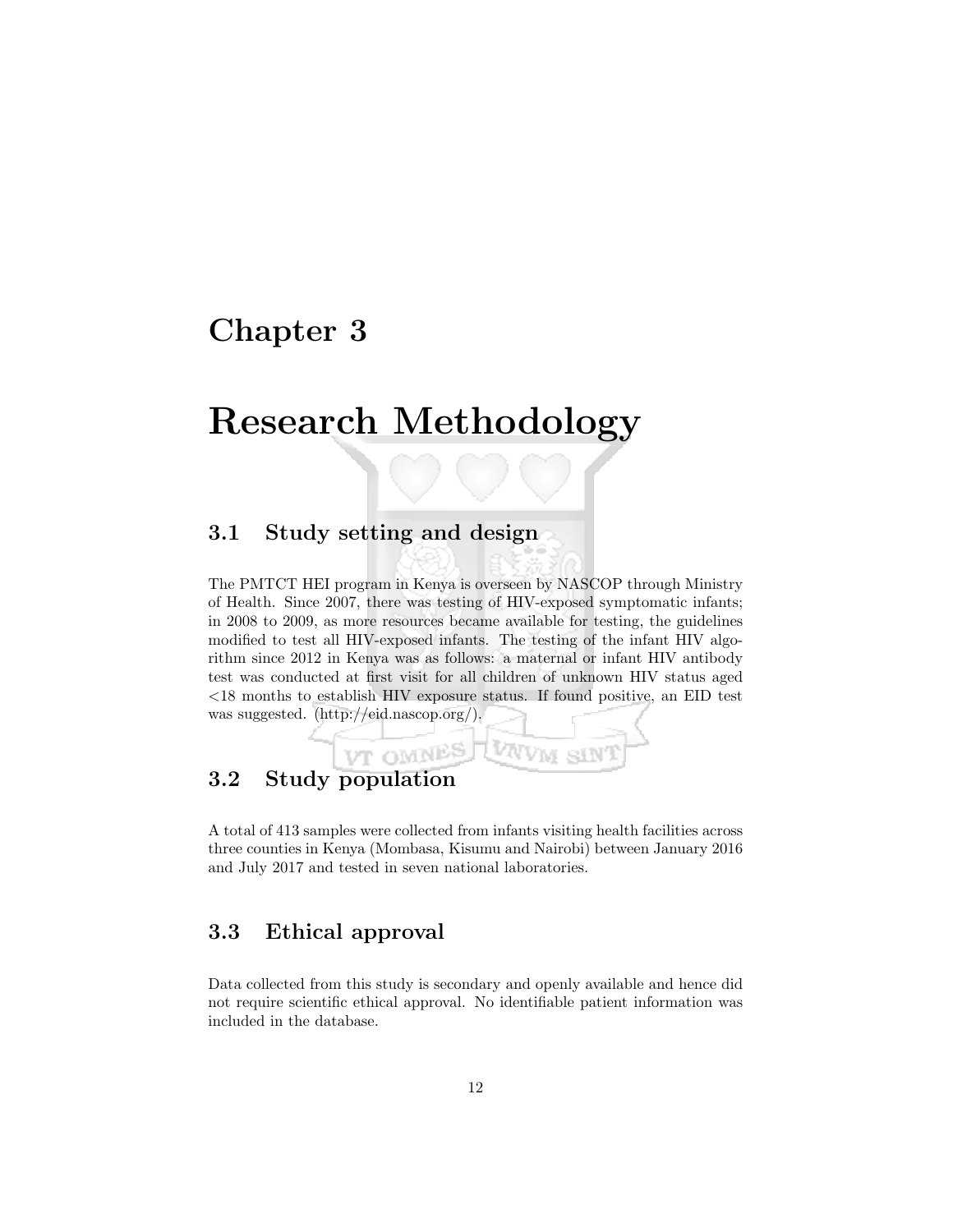|          | Factor A: $\vert$ Factor B: $\vert$ | Factor C:                                    |
|----------|-------------------------------------|----------------------------------------------|
| $\omega$ | k                                   | Models tested on each condition              |
| 0.00     |                                     | Poisson regression model (Poisson)           |
| 0.20     | 10                                  | Negative binomial regression model (NB)      |
| 0.40     | 50                                  | Zero-inflated Poisson model (ZIP)            |
| 0.60     | 100                                 | Zero-inflated negative binomial model (ZINB) |
| 0.80     |                                     | Zero - altered Poisson model (ZAP)           |
|          |                                     | Zero-altered negative binomial model (ZANB)  |

Table 3.1: Simulation design for the models

## 3.4 Statistical analysis

Different models were compared using simulations. The simulation set up is described in section 3.5. In order to get the best model which fits the data,and is also a model with lower prediction error, stepwise regression for model selection will be used in selection of variables under each of the models. The models will also be fitted HEI data and comparison of the performance of AIC will done using the AIC.

Demographic data will be summarized with descriptive statistics. The major outcome was number of infant HIV who turned positive. We will examine the health facility attended by the mother, the number of EID Positive, EID Testing Point, PCR Type, testing Point, HEI prophylaxis and the maternal Prophylaxis. Different zero-inflated models will be applied to HEI data. The best model based on AIC approach will be used to determine covariates that are associated with the outcome of interest (EID positive). All analysis in this study was conducted using R Studio version 3.5.3.



### 3.5 Simulations

Simulated data were created with unpredictable percentages of zeros and a fixed sample size of 500. A condition which had no zero-inflation ( $\omega = 0.00$ ) was tested and used as a standard comparison point. The effect of over-dispersion was observed in the non-zero part. The dispersion parameter k was used with the following values: 1, 10, 50, and 100 which were pre-stipulated. These values represent a range of dispersion which is practical to aid in the assessment of the value of different models under study with varying distributions. The larger the value of k, the less dispersed the variable is and it approaches a Poisson distribution when  $k > 10$ . Negative binomial distribution was used to generate the response variable with different proportion of zeros added.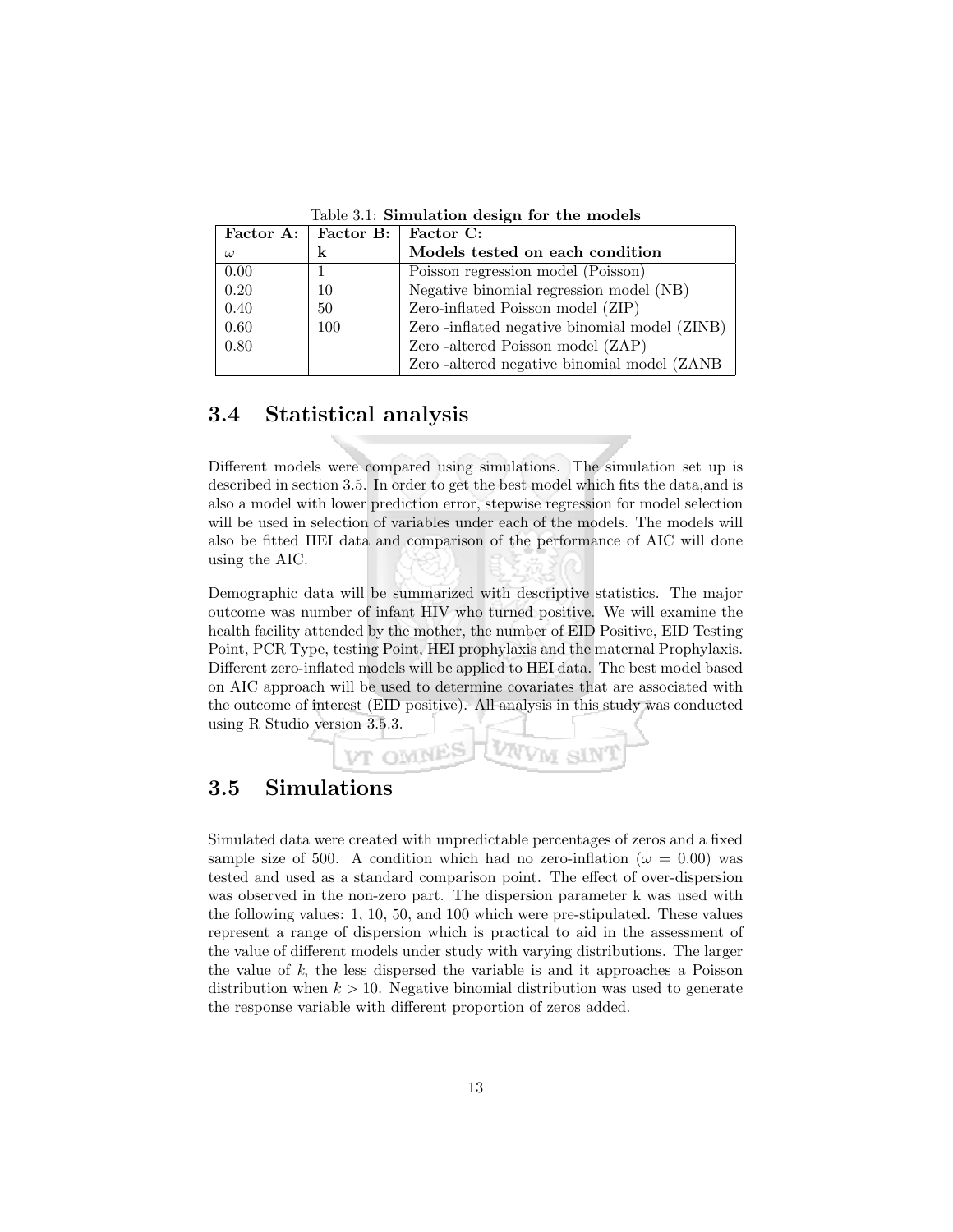

Figure 3.1: AIC for  $w=0.0, k=1,10$ . At  $k=1$ , the model with the lowest AIC value is NB,hence regarded as best fit and the worst fit model was Poisson.At k=10,the best model was Poisson and the worst model was ZANB



Figure 3.2: AIC for  $w=0.0$ ,  $k=50,100$ . At  $k=50$ , the model best model fit is NB and the worst fit model is ZANB. At k=100,the best model is Poisson and the worst model is ZINB

#### 3.5.1 Model selection criteria SIN **OMN** VM VT

To get the best model, the goodness of fit test is done using the AIC (Akaike information criterion). The model with minimum AIC was considered as the best model to fit the data (Lambert, 1992). AIC is given by:

$$
AIC = 2logL(\theta) + 2c,\t\t(3.1)
$$

where  $L(\theta)$  is the maximized likelihood function for the estimated model and  $L(\theta)$  offers summary information on how much discrepancy exists between the model and the data, where  $c$  is the number of free parameters in the model. AIC is used to check the goodness of fit of the model and the complexity of the model.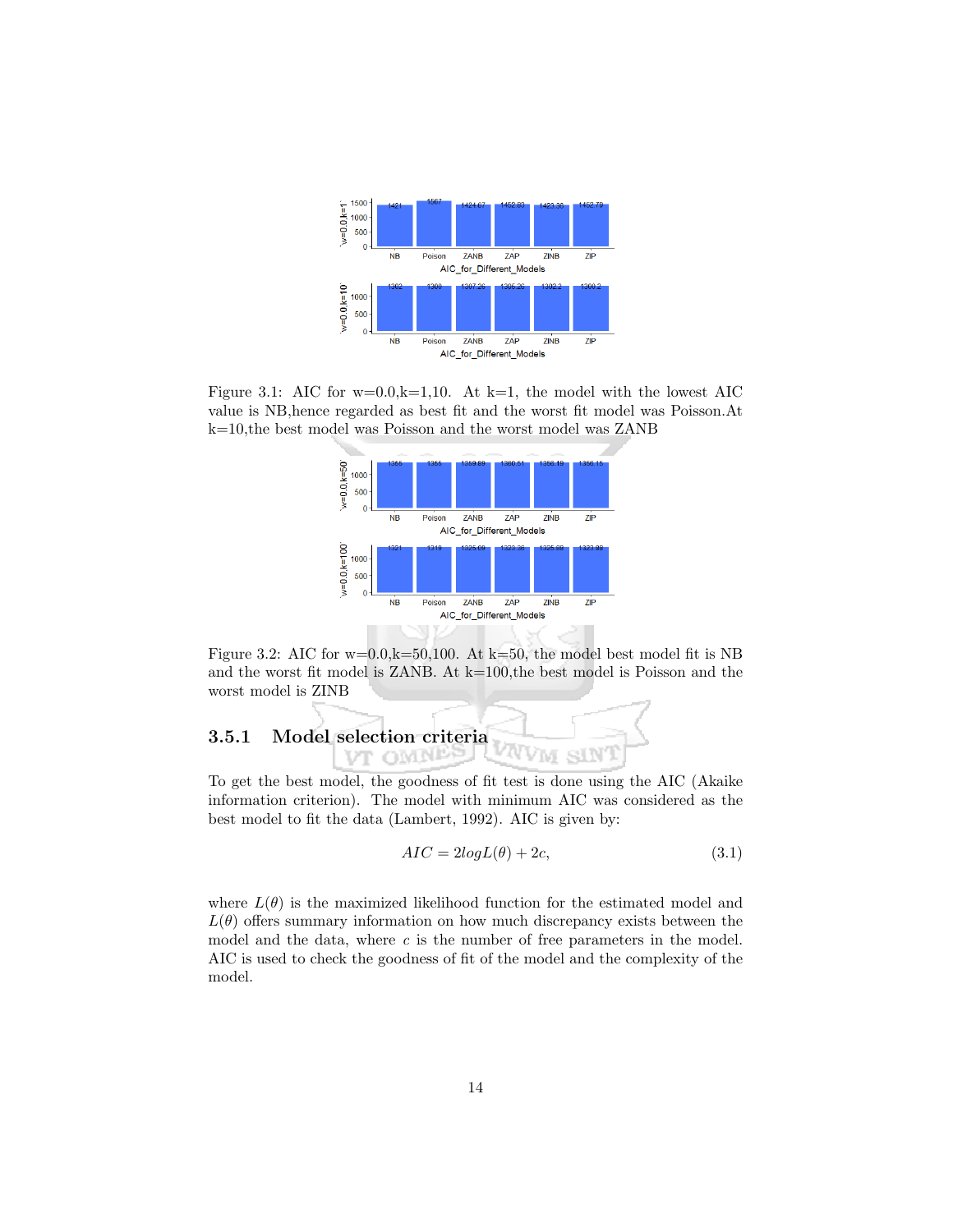

Figure 3.3: AIC for  $w=0.2$ , $k=1,10$ . At  $k=1$ , the model best model fit is ZANB and the worst fit model is poisson. At  $k=10$ , the best model is ZIP and the worst model is Poisson



Figure 3.4: AIC for  $w=0.2$ ,  $k=50,100$ . At  $k=50$ , the model best model fit is NB and the worst fit model is poisson. At  $k=100$ , the best model is ZANB and the worst model is Poisson



Figure 3.5: AIC for  $w=0.6$ ,  $k=1,10$ . At  $k=1$ , the model best model fit is NB and the worst fit model is poisson. At  $k=10$ , the best model is ZIP and the worst model is Poisson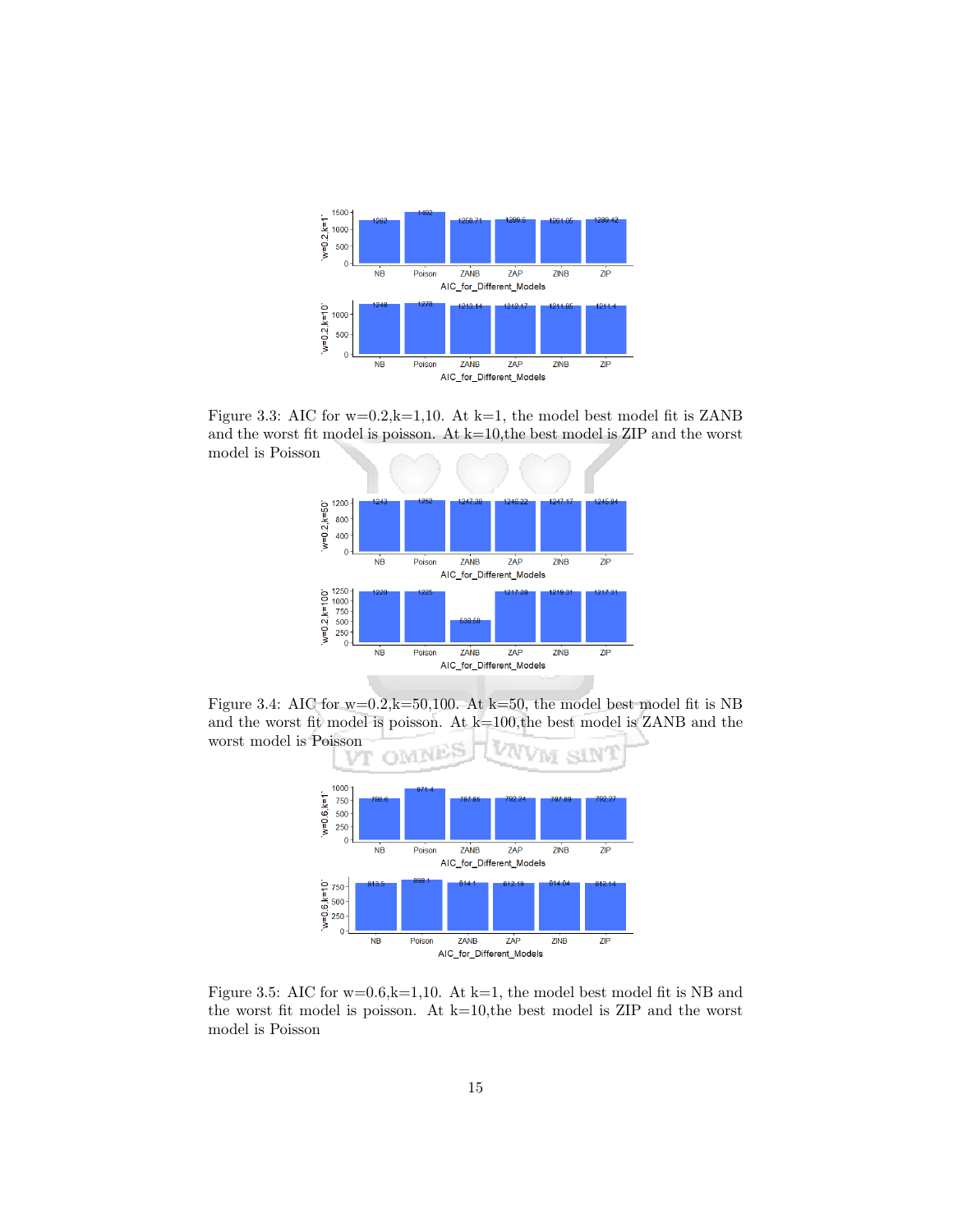

Figure 3.6: AIC for w=0.6,k=50,100. At k=50, the model best model fit is ZAP and the worst fit model is poisson. At k=100,the best model is ZIP and the worst model is Poisson



Figure 3.7: AIC for  $w=0.8$ ,k=1,10. At k=1, the model best model fit is ZAP and the worst fit model is poisson. At  $k=10$ , the best model is NB and the worst



Figure 3.8: AIC for w=0.8,k=50,100. At k=50, the model best model fit is ZIP and the worst fit model is poisson. At  $k=100$ , the best model is NP and the worst model is Poisson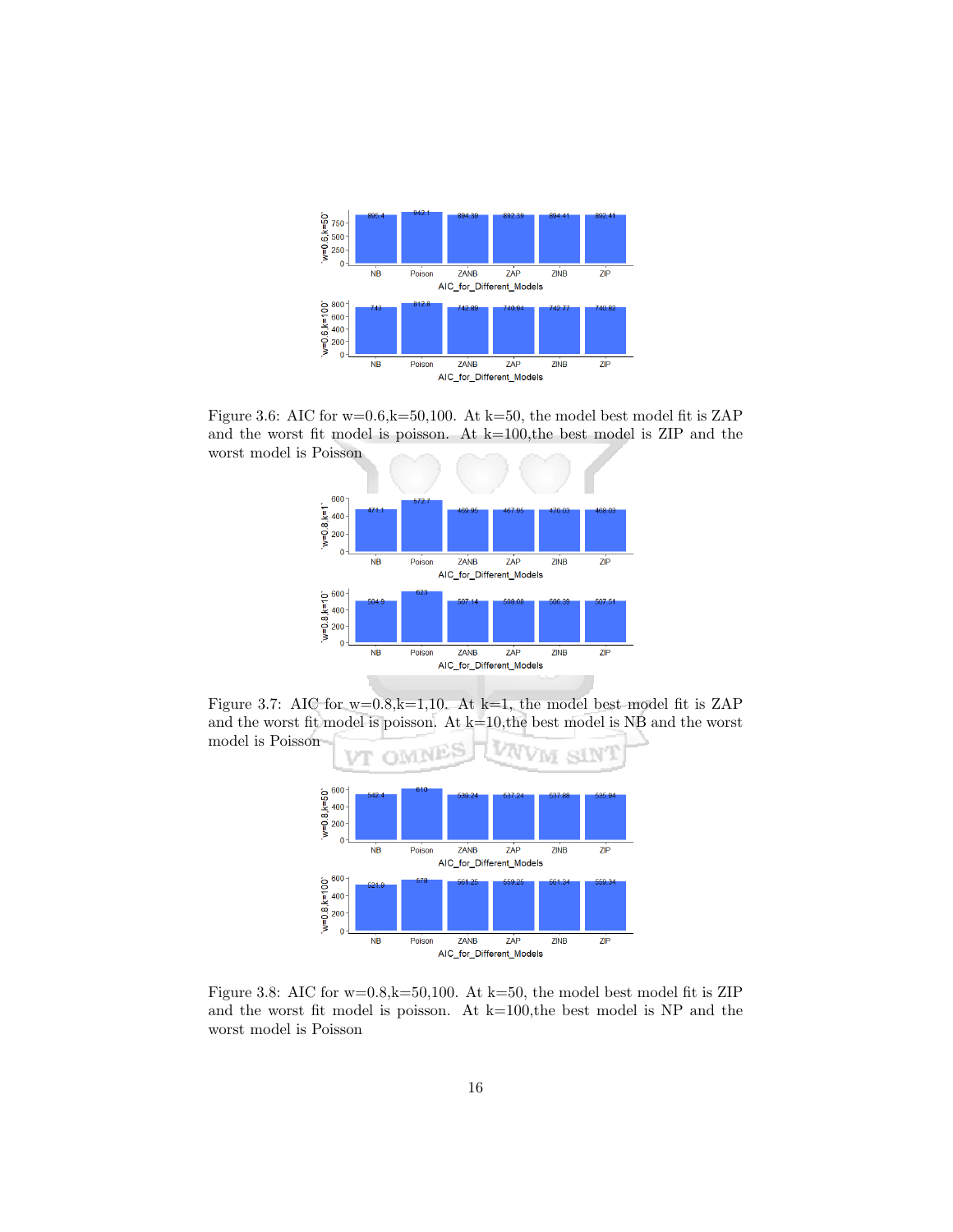## Chapter 4

# Presentation of Research Findings and Discussions

## 4.1 Simulation results

The model with the lowest AIC value showed a more preferred model across all simulations for the five levels of zero-inflation combined with four levels of over-dispersion on the six models are presented in Table . Under the condition of no zero inflation, $(\omega=0.00)$  a Poisson model was preferred when the dispersion parameter k=10 since it had the lowest AIC value with a low dispersion. When  $k=1$ , 50 and 100 under the same condition of no zero inflation, the negative binomial is the most preferred model since it had a lower AIC compared to the other models. When data exhibited 20% of zero inflation, ZIP model was most preferred at  $k=10$ . When data exhibited 40% of zero inflation, the best model preferred was a negative binomial with a low dispersion of  $k=1$ . When data exhibited 60% of zero inflation, the model with the lowest AIC was ZIP with k=100. With 80% of zeros, the model best preferred was ZAP when k=1, poisson had the highest AIC value hence the least preferred among the models. Generally, ZAP had the lowest AIC value value of 467.95 at 80% of zeros. This showed clearly it was the best fit for the simulation data.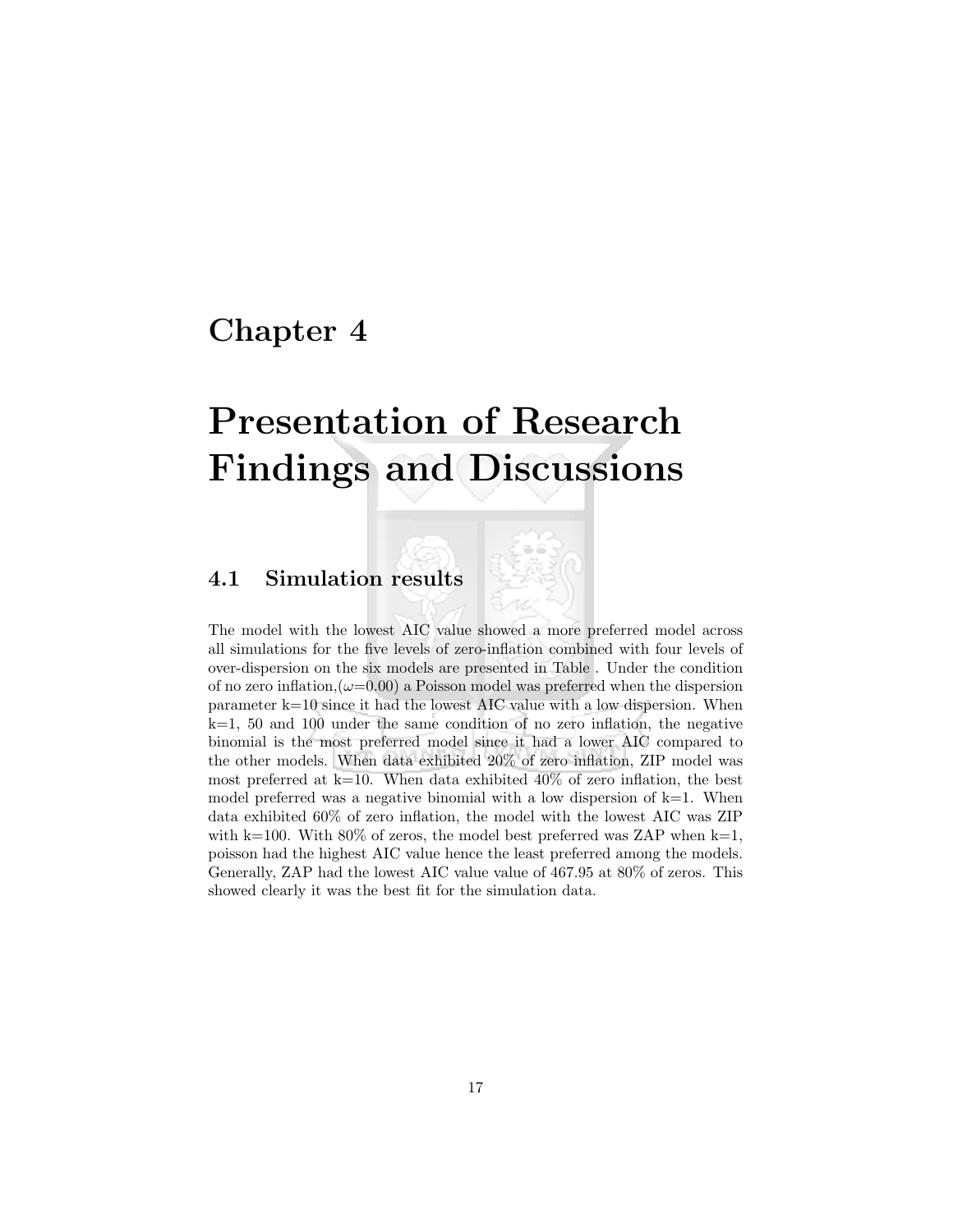## 4.2 Results from empirical data analysis

### 4.2.1 Descriptive statistics for variables

Descriptive statistics which include means, frequencies, and percentages for the variables of EID Positive, County, EID Testing Point, HEI prophylaxis and Maternal Prophylaxis are shown in Table 4.1. 8.2% of the facilities sampled were from Kisumu county, 47.5% from Mombasa county and 44.3% from Nairobi county. Testing of HIV for exposed infants were mainly done when they were less than 2 months(33.2%) since early detection of HIV infection to the child could assist in early treatment and special care be given to the child. The HEI Prophylaxis mostly prescribed at the facilities for the infants was  $NVP+AZT(31.2\%)$  and the least prescribed was NVP for 12 weeks(3.9%). For the case of maternal prophylaxis, the most prescribed ARV dose for the mothers was  $AZT+3TC+ATV/r(15.3%)$  and the least prescribed as  $TDF+3TC+DTG$  $(0.2\%)$ 

### 4.2.2 HEI data outcomes



Four models described in Chapter 1 were used to fit the data which had a mixture of structured and non-structured zeros. The AIC values for the different models are presented in Table 4.2. The ZAP model had the lowest AIC value(490.81) indicating the best fit to the data and also works well when we have a mixture of both structured and non-structured zeros. ZINB model had the highest AIC value (492.11) indicating a poor fit for the model. Estimates of the regression coefficients and standard errors are presented separately for all the 4 models in the tables 4.3, 4.4, 4.5 and 4.6. For the Poisson model (referred to as model 1 in the analysis),using the step wise model selection criteria dropped the variables that were not significant (county) and the variables that remained included EID Testing Point, PCR Type, Testing Point, HEI prophylaxis and Maternal Prophylaxis. In the EID Testing Point, the significant testing point is between 2-9 months which shows that the risk is 2.39 times higher for HEI between 2-9 months compared to testing between 0-2 months. For the PCR Type, the chain reaction which was significant was that of 2nd/3rd PCR hence it indicates that a HEI is 2.9 times more likely to detect the HIV virus compared to the initial PCR. In the HEI prophylaxis with comparison to using AZT for 6 weeks+ NVP for over 12 weeks; the risk of using Nevirapine during breastfeeding on HEI is 5 times higher, the risk of using nevirapine for 6 weeks (mother not breastfeeding) is on the HEI is 6.5 times higher, the risk of using other drugs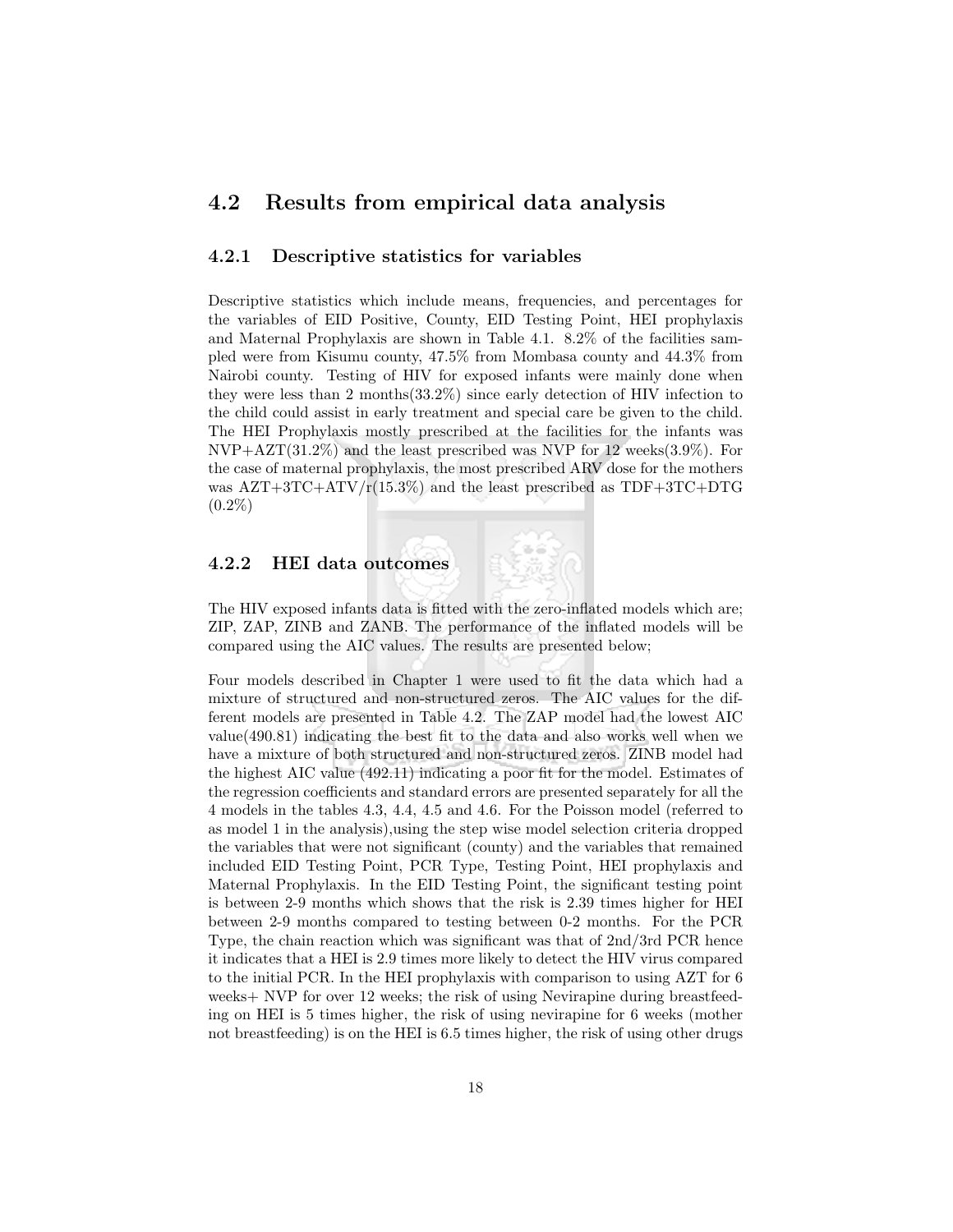| <b>Variables</b>                            | $\overline{\text{Freq}(\%)}$ |
|---------------------------------------------|------------------------------|
| <b>No.of EID Positive</b>                   | $N = 413$                    |
| County                                      |                              |
| Kisumu                                      | 34 $(8.2\%)$                 |
| <b>Mombasa</b>                              | 196 (47.5%)                  |
| Nairobi                                     | 183 (44.3%)                  |
| <b>EID</b> Testing Point                    |                              |
| $12-24$ months                              | 69 (16.7%)                   |
| $2-9$ months                                | 69 (16.7%)                   |
| $9-12$ months                               | $70(16.9\%)$                 |
| Above 24 months                             | 68 (16.5%)                   |
| less 2 months                               | 137 $(33.2\%)$               |
| <b>HEI</b> prophylaxis                      |                              |
| AZT for 6 weeks $+$ NVP for over 12 weeks   | 123(29.8%)                   |
| AZT for $6$ weeks $+$ NVP for 12 weeks      | $16(3.9\%)$                  |
| NVP during BF                               | $25(6.1\%)$                  |
| NVP for 12 Wks                              | $16(3.9\%)$                  |
| NVP for 6 weeks (Mother on HAART or not BF) | $30(7.3\%)$                  |
| $NVP+AZT$                                   | 129 (31.2%)                  |
| Others                                      | 18 $(4.4\%)$                 |
| Sd NVP+AZT+3TC                              | 39 (9.4%)                    |
| Sd NVP Only                                 | 17 $(4.1\%)$                 |
| <b>Maternal Prophylaxis</b>                 |                              |
| $AZT$ (From 14wks or later) +               |                              |
| $sdNVP + 3TC + AZT+3TC$ for 7 days          | 17 $(4.1\%)$                 |
| $AZT+3TC+ATV/r$                             | 63 $(15.3\%)$                |
| $AZT+3TC+EFV$                               | 33 $(8.0\%)$                 |
| $AZT+3TC+LPV/r$                             | $35(8.5\%)$                  |
| M SIN<br>AZT+3TC+NVP                        | 33 $(8.0\%)$                 |
| Interrupted HAART (HAART until end of BF)   | 3(0.7%)                      |
| SdNVP Only                                  | $5(1.2\%)$                   |
| $TDF+3TC+ATV/r$                             | 33 (8.08%)                   |
| TDF+3TC+DTG                                 | $1(0.2\%)$                   |
| $TDF+3TC+EFV$                               | 124 (30.0%)                  |
| TDF+3TC+LPV/r                               | 33 $(8.0\%)$                 |
| TDF+3TC+NVP                                 | 33 (8.0%)                    |

Table 4.1: Descriptive statistics for HEI Data

is 3.2 times high, the risk of using a combination of Sd NVP+AZT+3TC is 4.6 times high and lastly the risk of using Sd NVP only is 3.4 times high. Under the Maternal Prophylaxis, in comparison to the use of AZT (From 14wks or later)+Sd NVP+3TC+AZT+3TC for 7 days the risk of using a combination of AZT+3T+EFV(Efavirenz, which is a capsule and taken by mouth with plenty of water) by the mother to the infant is 5.6 times less, then the risk of using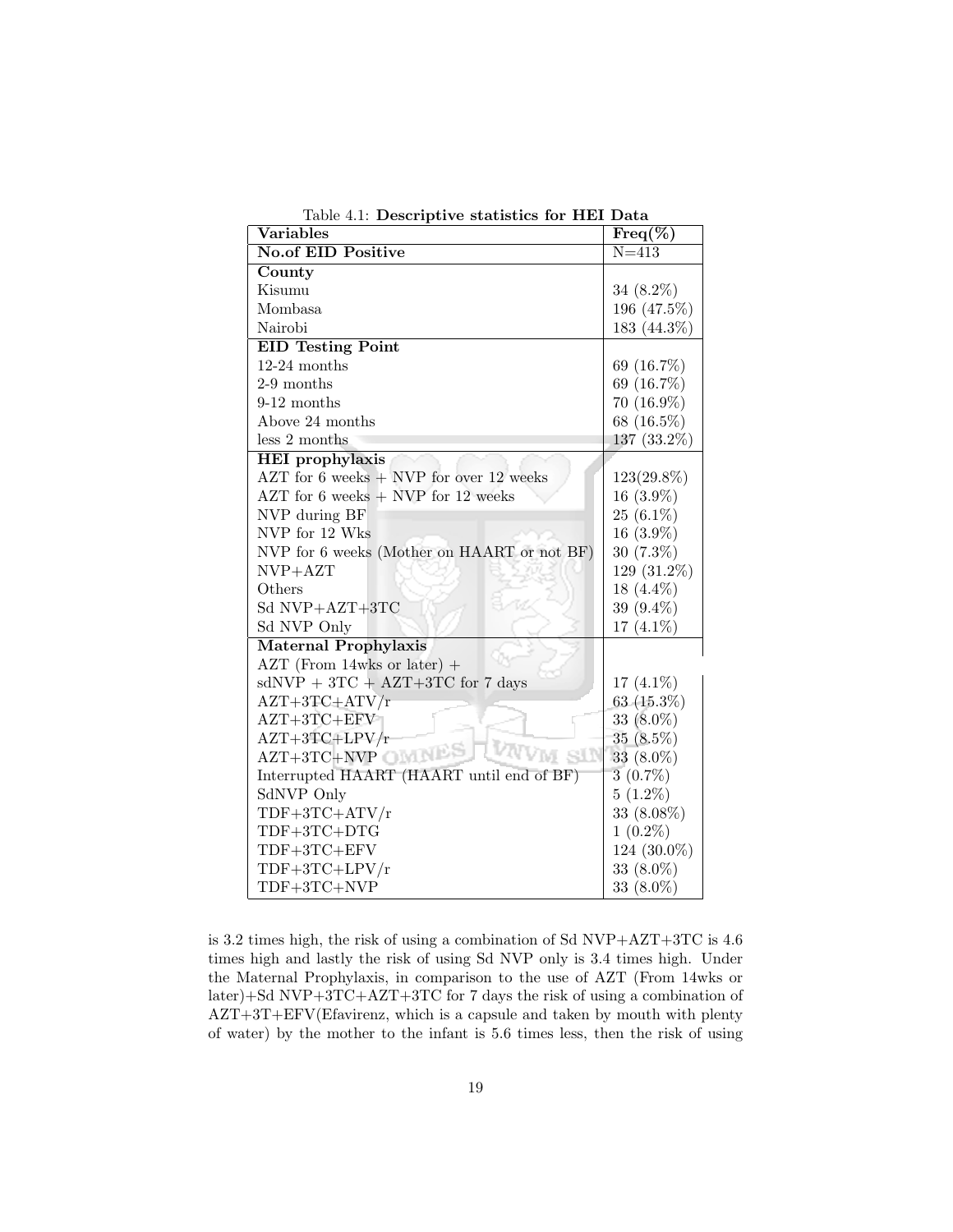Table 4.2: Model fit comparison for HEI Data The best model fit for the HEI data is Hurdle Poisson and the worst model fit

| is ZINB. |                                 |                        |
|----------|---------------------------------|------------------------|
|          | Model                           | AIC value for HEI Data |
|          | Hurdle Poisson                  | 490.81                 |
|          | Zero-Inflated Poisson           | 491.18                 |
|          | Hurdle Binomial                 | 491.73                 |
|          | Zero-Inflated Negative Binomial | 492.11                 |

combination of  $\angle$ AZT+3TC+LPV/r(Lopinavir/Ritonavir, which come in tablet forms) is 3.6 times less, the risk of using a combination of  $TDF+3TC+ATV/r$ is 3.5 times less, the risk of using a combination of  $TDF+3TC+LPV/r$  is 3.9 times less and lastly the risk of using a combination of TDF+3TC+NVP is 3.3 times lesser. The AIC value after fitting the Poisson model is 474.69,which is the second best fitting model for the EID data.

Negative binomial model(referred to as model 2 in analysis),had the AIC value of 429.19 which had the lowest AIC value hence it was considered as the best model. Using the step wise model selection,the following variables which were considered significant and had an effect on the final AIC value were retained;EID Testing Point, PCR Type, Testing Point, HEI prophylaxis and Maternal Prophylaxis. The PCR type that was significant was that of 2nd/3rd PCR type, which indicates that a HEI is 2 times more likely to detect the HIV virus in comparison to the initial PCR. In the HEI prophylaxis with comparison to using AZT for 6 weeks+ NVP for over 12 weeks; the risk of using NVP during breastfeeding on HEI is 4.2 times higher, then the risk of using nevirapine for 6 weeks (mother not breastfeeding) is on the HEI is 5.4 times higher, the risk of using other drugs is 2.3 times high, the risk of using a combination of Sd  $NVP+AZT+3TC$  is 3.3 times high and lastly the risk of using Sd NVP only is 2.4 times high according to the results above. Under the Maternal Prophylaxis, in comparison to the use of AZT (From 14wks or later)+Sd NVP+3TC+ $AZT+3TC$  for 7 days, the risk of using a combination of  $\text{AZT}+\text{ATV/r}$  by the mother to the infant is 2.4 times higher, then the risk of using combination of  $AZT+3TC+LPV/r($ Lopinavir/Ritonavir, which come in tablet forms) is 3.1 times less, the risk of using a combination of  $TDF+3TC+ATV/r$  is 3.4 times less, the risk of using a combination of TDF+3TC+EFV is 5.9 times lesser, then the risk of using a combination of  $TDF+3TC+LPV/r$  is 3.4 times less and lastly the risk of using a combination of TDF+3TC+NVP is 3 times lesser.

In the ZIP model, fitting the data using all the variables and using step wise model selection dropped most of the models and retained EID Testing Point and PCR Type which were the significant variables. Under the EID Testing Point,the risk of testing the infant between 2-9 months is 2.9 times higher to testing between 0-2 months. For the PCR Type in comparison to the initial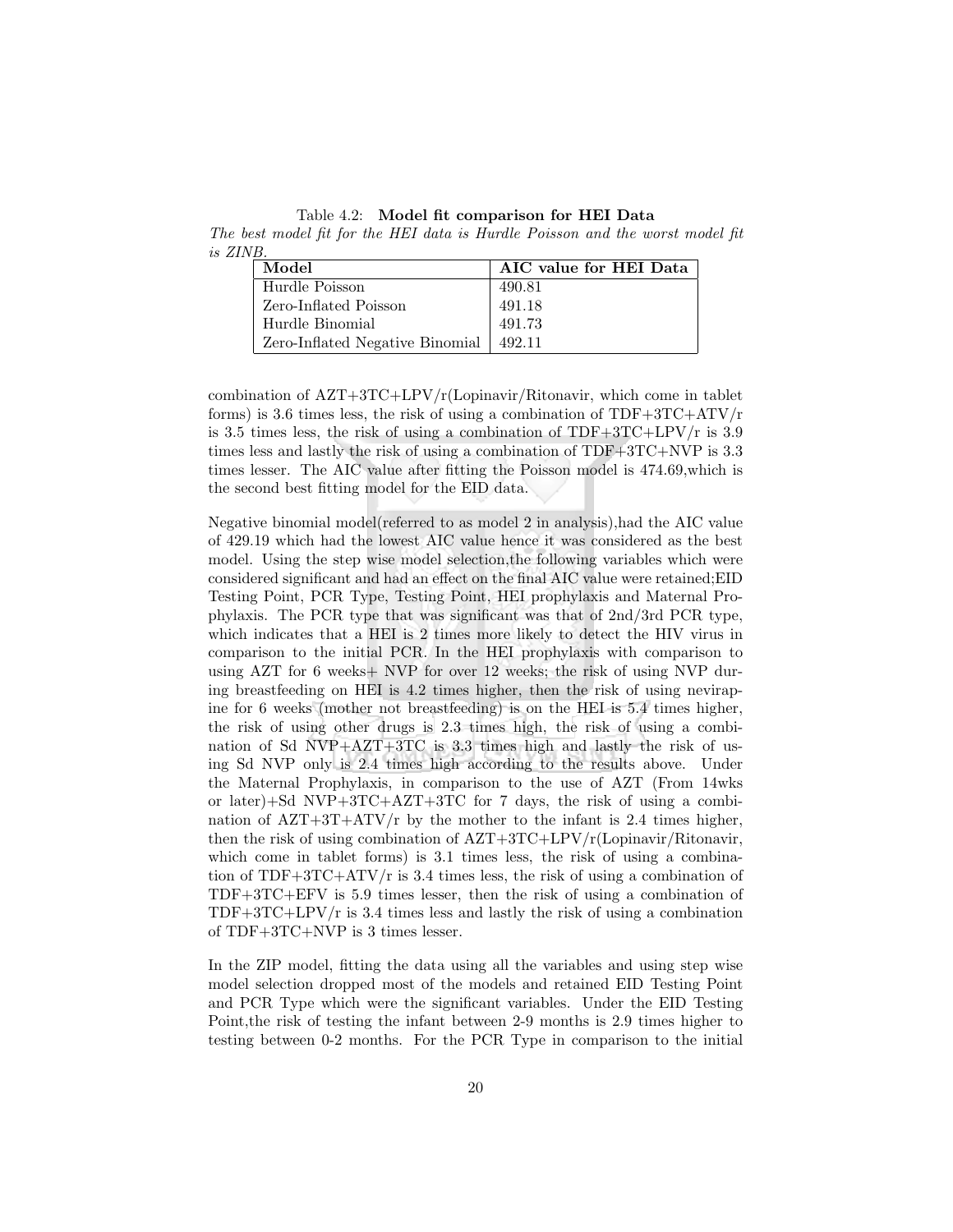| Table 4.3: Zero-inflated Poisson model results |            |            |             |
|------------------------------------------------|------------|------------|-------------|
| Count model coefficients (pois- Estimate       |            | Std. Error | ∍p-value    |
| son with log link):                            |            |            |             |
| <b>EID</b> Testing Point                       |            |            |             |
| 2-9 months                                     | 0.6228     | 0.2085     | $0.00282**$ |
| $9-12$ months                                  | 0.1734     | 0.2831     | 0.54027     |
| $12-24$ months                                 | $-0.0601$  | 0.3569     | 0.86628     |
| Above 24 months                                | 0.2580     | 0.2530     | 0.30798     |
| PCR Type                                       |            |            |             |
| Confirmatory PCR                               | $-2.8241$  | 1.1495     | $0.01402*$  |
| $2nd/3rd$ PCR                                  | 0.3652     | 0.5440     | 0.50204     |
| Zero-inflation model coef-                     |            |            |             |
| ficients (binomial with logit                  |            |            |             |
| link):                                         |            |            |             |
|                                                | Estimate   | Std. Error | p-value     |
| <b>EID</b> Testing Point                       |            |            |             |
| $2-9$ months                                   | $-0.7319$  | 0.4359     | $0.09311$ . |
| $9-12$ months                                  | 0.1948     | 0.5275     | 0.71198     |
| $12-24$ months                                 | 0.2892     | 0.5635     | 0.60772     |
| Above 24 months                                | $-0.2998$  | 0.4730     | 0.52621     |
| PCR Type                                       |            |            |             |
| Confirmatory PCR                               | $-10.5797$ | 82.6014    | 0.89808     |
| $2nd/3rd$ PCR                                  | $-2.0356$  | 0.7455     | $0.00632**$ |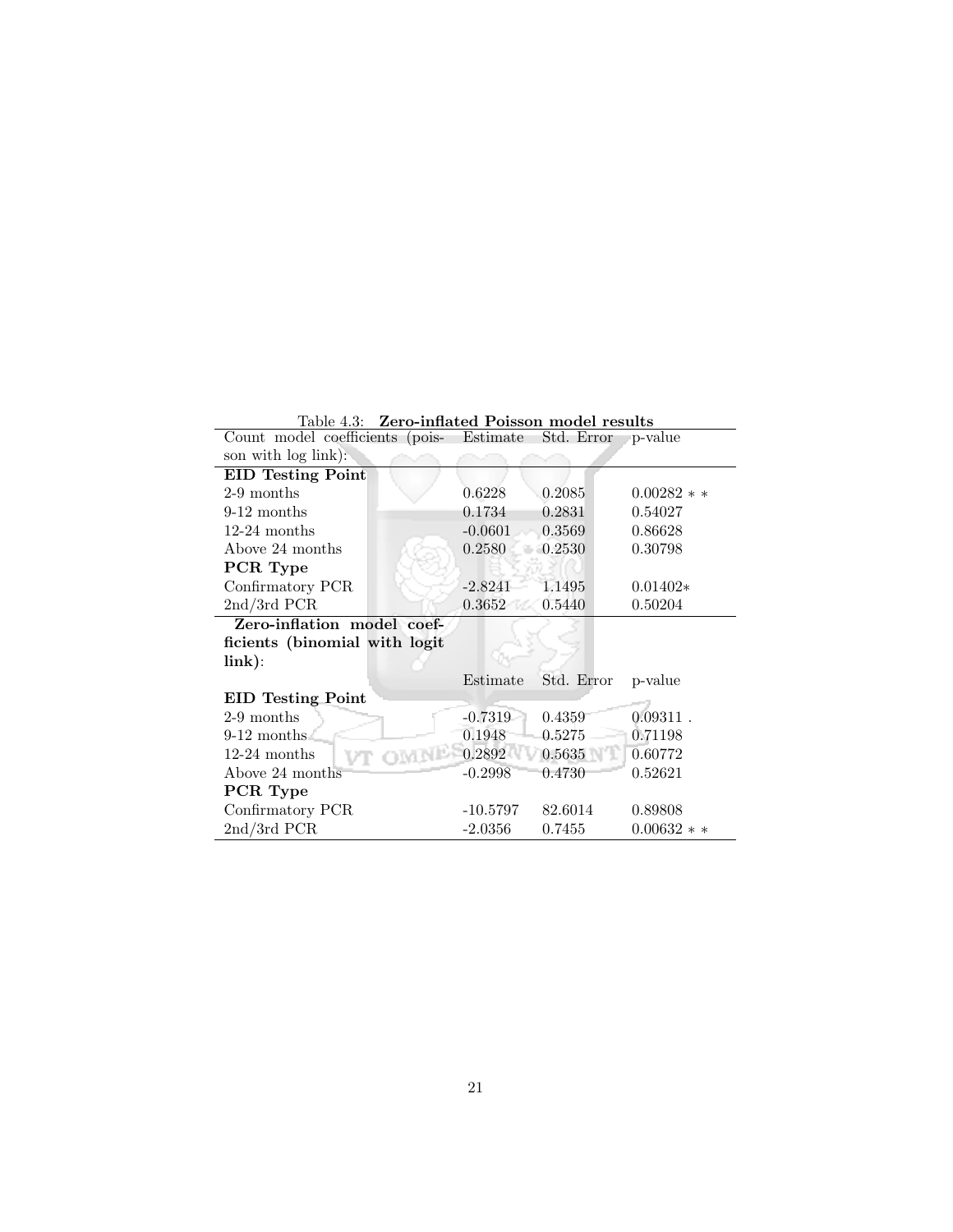Table 4.4: Zero-inflated Negative Binomial outcomes

|                               | Estimate   | Std. Error | p-value          |
|-------------------------------|------------|------------|------------------|
| <b>EID Testing Point</b>      |            |            |                  |
| 2-9 months                    | 0.63452    | 0.23899    | $0.00793$ * *    |
| $9-12$ months                 | 0.17165    | 0.31957    | 0.59118          |
| $12-24$ months                | $-0.06536$ | 0.39827    | 0.86965          |
| Above 24 months               | 0.26338    | 0.28738    | 0.35941          |
| PCR Type                      |            |            |                  |
| Confirmatory PCR              | $-2.79575$ | 1.18103    | $0.01792*$       |
| $2nd/3rd$ PCR                 | 0.37511    | 0.60213    | 0.53330          |
| Log(theta)                    | 2.59197    | 1.190697   | $0.02949*$       |
| Zero-inflation model coef-    |            |            |                  |
| ficients (binomial with logit |            |            |                  |
| $\lim k$ ):                   |            |            |                  |
|                               | Estimate   | Std. Error | p-value          |
| <b>EID Testing Point</b>      |            |            |                  |
| $2-9$ months                  | $-0.7150$  | 0.4382     | 0.10273          |
| $9-12$ months                 | 0.1998     | 0.5301     | 0.70630          |
| OMNES<br>$12-24$ months       | 0.2866     | 0.5680     | 0.61384          |
| Above 24 months               | $-0.2927$  | 0.4757     | 0.53840          |
| PCR Type                      |            |            |                  |
| Confirmatory PCR              | $-19.2306$ | 6342.1830  | 0.99758          |
| $2nd/3rd$ PCR                 | $-2.0276$  | 0.7507     | 0.00691<br>$* *$ |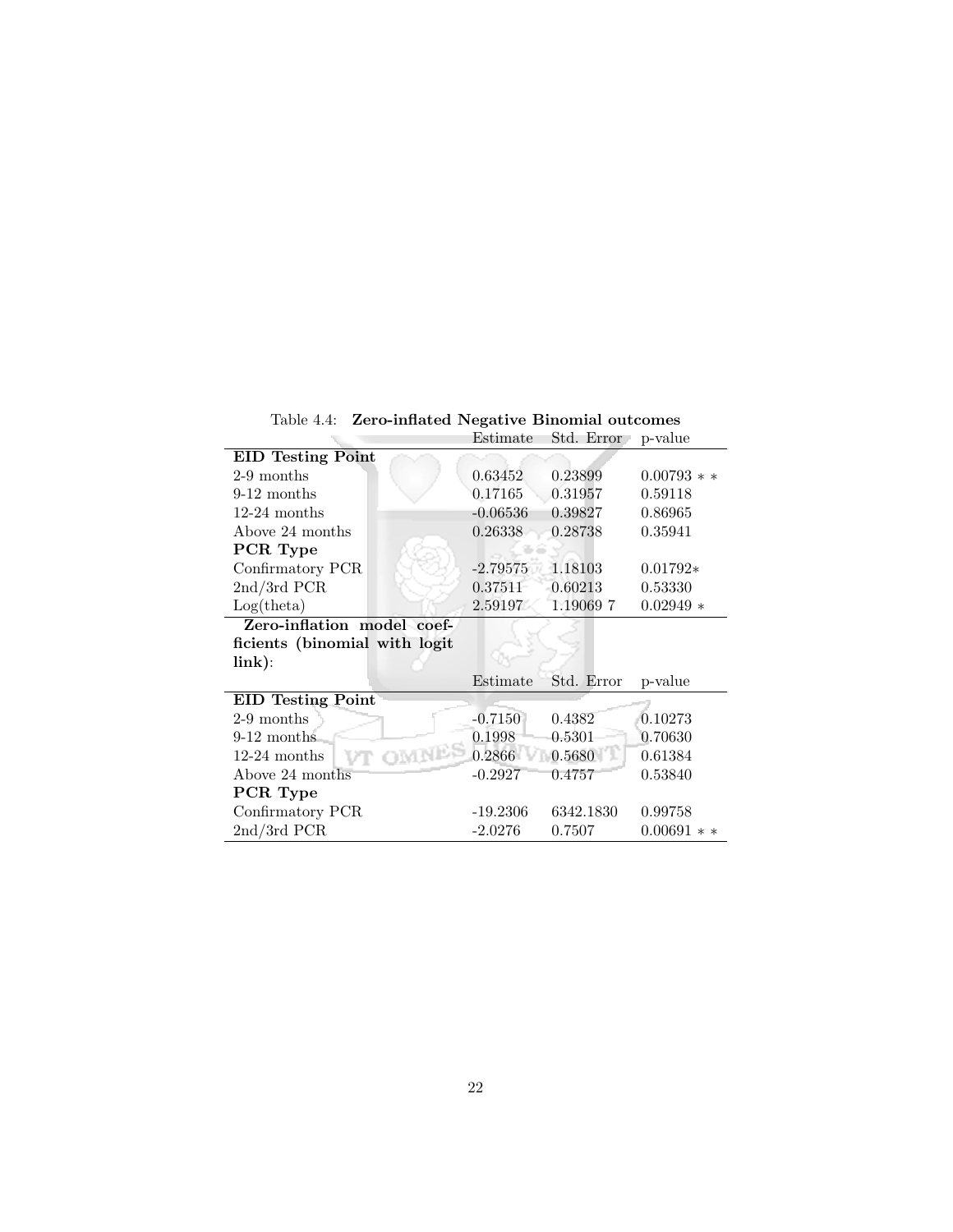|  |  | Table 4.5: Negative binomial hurdle outcome |  |  |  |
|--|--|---------------------------------------------|--|--|--|
|--|--|---------------------------------------------|--|--|--|

| Count model coefficients (truncated negbin |            |            |             |         |
|--------------------------------------------|------------|------------|-------------|---------|
| with log link):                            |            |            |             |         |
|                                            | Estimate   | Std. Error | p-value     |         |
| <b>EID Testing Point</b>                   |            |            |             |         |
| 2-9 months                                 | 0.65677    | 0.24183    | $0.00661**$ |         |
| $9-12$ months                              | 0.20880    | 0.32211    | 0.51685     |         |
| $12-24$ months                             | $-0.05442$ | 0.39480    | 0.89036     |         |
| Above 24 months                            | 0.28004    | 0.28758    | 0.33017     |         |
| PCR Type                                   |            |            |             |         |
| Confirmatory PCR                           | -9.80622   | 133.47361  | 0.94143     |         |
| $2nd/3rd$ PCR                              | 0.40607    | 0.60548    | 0.50244     |         |
| Log(theta)                                 | 2.58135    | 1.18422    | $0.02927 *$ |         |
| Zero hurdle model coefficients (bino-      |            |            |             |         |
| mial with logit link):                     |            |            |             |         |
|                                            | Estimate   | Std. Error |             | p-value |
| <b>EID</b> Testing Point                   |            |            |             |         |
| $2-9$ months                               | 0.7273     | 0.4259     | $0.08768$ . |         |
| $9-12$ months                              | $-0.2469$  | 0.5167     | 0.63274     |         |
| $12-24$ months                             | $-0.3400$  | 0.5508     | 0.53702     |         |
| Above 24 months                            | 0.2962     | 0.4643     | 0.52350     |         |
| PCR Type                                   |            |            |             |         |

PCR, it indicates that the HEI is 2 times less likely to detect the HIV virus during the Confirmatory PCR. Analyzing the model with the 2 variables gave an AIC value of 491.18.

Confirmatory PCR 2.1431 1.3091 0.10161 2nd/3rd PCR 2.0897 0.7344 0.00444 ∗ ∗

The ZINB model using the stepwise regression, and the direction as backward dropped most of the variables that were not significant and was left with 2 variables which were EID Testing Point and PCR Type. Under the EID Testing Point,the risk of testing the infant between 2-9 months is 2.6 times higher to testing between 0-2 months. For the PCR Type in comparison to the initial PCR, it indicates that the HEI is 2.7 times less likely to detect the HIV virus during the Confirmatory PCR. The AIC value for the ZINB model is 492.11, hence regarded as the worst model fit for the data.

In the hurdle binomial(ZANB),using the step wise regression also dropped down the insignificant variables and was left with EID Testing Point and PCR Type. In the EID Testing Point,the risk of testing the infant between 2-9 months is 2.65 times higher to testing between 0-2 months. For the PCR Type in comparison to the initial PCR, it indicates that the HEI is 2.7 times less likely to detect the HIV virus during the Confirmatory PCR. The AIC value using the 2 variables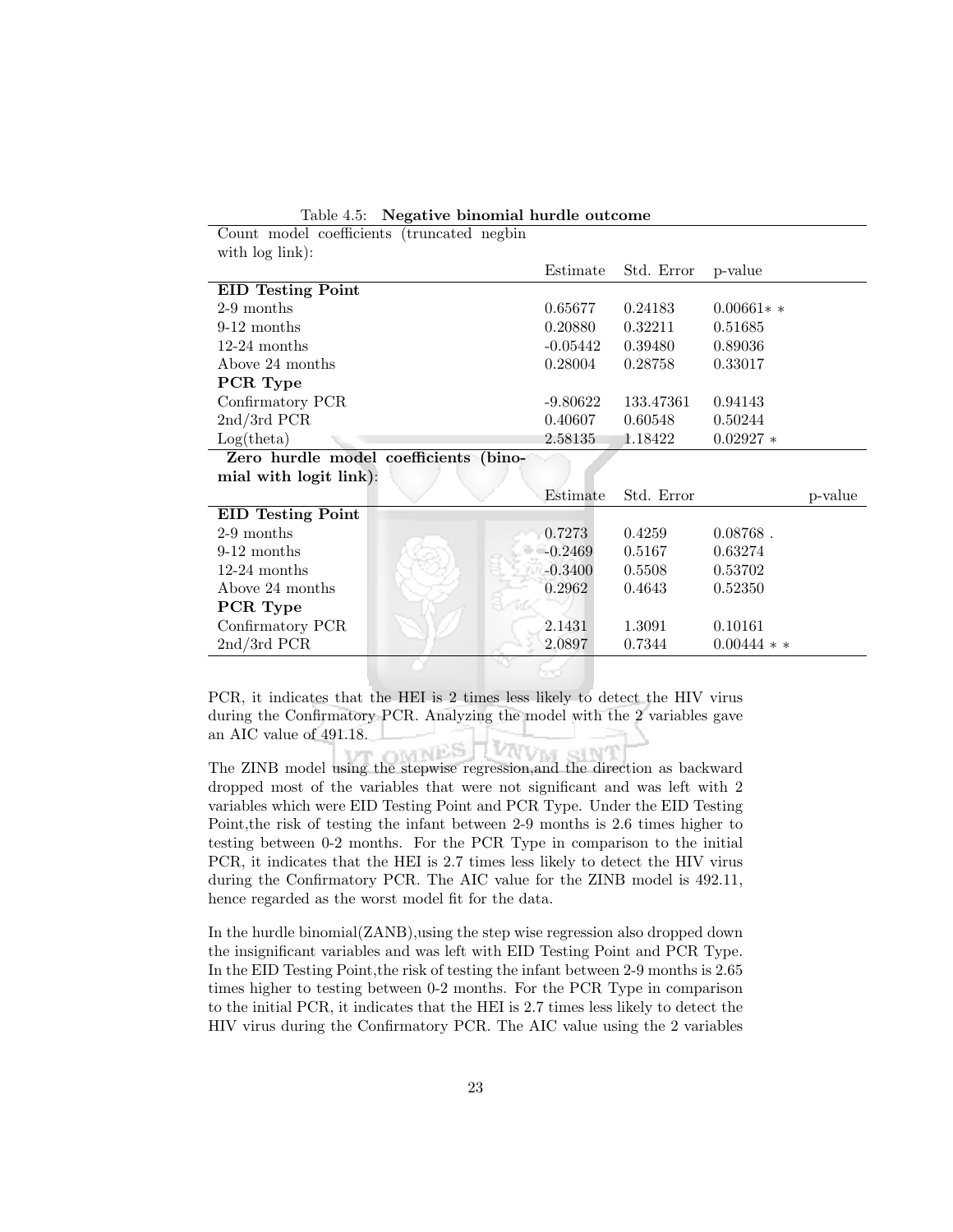| rable 1.0. Harting (2111) inouter outcomes          |            |            |             |
|-----------------------------------------------------|------------|------------|-------------|
| Count model coefficients (poisson with log Estimate |            | Std. Error | p-value     |
| link):                                              |            |            |             |
| <b>EID</b> Testing Point                            |            |            |             |
| $2-9$ months                                        | 0.63982    | 0.21034    | $0.00235**$ |
| $9-12$ months                                       | 0.20265    | 0.28420    | 0.47582     |
| $12-24$ months                                      | $-0.05207$ | 0.35466    | 0.88328     |
| Above 24 months                                     | 0.27111    | 0.25325    | 0.28438     |
| PCR Type                                            |            |            |             |
| Confirmatory PCR                                    | $-9.26276$ | 103.50896  | 0.92869     |
| $2nd/3rd$ PCR                                       | 0.39130    | 0.54995    | 0.47677     |
| Zero hurdle model coefficients (bino-               |            |            |             |
|                                                     |            |            |             |
| mial with logit link)                               |            |            |             |
|                                                     | Estimate   | Std. Error | p-value     |
| <b>EID Testing Point</b>                            |            |            |             |
| 2-9 months                                          | 0.7273     | 0.4259     | 0.08768     |
| $9-12$ months                                       | $-0.2469$  | 0.5167     | 0.63274     |
| $12-24$ months                                      | $-0.3400$  | 0.5508     | 0.53702     |
| Above 24 months                                     | 0.2962     | 0.4643     | 0.52350     |
| PCR Type                                            |            |            |             |
| Confirmatory PCR                                    | 2.1431     | 1.3091     | 0.10161     |
| $2nd/3rd$ PCR                                       | 2.0897     | 0.7344     | $0.00444**$ |

Table 4.6: Hurdle (ZAP) model outcomes

was 491.73,which is the 2nd worst model fit for the data hence not preferred.

To determine the significant covariates, the ZAP model is used since its the best model based on the AIC value. The hurdle poisson (ZAP model), using the step wise model selection dropped the insignificant variables and was left with EID Testing Point and PCR Type. The baseline odds of having a positive count verses zero is  $2.12 \text{ (exp}(0.7556))$ . This odds is increased by  $3.7(\exp(2.0897))$ times if 2nd/3rd PCR test is done as compared to the initial test. EID Testing point does not have significant effect. Given the response is positive, the average count is 1.97 ( $\exp(0.67656)$ ). This is increased by 1.9 ( $\exp(0.63982)$ ) times if testing is done at 2-9 months compared to less than 2 months. PCR Type does not have significant effect.

## 4.3 Discussions

Count data with excess zeros are commonly seen in medical research and public health particularly, number of HEI. Yip (1988) and Lambert (1992) proposed zero-inflated Poisson distribution and Heilbronn (1989) used zero-altered Poisson and negative binomial distributions to model this type of data. Li, Lu,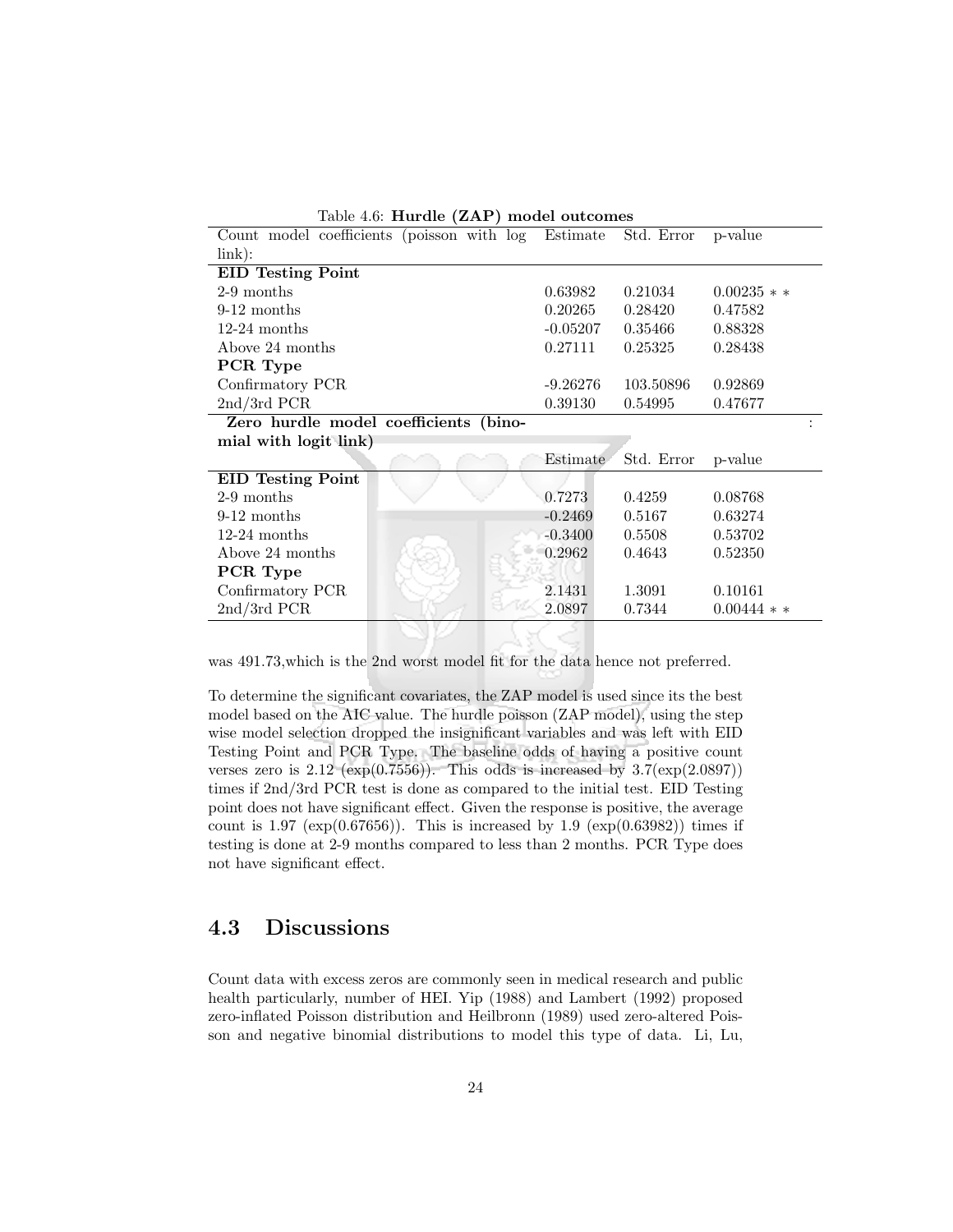Park, Kim, Brinkley and Peterson (1999) derived multivariate version of the zero-inflated Poisson distribution and applied it to detect equipment problems in electronics manufacturing processes.

Zero-inflated distributions assume that with probability 1 -  $\rho$  the only possible observation is 0, and with probability  $\rho$ , a random variable describing defect counts is observed. Although different authors have widely used zeroinflated distributions, there is no practical study that systematically compare zero-inflated outcomes in HIV exposed infant setting. Because the zero-inflated model involves both Bernoulli parameter  $\rho$  and the state parameter k, we extensively conducted simulations by varying percentage of zeros and these parameters. The results of simulation shows ZAP generally had the lowest AIC value,when the percentage of zero was high. This is consistent with the results from the application data, this is because the percentage of zeros in the HEI dependent variable is 88%. The simulation procedure selected limited important model terms to maximize the ZI likelihood functions.

In all these ZI model, EID testing point and PCR type had significant effects on the response variable. Based on the HEI model, the rate of HIV sero-conversion was high for EID tested between 2-9 months compared to those tested earlier. The results of the studies done recently on patients showed sero-status is not different between boys and girls. This was however, not verifiable in our data because we didn't collect gender covariate.

Although clustered count data with extra zeros often occur, few methods have been developed for correlated data with extra zeros. There are some studies done on the extension of zero inflated models in order to accommodate random effects. In all of these models, there were two separate random effects in the models; therefore, the interpretation of the results was more difficult and sometimes confusing.

Zero-inflated models and zero-altered models give almost similar results from as shown from both simulated data and the HEI data. The decision when choosing between these two according to the study, heavily relied on the AIC value found after the analysis of the work.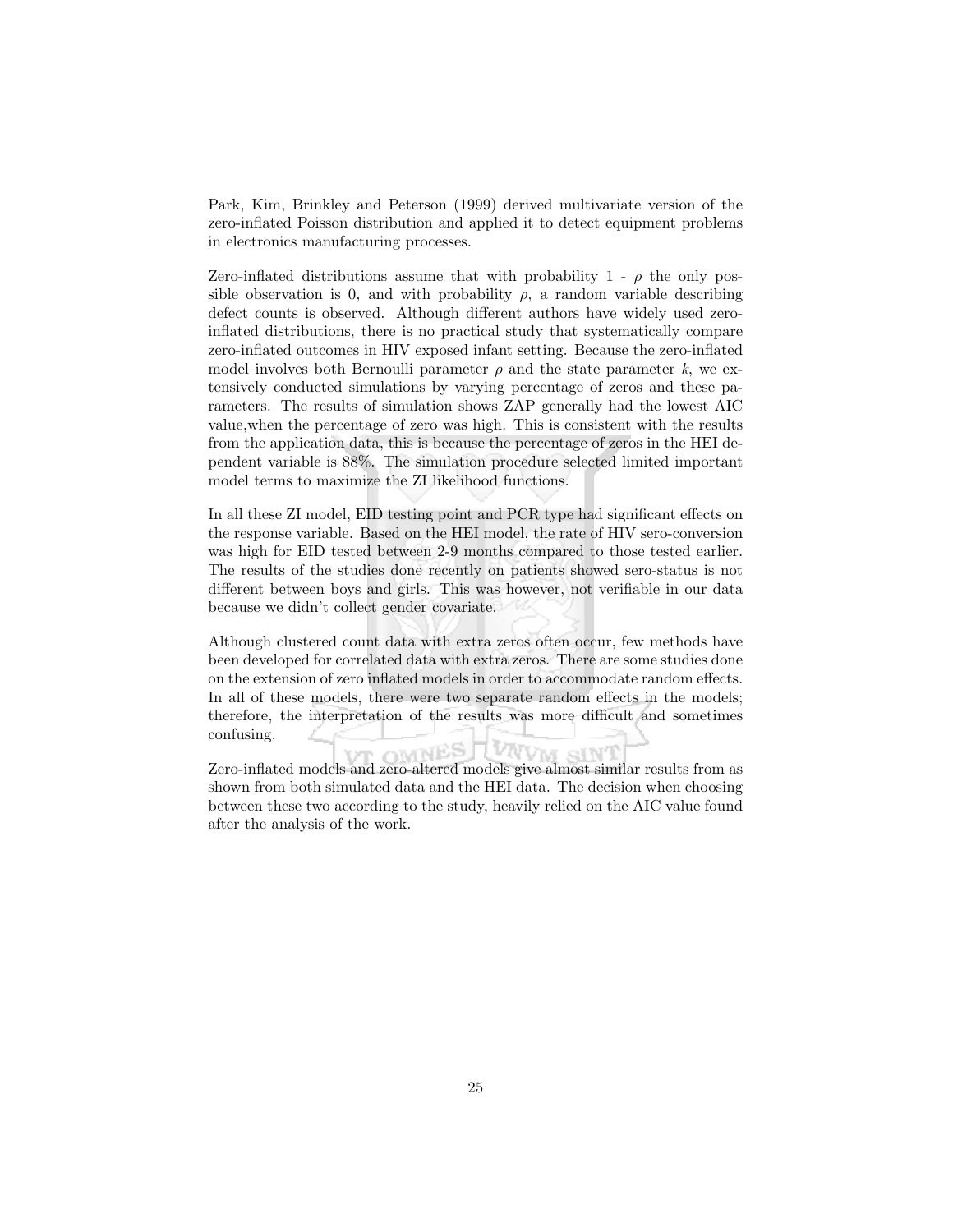## Chapter 5

# Conclusion and Recommendations

## 5.1 Conclusion

Data with many zeros are often encountered in many public health applications. Failure to account for the zero-inflation while analyzing such data may result in inferences which are not true. After the simulation study and analysis of EID Data, the negative binomial emerges as the gold-standard for as fitting the data with both structured and non-structured zeros.

## 5.2 Limitations of the study

There were also some limitations of the study which were observed. One, findings from the simulation study were only based on a limited number of conditions used. Simulation results offer a general idea as to which model is more appropriate, however, more conditions will need to be examined to get a more accurate relationship between the model selection and different levels of zero-inflation. Two, there were inconsistencies observed between the simulation results of the AIC value and the real data results which poses a big challenge to the research findings. Three, explanatory variables for the zero versus non-zero model and the count model were set to be the same. The most attractive advantage of using zero-inflated models is that they allow researchers to have different predictors for two parts of the models, which usually can be justified theoretically.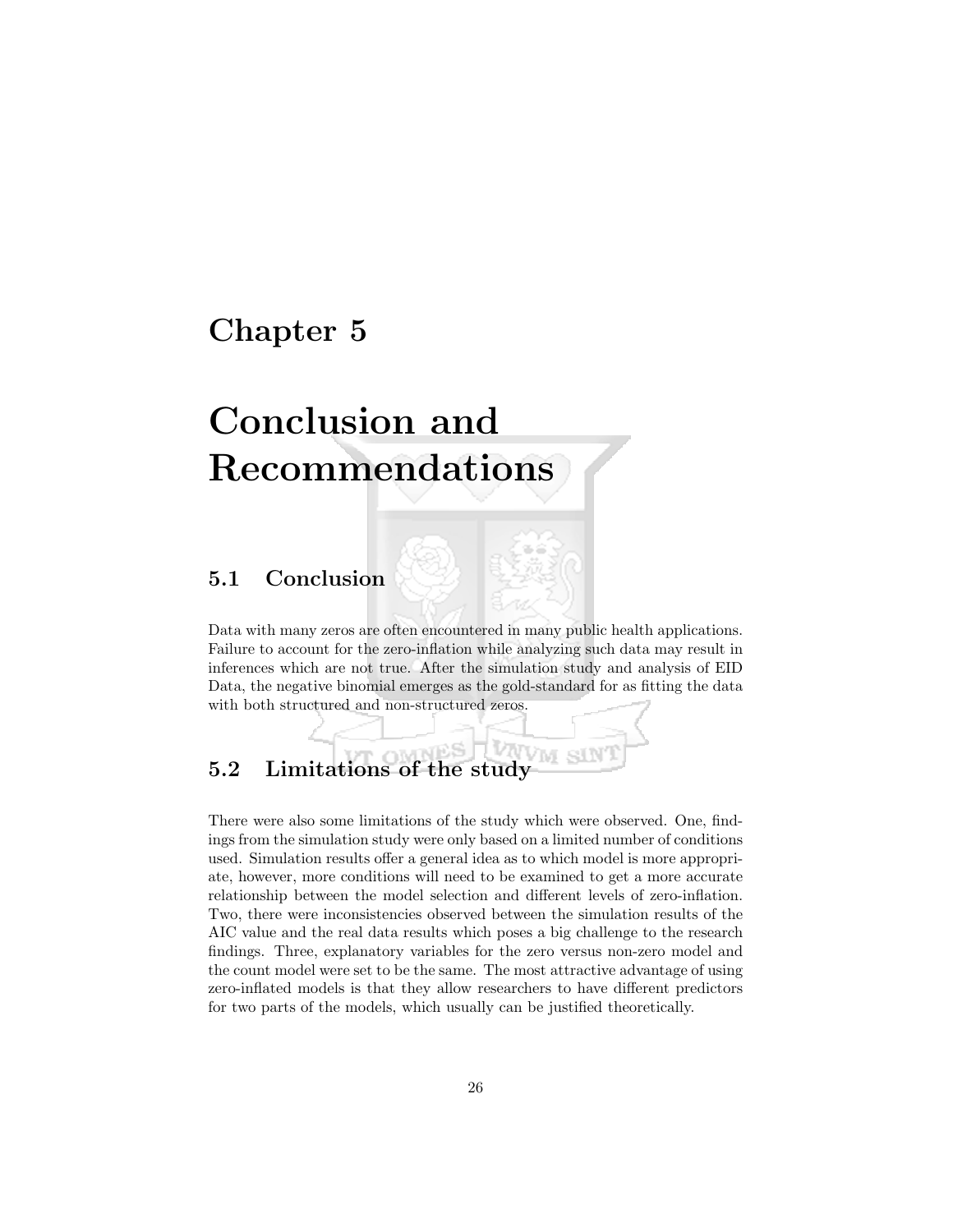## 5.3 Further areas of research

One area for further research is the issue of imbalanced covariates with missing data. From the results of the analysis the variables with missing data affected the final outcome of the AIC values.

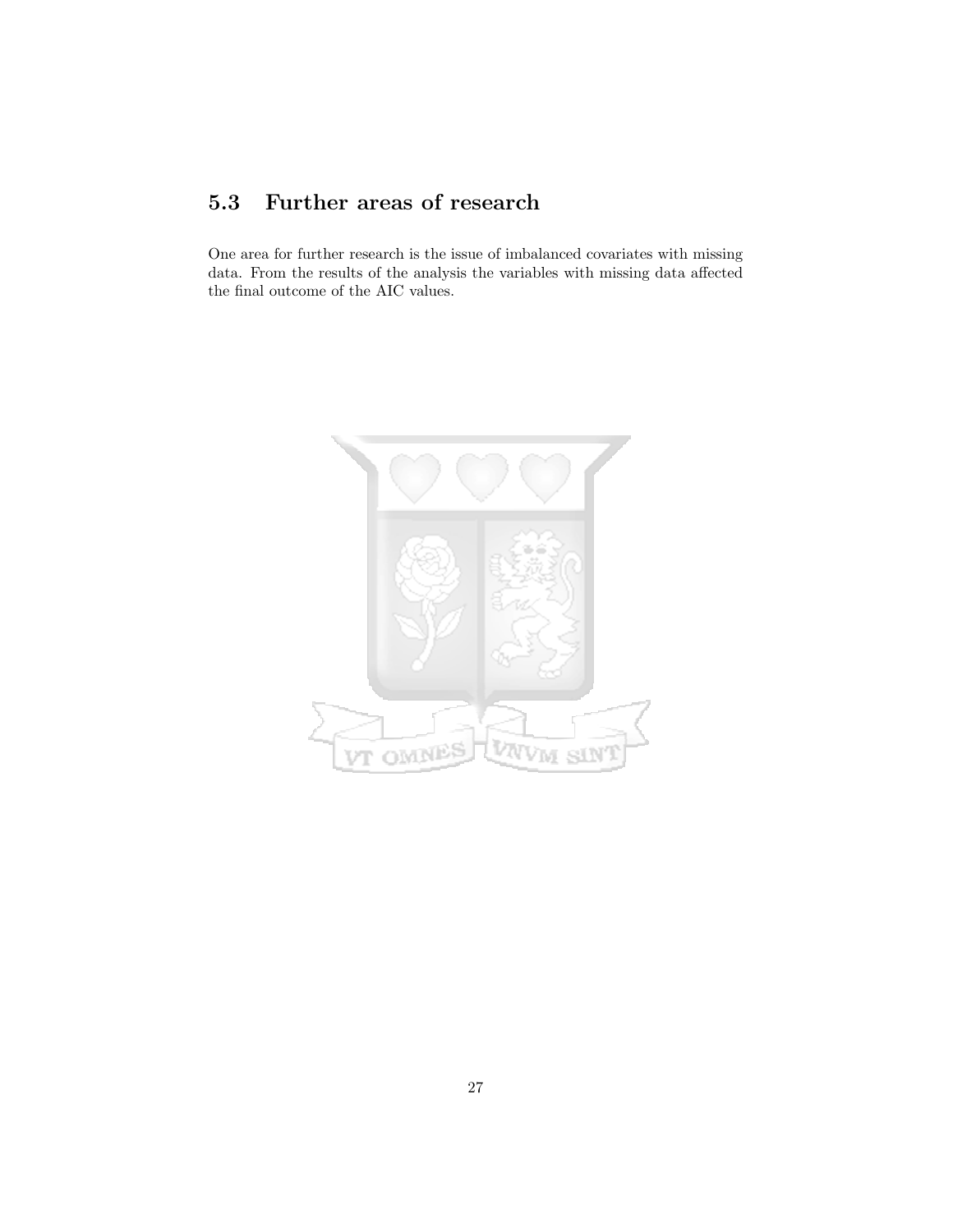## Bibliography

- [1] Akaike, H. (1973),Information theory and an extension of the maximum likelihood principle: Second International Symposium on Information Theory.
- [2] Asefa, A and Mitike, G., (2014),Prevention of Mother-to-Child Transmission (PMTCT) of HIV services in Adama town: BMC Pregnancy and Childbirth.
- [3] Audureau, E., Kahn, J. G., and Besson, M., (2013), Scaling up prevention of mother-to-child HIV transmission programs in Sub Saharan African countries: a multilevel assessment of site program and country level determinants of performance, BMC Public Health
- [4] Cherutich, P., Inwani,I., Nduati, R, and Mbori-Ngacha, D., (2008),Optimizing pediatric HIV care in Kenya: challenges in early infant diagnosis, Bulletin of world health organization.
- [5] Cook, R., Ciampa, P., and Sidat, M., Blevin, M., Burlison, J., Davidson, M. A., Arroz, J. A., Vergara, A. E., Vermund, S. H., Moon, T. D., (2011),Predictors of successful early infant diagnosis of HIV in rural district hospital in Zambezia Mozambique: Journal Acquired Immune Deficiency Syndome.
- [6] Desjardins C. D. (2013), Evaluating the Performance of Two Competing Models of School Suspension under Simulation The Zero-Inflated Negative Binomial and the Negative Binomial Hurdle. PhD Thesis, University of Minnesota, USA.
- [7] Essomo, M., Meye, J.F., Belembaogo, E., Engoghan, E., Ondo, A. (2008),Prevention of mother-to-child transmission of HIV in Gabon: The problem of children lost to follow-up.
- [8] Fewtrell, M.S., Kennedy, K., Singhal, A., Martin, R.M., Ness, A., Hadders-Algra, M. (2008),How much loss to follow-up is acceptable in long-term randomized trials and prospective studies?: Arch Dis Child.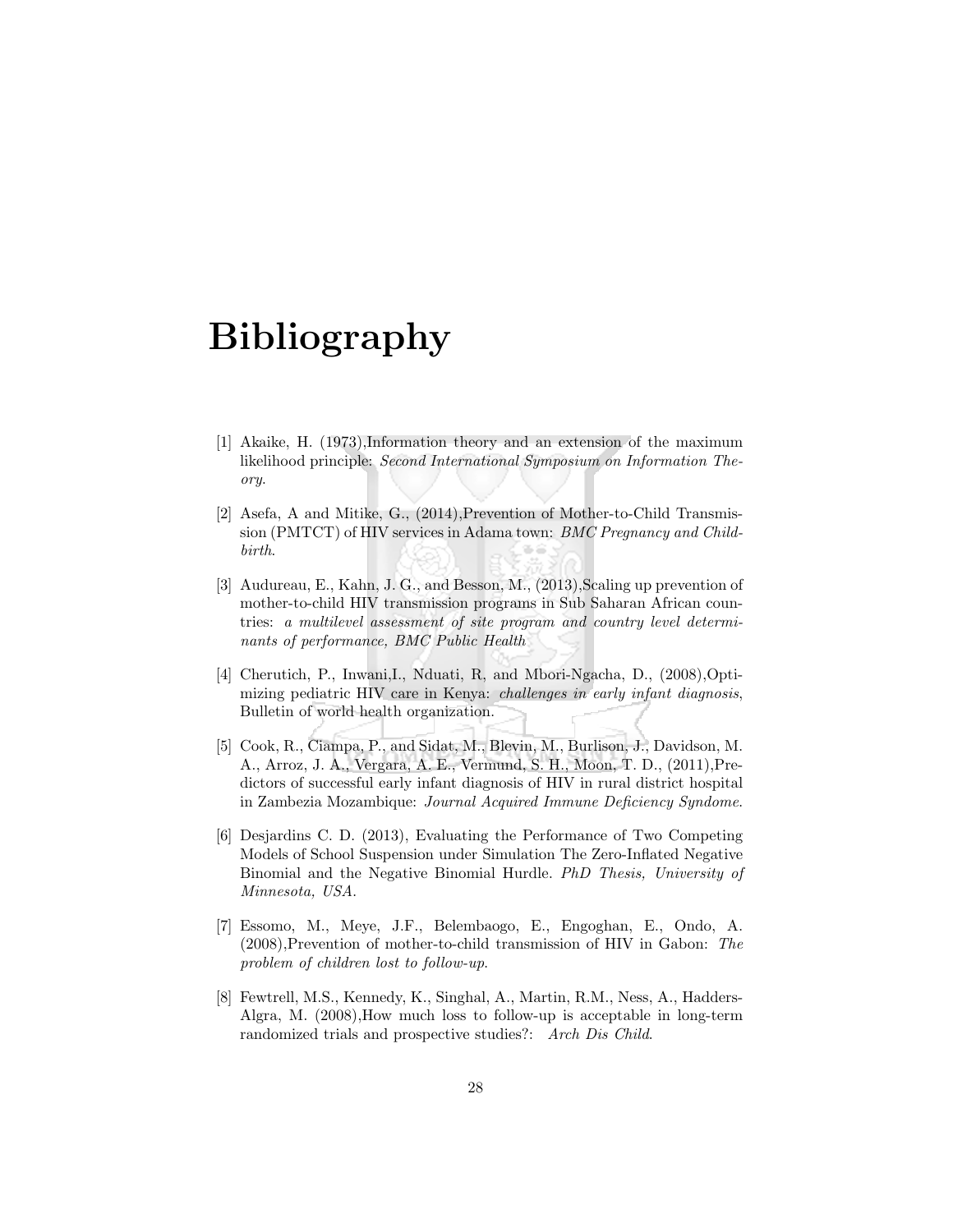- [9] Gourlay, A, A., Birdthistle, I., Mburu, G., Iorpenda, K., and Wringe, A., (2013), Barriers and facilitating factors to the uptake of antiretroviral drugs for prevention of mother-to-child transmission of HIV in sub-Saharan Africa: Journal of the International AIDS Society.
- [10] Heilbron, D. C. (1994), Zero-Altered and Other Regression Models for Count Data with Added Zeros, Biometrical Journal, Journal of Mathematical Methods in Biosciences, 36, 531-547.
- [11] Hilbe, J. M. (2011),Negative Binomial Regression: Cambridge University Press,USA.
- [12] Hu M, Pavlicova M, and Nunes E. (2011), Zero-inflated and hurdle models of count data with extra zeros: Examples from an HIV-risk reduction intervention trial. Am J Drug Alcohol Abuse 37: 367375. doi: 10.3109/00952990.2011.597280 PMID 21854279
- [13] Jones, S.A., Sherman, G.G., Varga, C.A. (2005), Exploring socio-economic conditions and poor follow-up rates of HIV-exposed infants in Johannesburg: AIDS Care, South Africa.
- [14] Kalembo, F.W., Zgambo, M. (2012),A Major Challenge to Successful Implementation of Prevention of Mother-to-Child Transmission of HIV-1 Programs in Sub-Saharan Africa: Loss to Follow-up.
- [15] Lambert, D. (1992), Zero-Inflated Poisson Regression, With an Application to Defects in Manufacturing, Technometrics, 34, 1-14. doi: 10.2307/1269547.
- [16] Le Coeur, S., Kanshana, S., Jourdain, G. (2003), HIV-1 transmission from mother to child and its prevention: Mdecine Tropicale: Revue du Corps de Sant Colonial. The Chain State of the Sant Colonial. A ADI STIA
- [17] Le May, A., and Holmes, S. (2012), Introduction to nursing research: Hodder Arnold,London.
- [18] Li, C. S., Lu, J. C., Park, J., Kim, K. M., Brinkley P. A., and Peterson, J. (1999), A Multivariate Zero-inflated Poisson Distribution and Its Inferences, Technometrics, 41(1), 29-38.
- [19] Loeys T, Moerkerke B, Smet OD, et al. (2012), The analysis of zero-inflated count data: Beyond zero inflated Poisson regression. Br J Math Stat Psych 65: 163180. doi: 10.1111/j.2044-8317.2011.02031.x
- [20] Mahy, M., Stover, J, Kiragu, K, Hayashi, C., Akwara, P., Luo, C., CStanecki, K., Ekpini, K., and Shaffer, N., (2010),What will it take to achieve virtual elimination of mother to child transmission of  $HIV$ ?:An assessment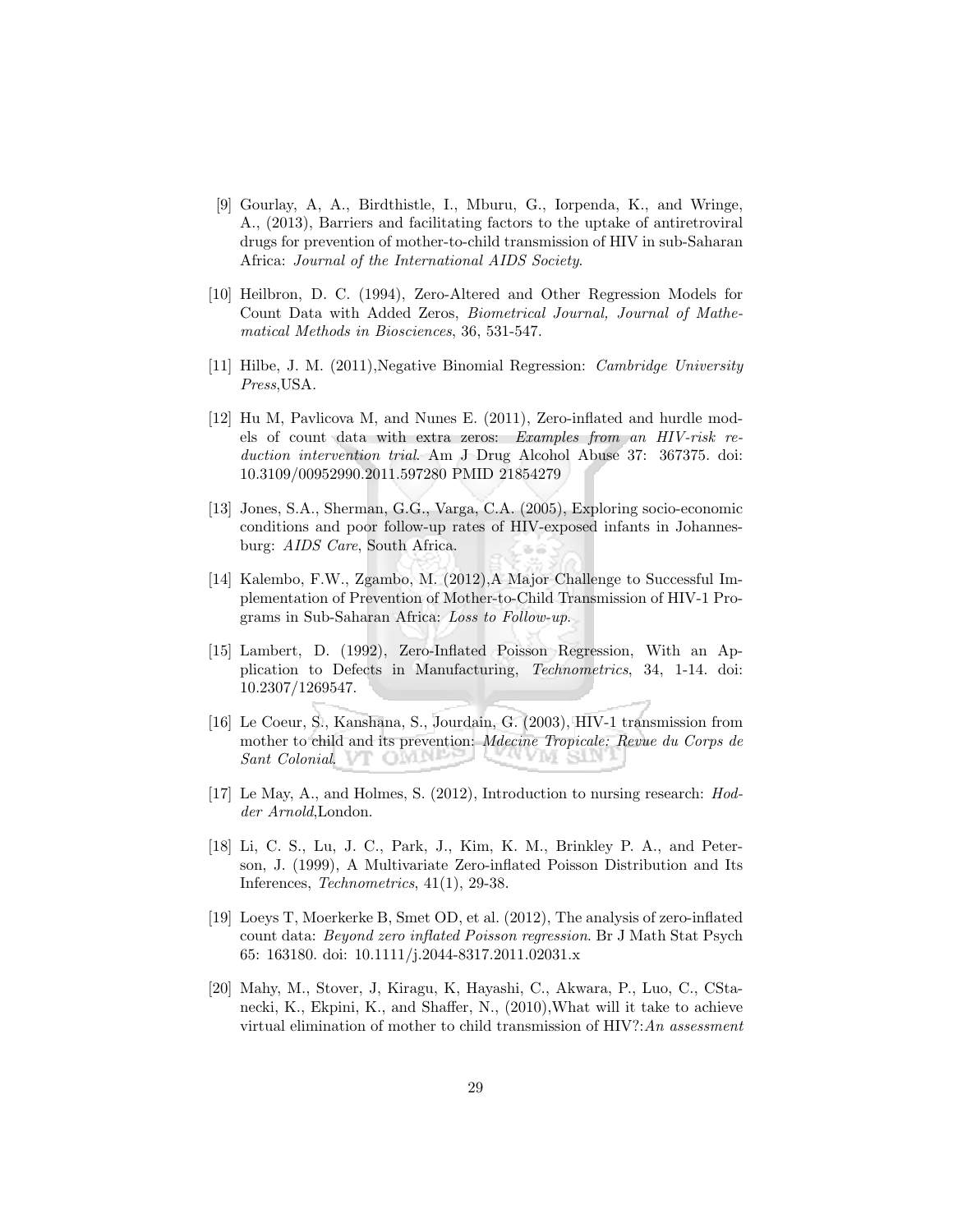of current progress and future needs,Journal of sexually transmission infection.

- [21] Miller J.M. (2007), Comparing Poisson, hurdle and ZIP model fit under varying degrees of skew and zero-inflation. PhD Thesis, University of Florida, USA.
- [22] Ministry of Health , Nairobi, Kenya (2012),Kenya AIDs indicator Survey : National AIDs and STI Control programme.
- [23] Min Y and Agresti A. (2005), Random effect models for repeated measures of zero-inflated count data. Stat Model 5: 119. doi: 10.1191/1471082X05st084oa.
- [24] Mullahy J. (1986). Specification and testing of some modified count data models. J Econometrics 33: 341365. doi: 10.1016/0304-4076(86)90002-3.
- [25] Ngwede, S., Gombel, N., Midzi, S., Tshimanga, M., Shambira, G., and Chadambuka, A., (2013), Factors associated with HIV infection among children born to mothers on the prevention of mother to child transmission programme at Chitungwiza Hospital: BMC Public Health,Zimbabwe.
- [26] Rivero-Mndez, M., Dawson-Rose, C. S., and Sols-Bez, S. S., (2010),A qualitative study of providers perception of Adherence of women Living with HIV AIDS in Puerto Rico 15(2) : 232251.
- [27] Sibanda, E.L., Weller, I.V.D., Hakim, J.G., Cowan, F.M. (2013), The magnitude of loss to follow-up of HIV-exposed infants along the prevention of mother-to-child HIV transmission continuum of care: A systematic review and meta-analysis.
- [28] Sileshi G, Hailu G and Nyadzi GI. (2009), Traditional occupancyabundance models are inadequate for zero-inflated ecological count data. Ecol Model 220: 17641775. doi: 10.1016/j.ecolmodel.2009.03.024
- [29] Tindyebwa, D., Kayita, J., Musoke, P., Eley, B., Nduati, R., Coovadia, H., Bobart, R., MboriNgacha, D., and Kieffer, M. P., (editors) (2011), Handbook on Peadriatric AIDS in Africa: African Network for the care of children affected by HIV/AIDS,(ANECCA), Kampala, Uganda.
- [30] UNAIDS(2012), joint United Nations Programme on HIV/AIDs, Global report UNAIDS report on global AIDs epidemic: Geneva,2012.
- [31] UNICEF Newyork (2015),United Nation Children's Fund : Towards an AIDs-free generation-Children and AIDs,Stock taking report.
- [32] WHO (2012), World Health Organization :Programmatic Update Use of Antiretroviral drugs for treating pregnant women and preventing HIV in-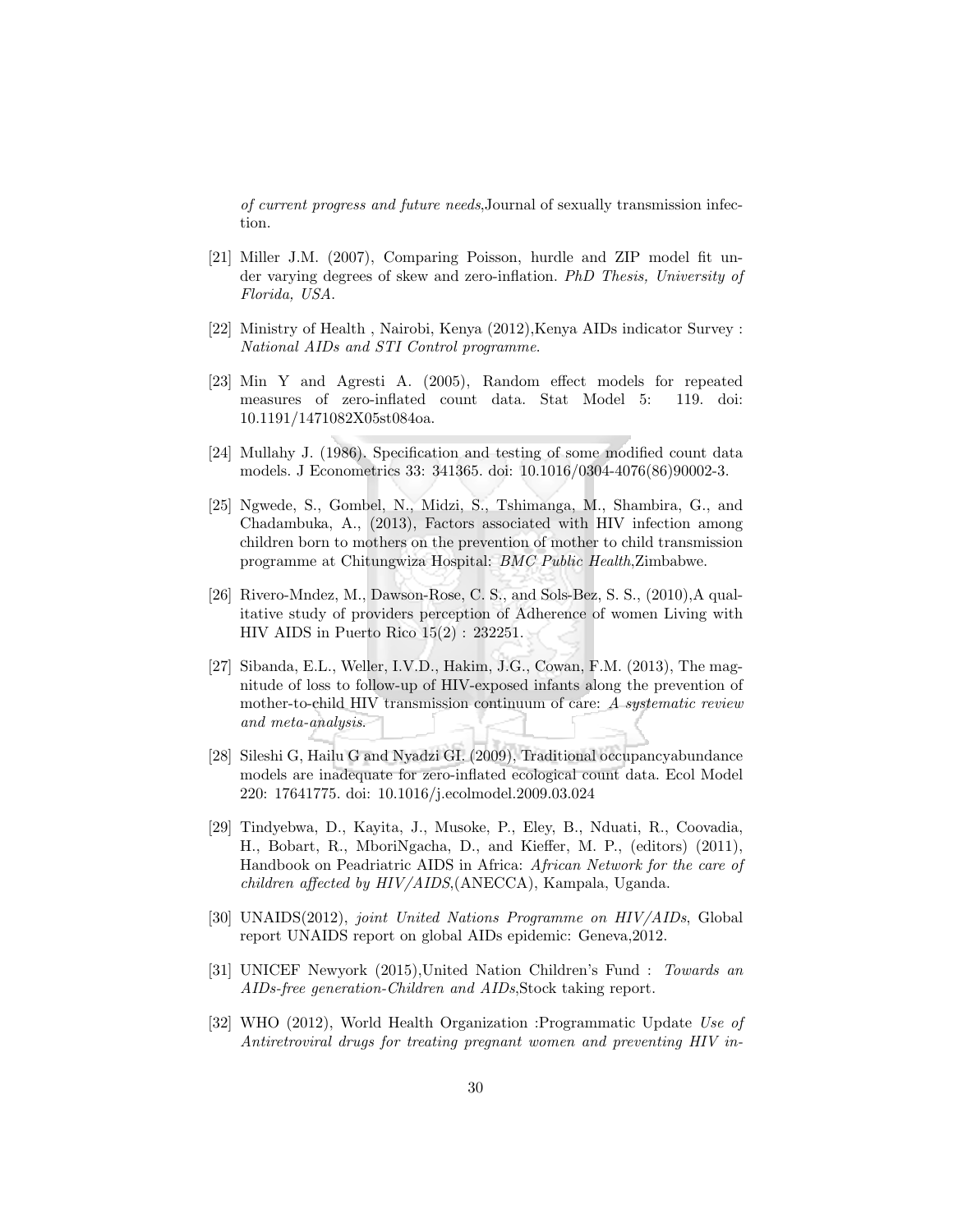fection in infants.

- [33] Xia, Y., Morrison-Beedy, D., Ma, J., Feng, C., Cross, W. and Tu, X.M. (2012), Modeling count outcomes from HIV risk reduction interventions: a comparison of competing statistical models for count responses. AIDS Research and Treatment, Article ID 593569, 11 pages. doi: 10.1155/2012/593569.
- [34] Yip, P. (1988), Inference about the Mean of a Poisson distribution in the Presence of a Nuisance Parameter, Australian Journal of Statistics, 30, 299-306.

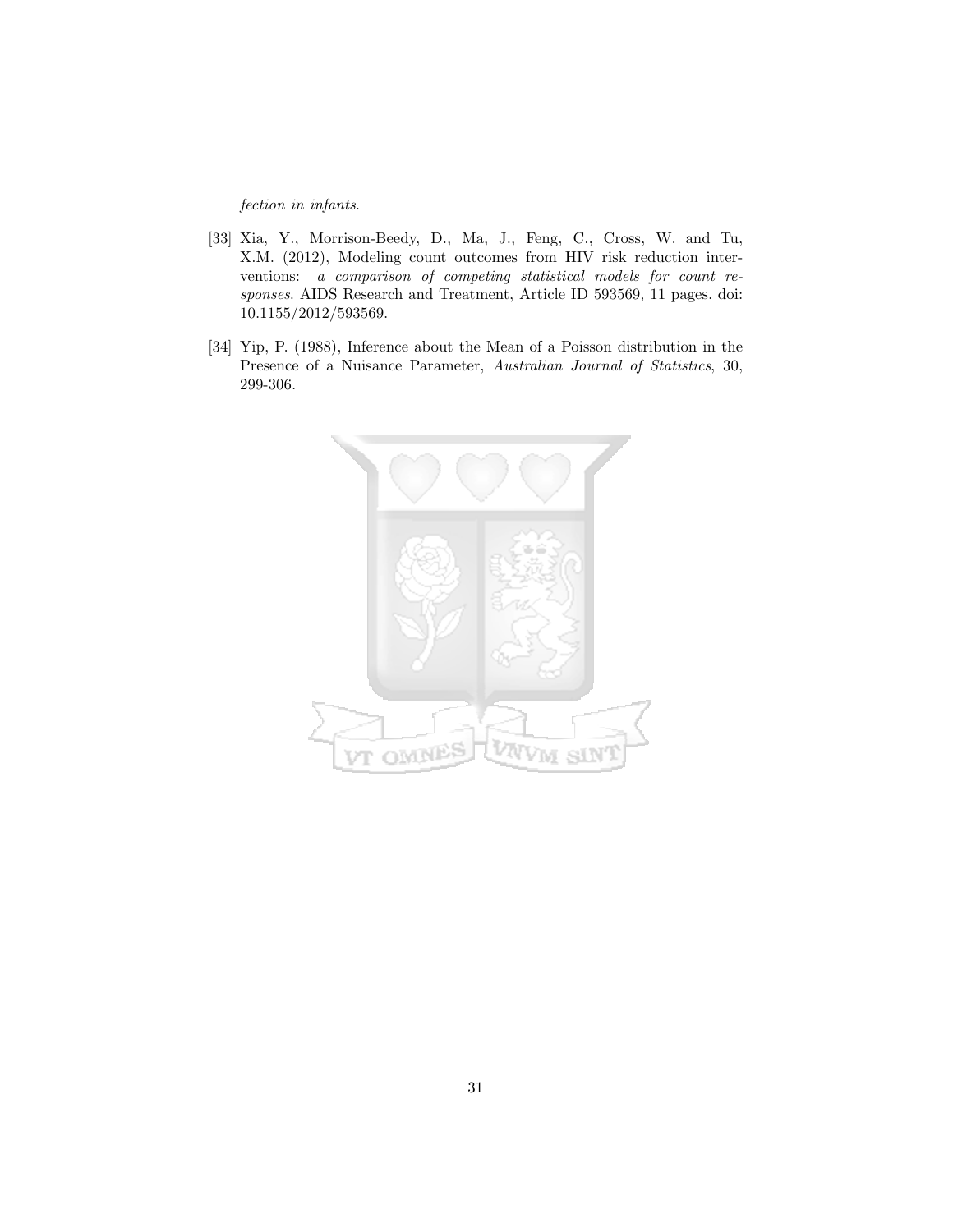## Appendices

### Simulation R codes

library(pscl) library(ZIM) library(MASS) library(psych) library(VGAM) Negative Binomial size 500  $count1 < - \ranh(n = 500, k = 1, lambda = 1, omega = 0.2)$ barplot(table(count1), col='lightblue') SIN  $x1 < -$  rnbinom(100, mu = 2, size = 10)  $x2 < -$  rnbinom $(100, \text{mu} = 5, \text{ size} = 10)$ data=data.frame(count1,x1,x2) model1< − glm(count1 ∼ x1 + x2, family = poisson, data=data) Poisson regression model2< − glm.nb(count1 ∼ x1 + x2, data=data) negative binomial regression model3< − zeroinfl(count1 ∼ x1 + x2,dist = "poisson", data=data) zero-

 $model3 < -AIC(model3)$ 

inflated Poisson regression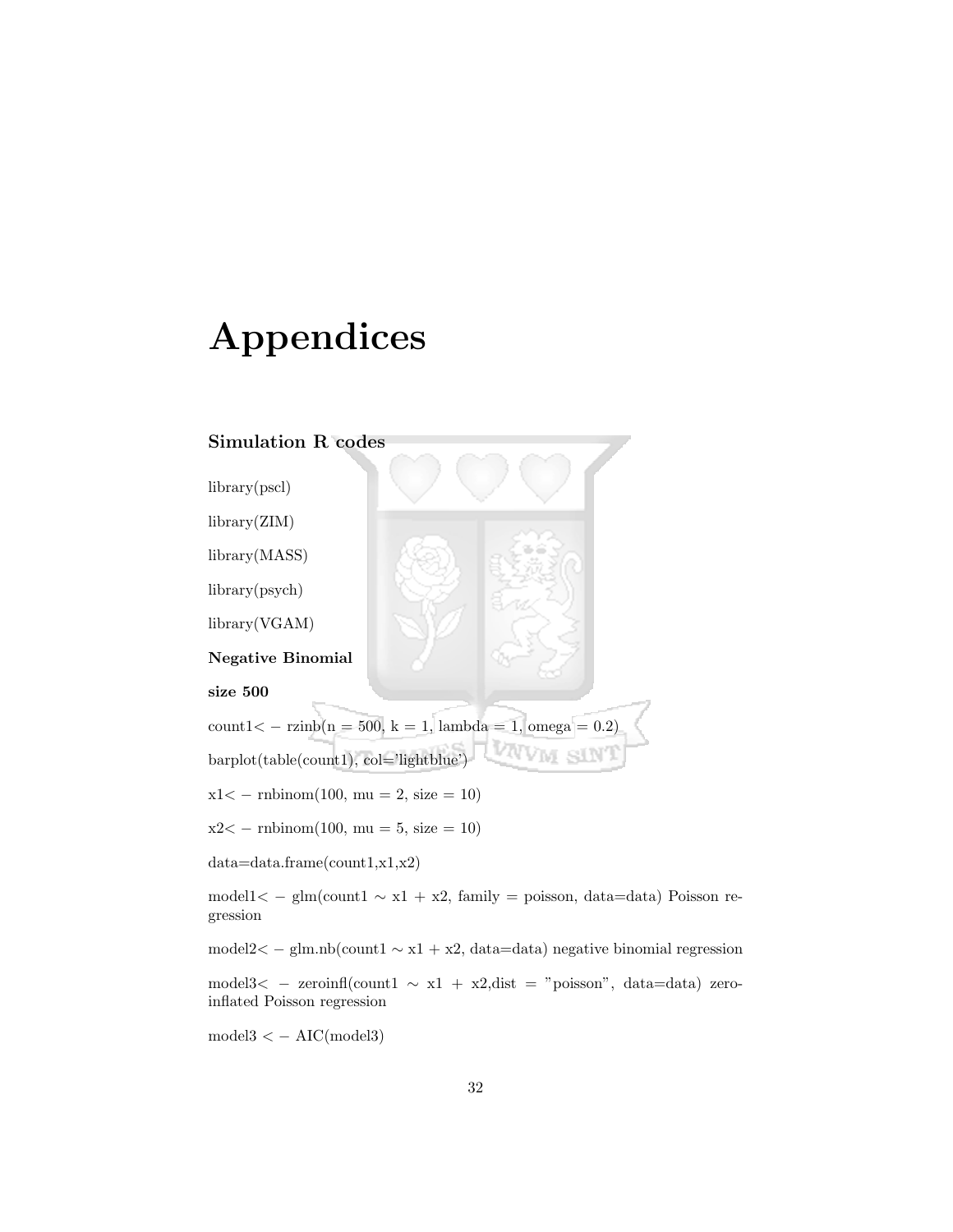model4< − zeroinfl(count1 ∼ x1 + x2, dist="negbin", data =data) zero-inflated negative binomial regression

 $model4 < - AIC(model4)$ 

model5< − hurdle(count1 ∼ x1 + x2, data=data) Poisson hurdle

 $model5 < -AIC(model5)$ 

model6< − hurdle(count1  $\sim x1 + x2$ , dist="negbin", data=data) negative binomial hurdle

model6< −AIC(model6)

 $w=0.4, k=10$ 

 $count2 < -r\text{zinh}(n = 500, k = 10, lambda = 1, omega = 0.4) barplot(table(count2),$ col='lightblue')

 $x1 < -$  rnbinom(100, mu = 2, size = 10)

 $x2 < -$  rnbinom $(100, \text{mu} = 5, \text{size} = 10)$ 

data=data.frame(count2,x1,x2)

model $1 < -$  glm(count $2 \sim x_1 + x_2$ , family = poisson, data=data) Poisson regression model1

model2< − glm.nb(count2 ∼ x1 + x2, data=data) negative binomial regression model2

model3< − zeroinfl(count2  $\sim$  x1 + x2,dist = "poisson", data=data) zero-inflated Poisson regression inflated Poisson regression

 $model3 < -AIC(model3)$ 

model4< − zeroinfl(count2 ∼ x1 + x2, dist="negbin", data =data) zero-inflated negative binomial regression

 $model4 < -AIC(model4)$ 

model5< − hurdle(count2 ∼ x1 + x2, data=data) Poisson hurdle

 $model5 < -AIC(model5)$ 

model6< − hurdle(count2  $\sim x1 + x2$ , dist="negbin", data=data) negative binomial hurdle

 $model6 < -AIC(model6)$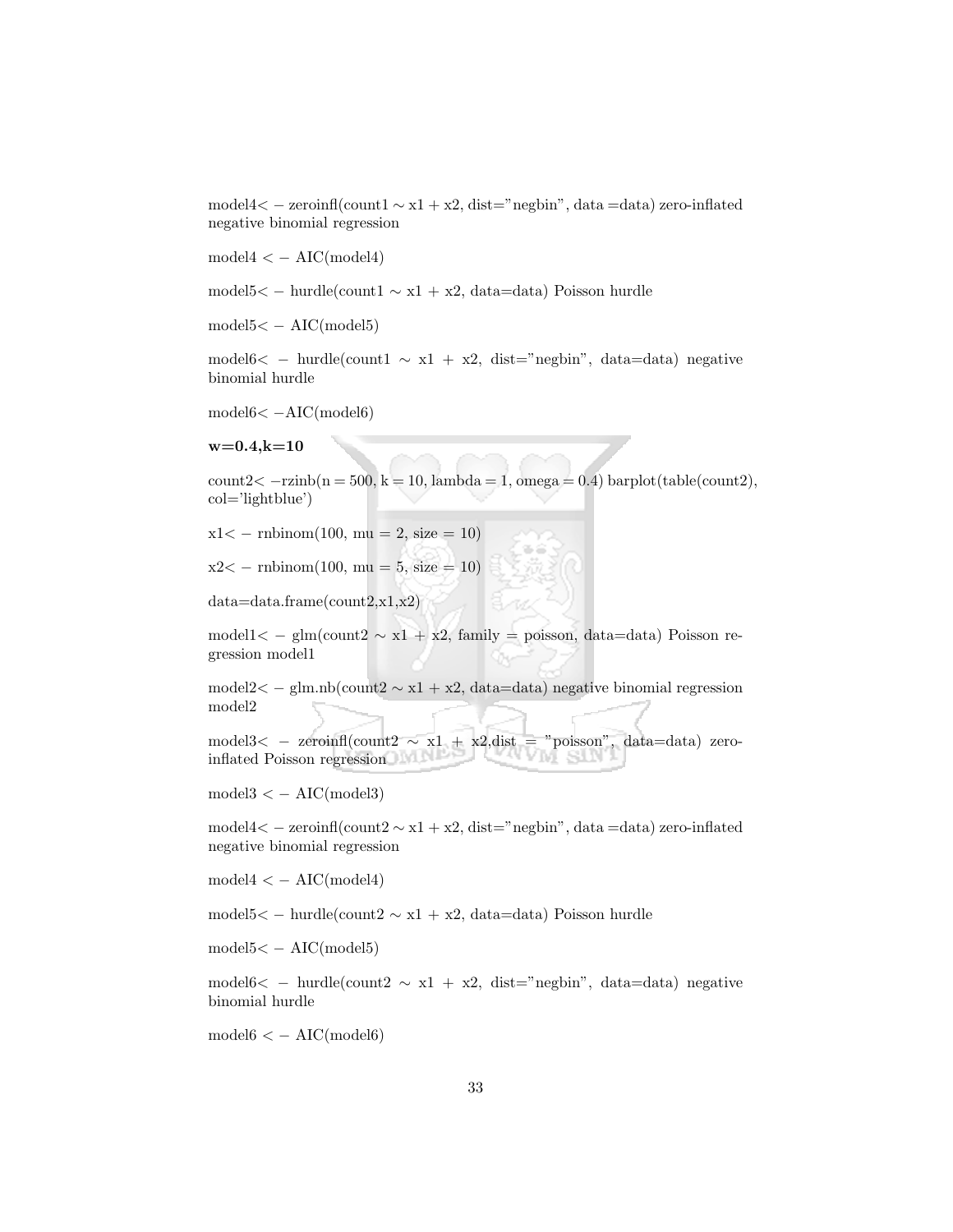#### $w=0.6, k=50$

count3< − rzinb(n = 500, k = 50, lambda = 1, omega = 0.6)

barplot(table(count3), col='lightblue')

 $x1 < -$  rnbinom $(100, mu = 2, size = 10)$ 

 $x2 < -$  rnbinom(100, mu = 5, size = 10)

data=data.frame(count3,x1,x2)

model1< − glm(count3  $\sim x1 + x2$ , family = poisson, data=data) Poisson regression model1

model2< − glm.nb(count3 ∼ x1 + x2, data=data) negative binomial regression model2

model3< − zeroinfl(count3  $\sim x1 + x2$ , dist = "poisson", data=data) zeroinflated Poisson regression

 $model3 < -AIC(model3)$ 

model4< − zeroinfl(count3 ∼ x1 + x2, dist="negbin", data =data) zero-inflated negative binomial regression

 $model4 < - AIC(model4)$ 

model5< − hurdle(count3 ∼ x1 + x2, data=data) Poisson hurdle

model5< − AIC(model5)

model6< − hurdle(count3∼x1 + x2, dist="negbin", data=data) negative binomial hurdle

 $model6 < -AIC(model6)$ 

#### $w=0.8, k=100$

count4< − rzinb(n = 500, k = 100, lambda = 1, omega = 0.8)

barplot(table(count4), col='lightblue')

 $x1 < -$  rnbinom $(100, \text{mu} = 2, \text{size} = 10)$ 

 $x2 < -$  rnbinom $(100, \text{mu} = 5, \text{ size} = 10)$ 

data=data.frame(count4,x1,x2)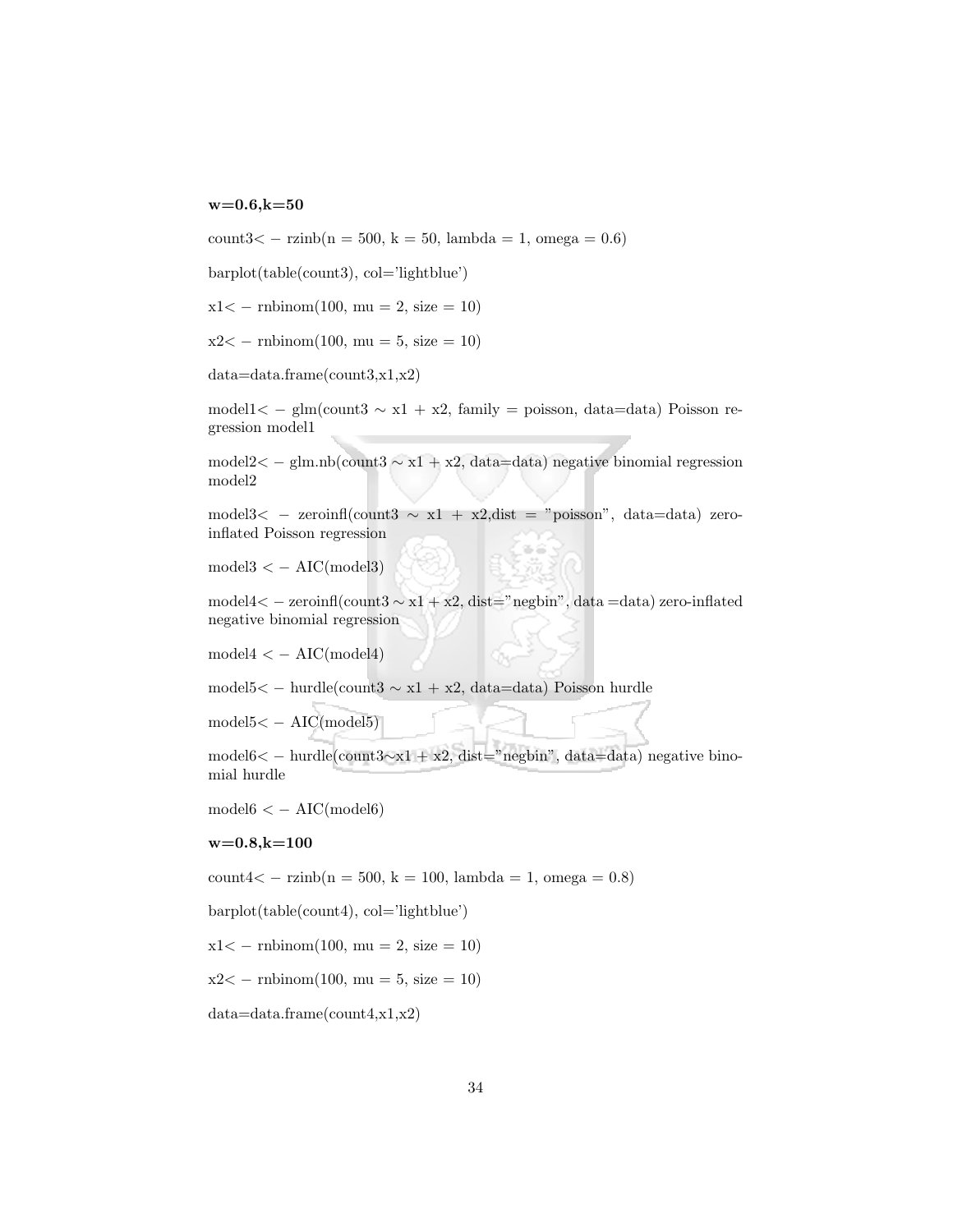model1< − glm(count4 ∼x1 + x2, family = poisson, data=data) Poisson regression model1

model2< − glm.nb(count4∼x1 + x2, data=data) negative binomial regression model2

model3< − zeroinfl(count4∼x1 + x2,dist = "poisson", data=data) zero-inflated Poisson regression

 $model3 < -AIC(model3)$ 

model4< −zeroinfl(count4∼x1 + x2, dist="negbin", data =data) zero-inflated negative binomial regression

model4< −AIC(model4)

model5< −hurdle(count4 ∼x1 + x2, data=data) Poisson hurdle

model5< −AIC(model5)

model6< −hurdle(count4∼x1 + x2, dist="negbin", data=data) negative binomial hurdle

model6< −AIC(model6)

 $w=0.2, k=10$ 

count5
$$
< -r\text{zinb}(n = 500, k = 10, lambda = 1, omega = 0.2)
$$

barplot(table(count5), col='lightblue')

 $x1 < -r$ nbinom(100, mu = 2, size = 10)

 $x2 < -$  rnbinom $(100, \text{mu} = 5, \text{ size} = 10)$ 

data=data.frame(count5,x1,x2)

model1< −glm(count5∼x1 + x2, family = poisson, data=data) Poisson regression model1

model2< −glm.nb(count5∼x1 + x2, data=data) negative binomial regression model2

model3< −zeroinfl(count5 ∼x1 + x2,dist = "poisson", data=data) zero-inflated Poisson regression

model3< −AIC(model3)

model4< −zeroinfl(count5∼x1 + x2, dist="negbin", data =data) zero-inflated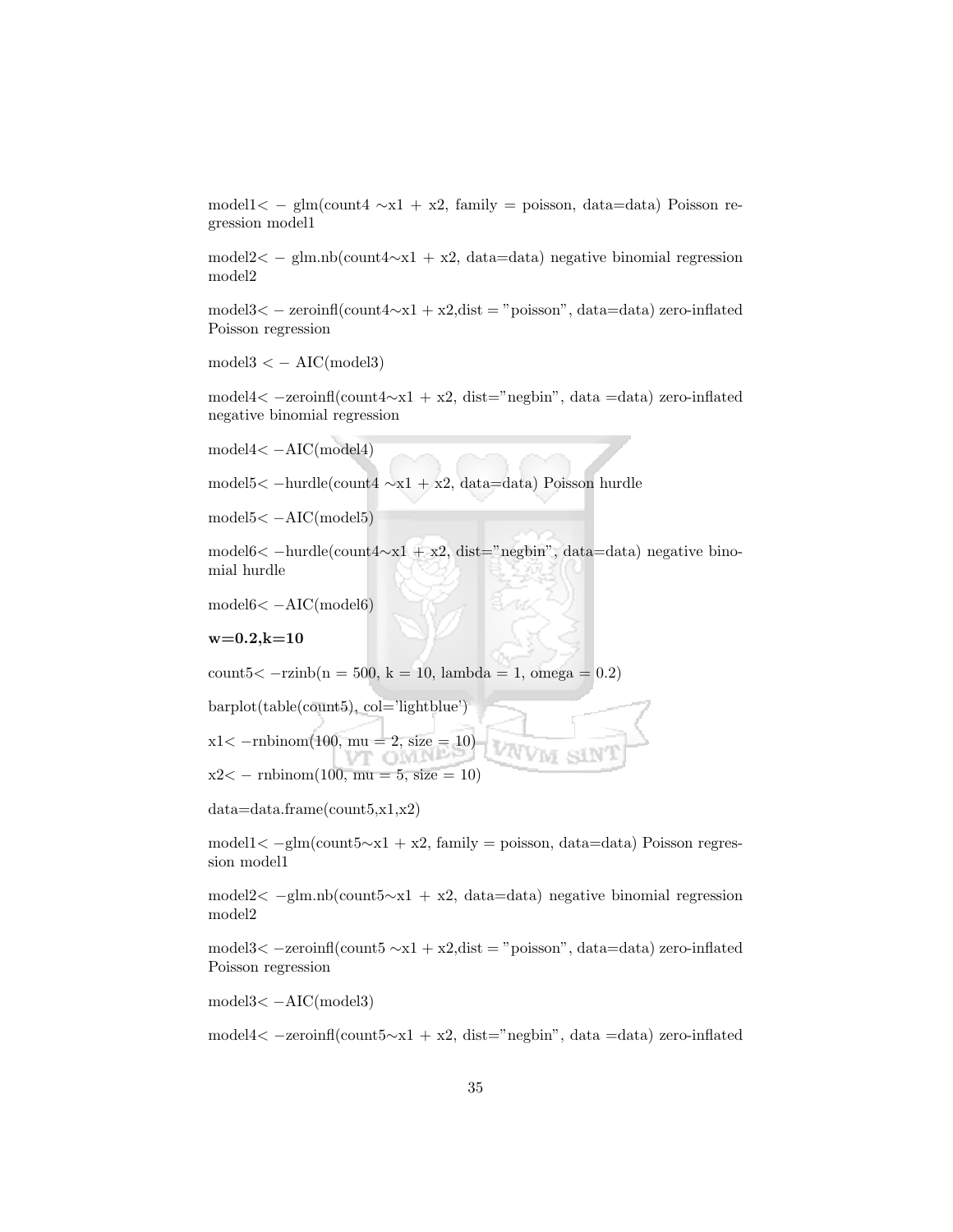negative binomial regression

model4< − AIC(model4)

model5< − hurdle(count5∼x1 + x2, data=data) Poisson hurdle

 $model5 < -AIC(model5)$ 

model6< −hurdle(count5 ∼x1 + x2, dist="negbin", data=data) negative binomial hurdle

model6< −AIC(model6)

 $w=0.4, k=50$ 

count6< − rzinb(n = 500, k = 50, lambda = 1, omega = 0.4)

 $barplot(table(count6), col='lightblue')$ 

 $x1 < -$  rnbinom(100, mu = 2, size = 10)

 $x2 < -r$ nbinom $(100, mu = 5, size = 10)$ 

data=data.frame(count6,x1,x2)

model1< −glm(count6 ∼x1 + x2, family = poisson, data=data) Poisson regression model1

model2< −glm.nb(count6 ∼x1 + x2, data=data) negative binomial regression model2

model3< −zeroinfl(count6∼x1 + x2,dist = "poisson", data=data) zero-inflated Poisson regression **Property Property** YVM SIN

model3< −AIC(model3)

model4< −zeroinfl(count6∼x1 + x2, dist="negbin", data =data) zero-inflated negative binomial regression

 $model4 < -AIC(model4)$ 

model5< −hurdle(count6∼x1 + x2, data=data) Poisson hurdle

model5< −AIC(model5)

model6< −hurdle(count6∼x1 + x2, dist="negbin", data=data) negative binomial hurdle

model6< −AIC(model6)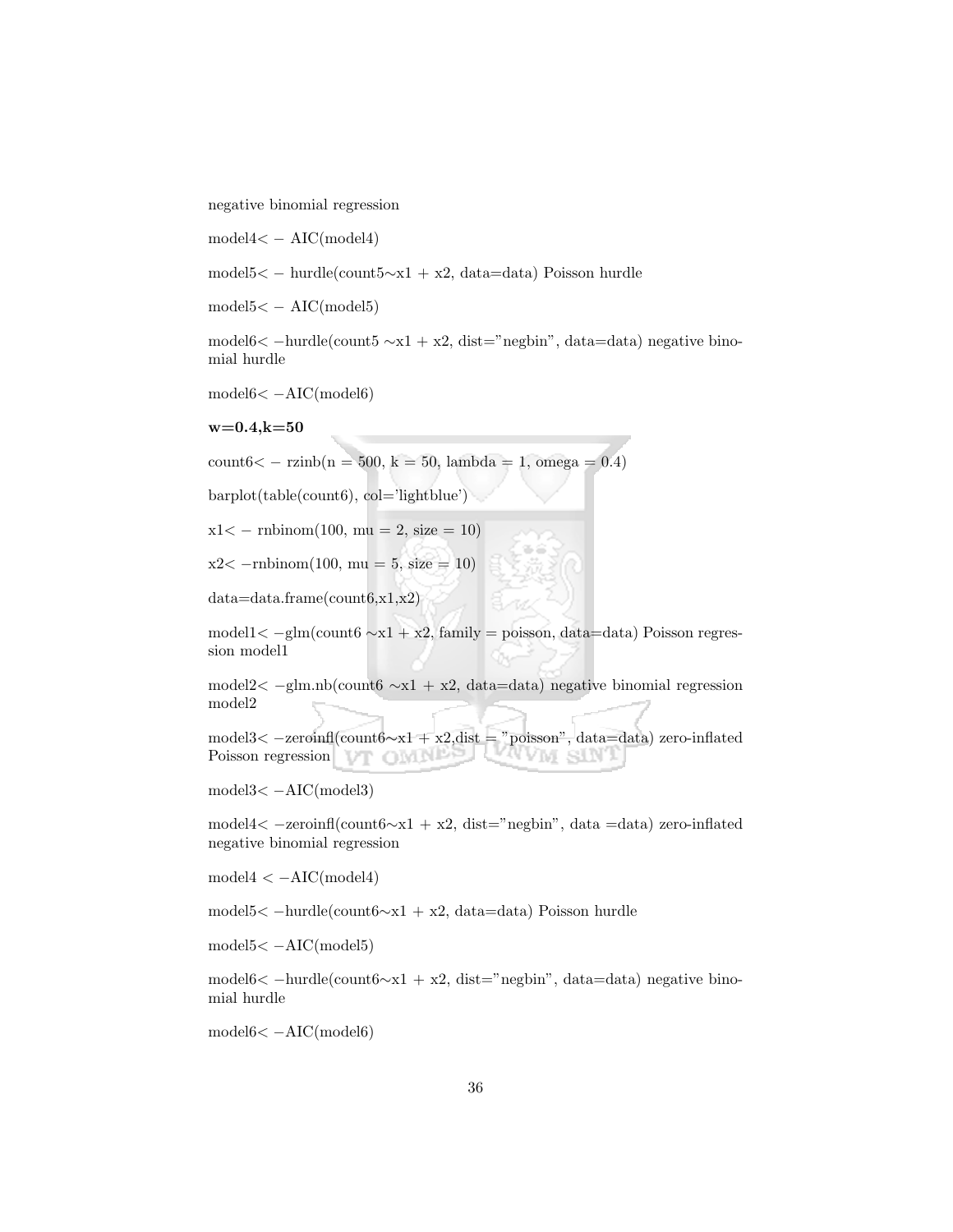#### $w=0.8, k=1$

count7< −rzinb(n = 500, k = 1, lambda = 1, omega = 0.8)

barplot(table(count7), col='lightblue')

 $x1 < -r$ mbinom $(100, mu = 2, size = 10)$ 

 $x2 < -r$ mbinom $(100, mu = 5, size = 10)$ 

data=data.frame(count7,x1,x2)

model1< −glm(count7 ∼x1 + x2, family = poisson, data=data) Poisson regression model1

model2< −glm.nb(count7∼x1 + x2, data=data) negative binomial regression model2

model3< − zeroinfl(count7∼x1 + x2,dist = "poisson", data=data) zero-inflated Poisson regression

 $model3 < -AIC (model3)$ 

model4< −zeroinfl(count7∼ x1 + x2, dist="negbin", data =data) zero-inflated negative binomial regression

 $model4 < - AIC(model4)$ 

model5< −hurdle(count7∼x1 + x2, data=data) Poisson hurdle

 $model5 < -AIC(model5)$ 

model6< −hurdle(count7∼x1 + x2, dist="negbin", data=data) negative binomial hurdle

model6< −AIC(model6)

 $w=0.2, k=50$ 

count8< − rzinb(n = 500, k = 50, lambda = 1, omega = 0.2)

barplot(table(count8), col='lightblue')

 $x1 < -$  rnbinom $(100, \text{mu} = 2, \text{size} = 10)$ 

 $x2 < -$  rnbinom $(100, \text{mu} = 5, \text{ size} = 10)$ 

data=data.frame(count8,x1,x2)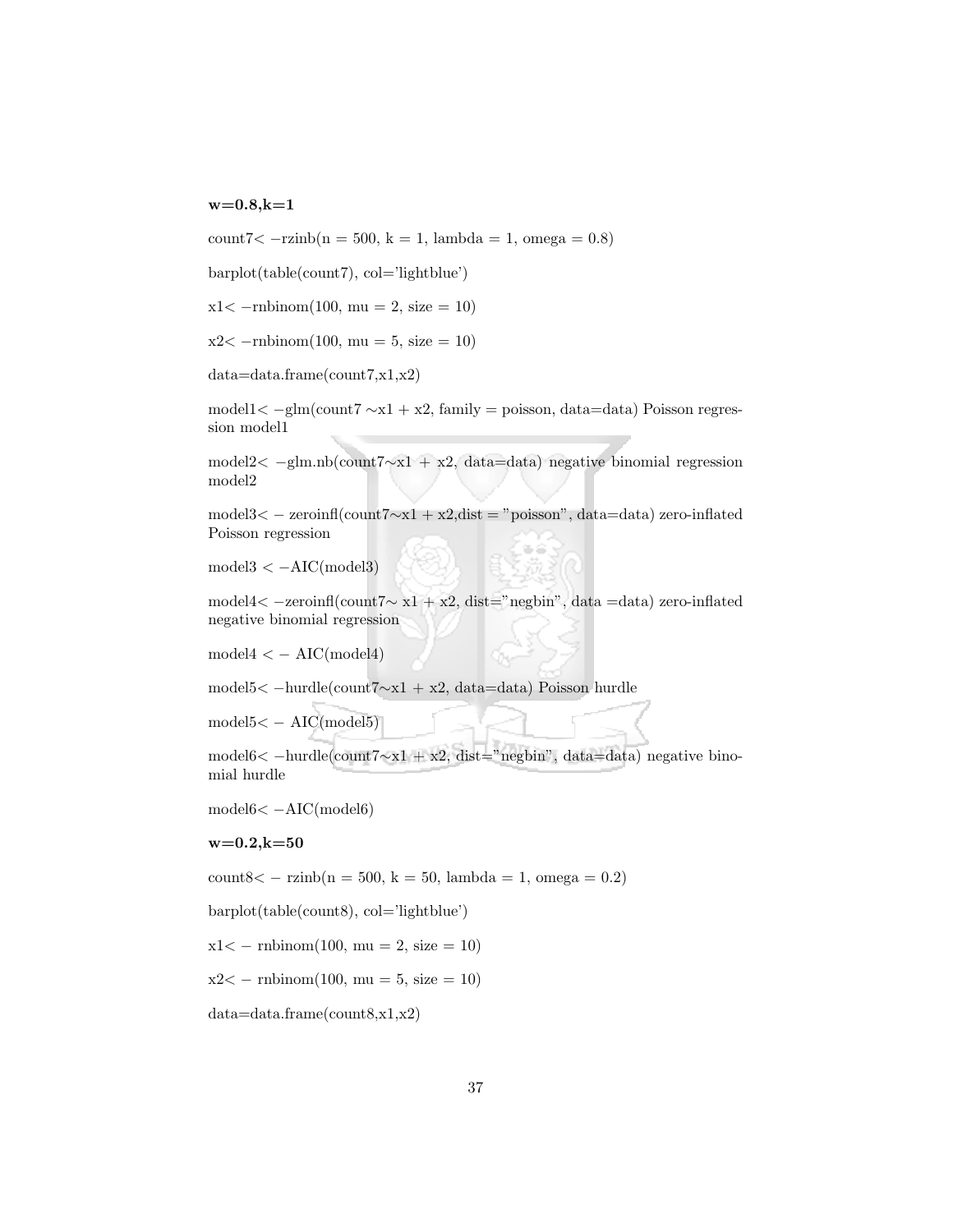model1< − glm(count8 ∼x1 + x2, family = poisson, data=data) Poisson regression model1

model2< −glm.nb(count8∼x1 + x2, data=data) negative binomial regression model2 model3< −zeroinfl(count8 ∼x1 + x2,dist = "poisson", data=data) zeroinflated Poisson regression

 $model3 < -AIC(model3)$ 

model4< − zeroinfl(count8∼ x1 + x2, dist="negbin", data =data) zero-inflated negative binomial regression

 $model4 < -AIC(model4)$ 

model5< − hurdle(count8∼x1 + x2, data=data) Poisson hurdle

 $model5 < -AIC(model5)$ 

model6< − hurdle(count8  $\sim x1 + x2$ , dist="negbin", data=data) negative binomial hurdle

 $model6 < -AIC(model6)$ 

#### $w=0.4, k=100$

 $count9 < - \rcsinh(n = 500, k = 100, lambda = 1,omega = 0.4)$ 

VT OMN-

barplot(table(count9), col='lightblue')

 $x1 < -$  rnbinom(100, mu = 2, size = 10)

 $x2 < -$  rnbinom(100, mu = 5, size = 10)

data=data.frame(count9,x1,x2)

model1< − glm(count9 ∼x1 + x2, family = poisson, data=data) Poisson regression model1

model2< − glm.nb(count9 ∼ x1 + x2, data=data) negative binomial regression model2

model3< − zeroinfl(count9∼ x1 + x2,dist = "poisson", data=data) zero-inflated Poisson regression

 $model3 < -AIC(model3)$ 

model4< − zeroinfl(count9 ∼x1 + x2, dist="negbin", data =data) zero-inflated negative binomial regression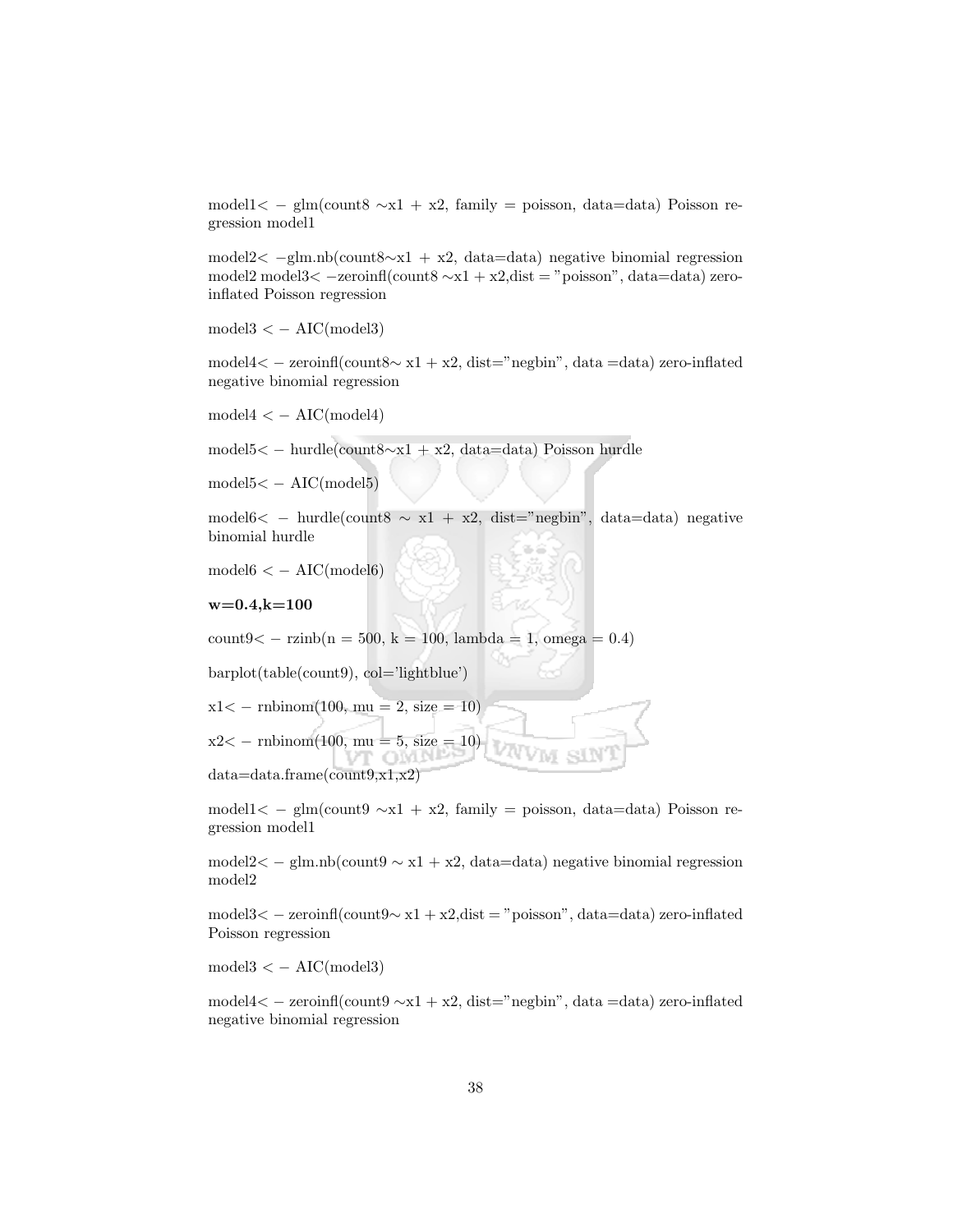$model4 < - AIC(model4)$ 

model5< − hurdle(count9 ∼ x1 + x2, data=data) Poisson hurdle

model5< − AIC(model5)

model6< − hurdle(count9  $\sim x1 + x2$ , dist="negbin", data=data) negative binomial hurdle

 $model6 < -AIC(model6)$ 

 $w=0.6, k=1$ 

count10< − rzinb(n = 500, k = 1, lambda = 1, omega = 0.6)

barplot(table(count10), col='lightblue')

 $x1 < -r$ mbinom $(100, mu = 2, size = 10)$ 

 $x2 < -r$ mbinom $(100, mu = 5, size = 10)$ 

data=data.frame(count10,x1,x2)

model1<  $-glm$ (count10  $\sim x1 + x2$ , family = poisson, data=data) Poisson regression model1

model2< − glm.nb(count10  $\sim$  x1 + x2, data=data) negative binomial regression model2

model3< − zeroinfl(count10  $\sim x1 + x2$ , dist = "poisson", data=data) zeroinflated Poisson regression

VNVM SIN

 $\text{model3} < -$  AIC(model3)

model4< – zeroinfl(count10  $\sim x1 + x2$ , dist="negbin", data =data) zeroinflated negative binomial regression

 $model4 < - AIC(model4)$ 

model5< − hurdle(count10 ∼ x1 + x2, data=data) Poisson hurdle

model5< − AIC(model5)

model6< − hurdle(count10  $\sim x1 + x2$ , dist="negbin", data=data) negative binomial hurdle

 $model6 < -AIC(model6)$ 

 $w=0.8, k=10$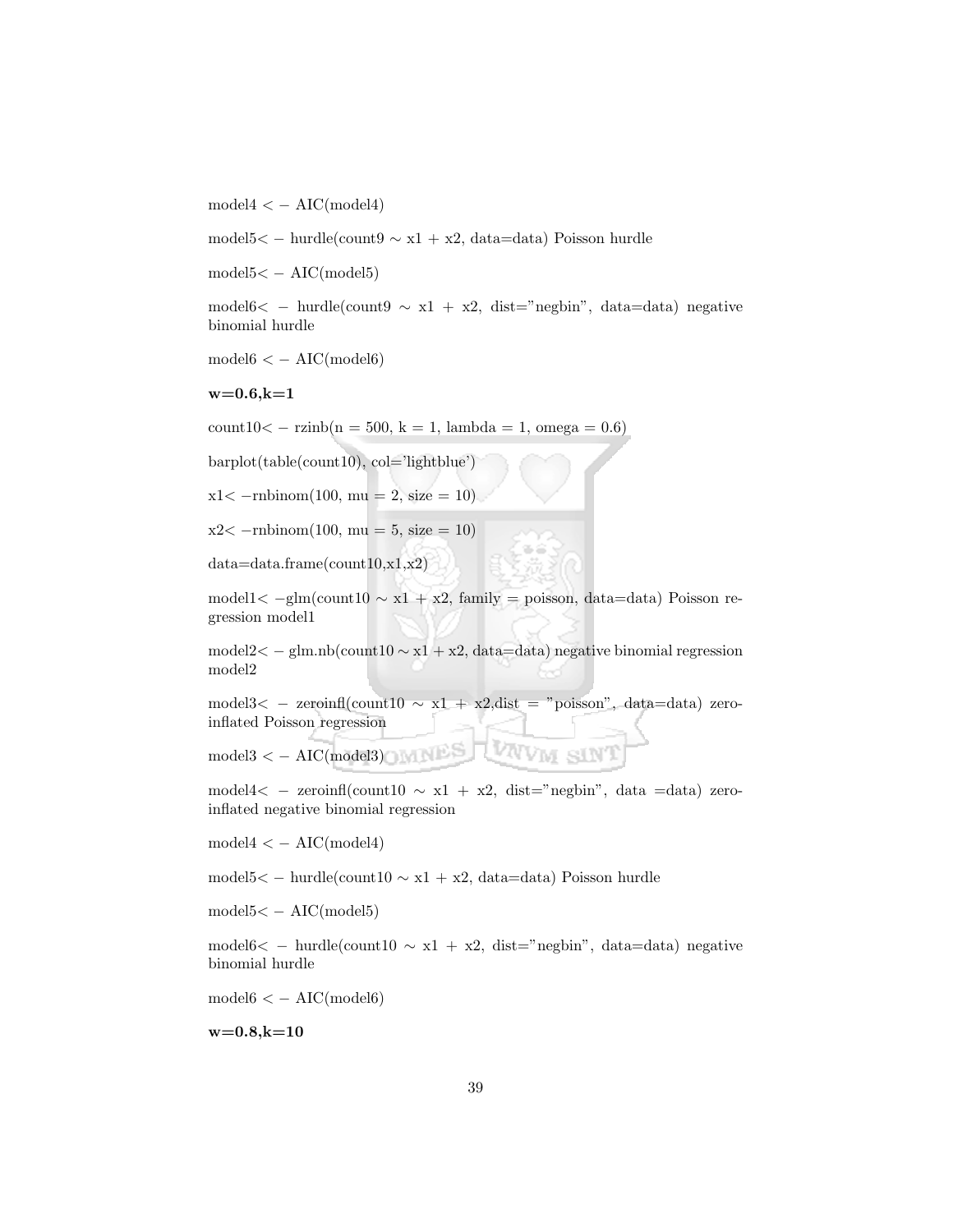count11< − rzinb(n = 500, k = 10, lambda = 1, omega = 0.8)

barplot(table(count11), col='lightblue')

 $x1 < -$  rnbinom(100, mu = 2, size = 10)

 $x2 < -$  rnbinom(100, mu = 5, size = 10)

data=data.frame(count11,x1,x2)

model1< − glm(count11  $\sim x1 + x2$ , family = poisson, data=data) Poisson regression model1

model2< − glm.nb(count11 ∼ x1 + x2, data=data) negative binomial regression model2

model3< − zeroinfl(count11 ∼ x1 + x2,dist = "poisson", data=data) zeroinflated Poisson regression

 $model3 < -AIC (model3)$ 

model4< −zeroinfl(count11 ∼ x1 + x2, dist="negbin", data =data) zero-inflated negative binomial regression

 $model4 < - AIC(model4)$ 

model5< − hurdle(count11 ∼x1 + x2, data=data) Poisson hurdle

 $model5 < -AIC(model5)$ 

model6< − hurdle(count11  $\sim x_1 + x_2$ , dist="negbin", data=data) negative binomial hurdle VT OMNES UWVM sIN

 $model6 < -AIC(model6)$ 

#### $w=0.4, k=1$

 $count12 < -$  rzinb $(n = 500, k = 1, lambda = 1, omega = 0.4)$ 

barplot(table(count12), col='lightblue')

 $x1 < -$  rnbinom $(100, mu = 2, size = 10)$ 

 $x2 < -$  rnbinom $(100, \text{mu} = 5, \text{size} = 10)$ 

data=data.frame(count12,x1,x2)

model1< − glm(count12 ∼x1 + x2, family = poisson, data=data) Poisson regression model1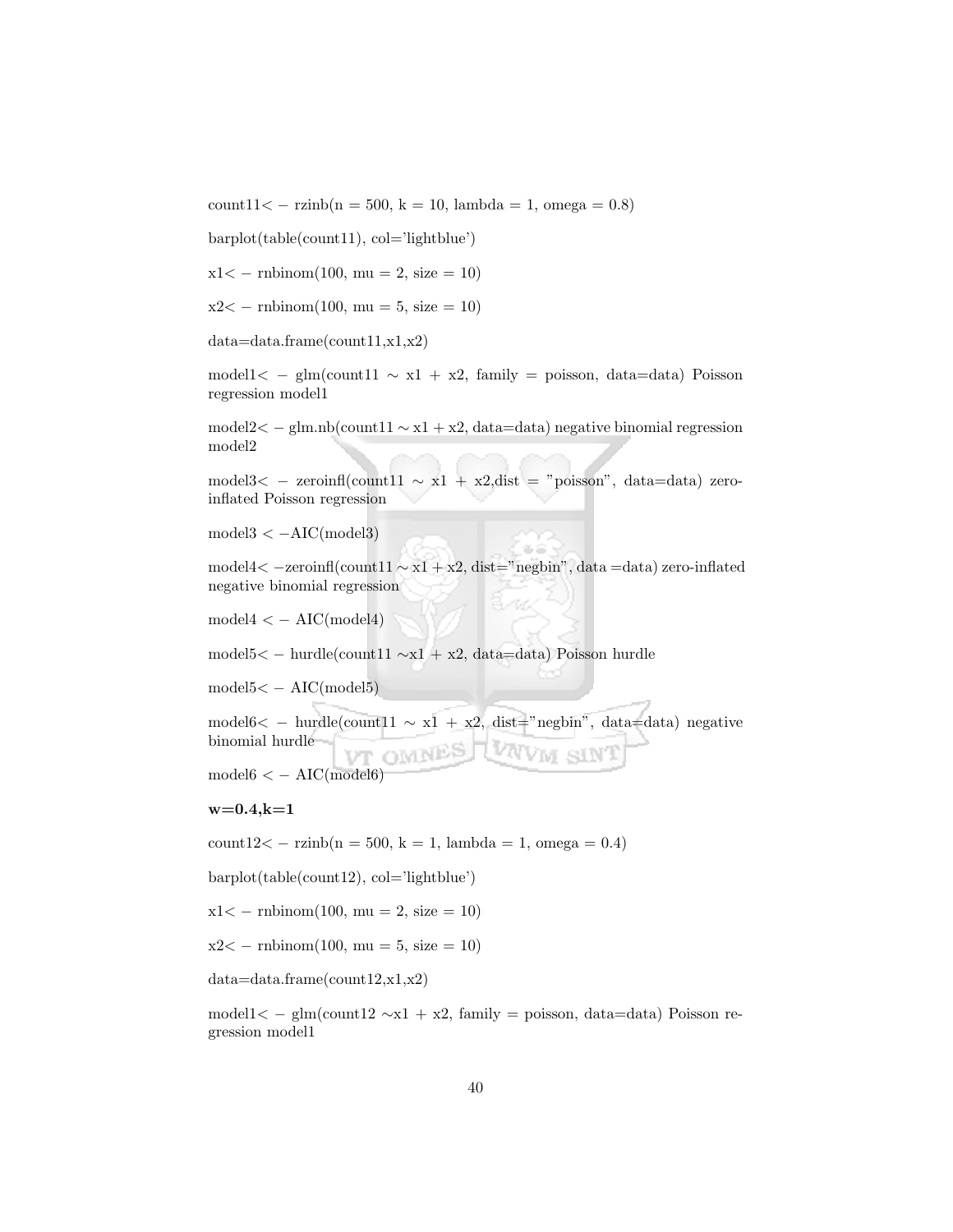model2< − glm.nb(count12 ∼ x1 + x2, data=data) negative binomial regression model2

model3< – zeroinfl(count12  $\sim x1 + x2$ , dist = "poisson", data=data) zeroinflated Poisson regression

 $model3 < -AIC(model3)$ 

model4< − zeroinfl(count12∼ x1 + x2, dist="negbin", data =data) zero-inflated negative binomial regression

 $model4 < - AIC(model4)$ 

model5< − hurdle(count12 ∼x1 + x2, data=data) Poisson hurdle

 $model5 < -AIC (model5)$ 

model6< − hurdle(count12  $\sim x1 + x2$ , dist="negbin", data=data) negative binomial hurdle

 $model6 < -AIC(model6)$ 

 $w=0.6, k=10$ 

count13< − rzinb(n = 500, k = 10, lambda = 1, omega = 0.6)

barplot(table(count13), col='lightblue')

 $x1 < -$  rnbinom $(100, \text{mu} = 2, \text{size} = 10)$ 

 $x2 < -$  rnbinom(100, mu = 5, size = 10)

data=data.frame(count13,x1,x2)

model1< − glm(count13 ∼x1 + x2, family = poisson, data=data) Poisson regression model1

model2< − glm.nb(count13 ∼ x1 + x2, data=data) negative binomial regression model2

model3< − zeroinfl(count13 ∼ x1 + x2,dist = "poisson", data=data) zeroinflated Poisson regression

 $model3 < -AIC(model3)$ 

model4< − zeroinfl(count13 ∼ x1 + x2, dist="negbin", data =data) zeroinflated negative binomial regression

 $model4 < - AIC(model4)$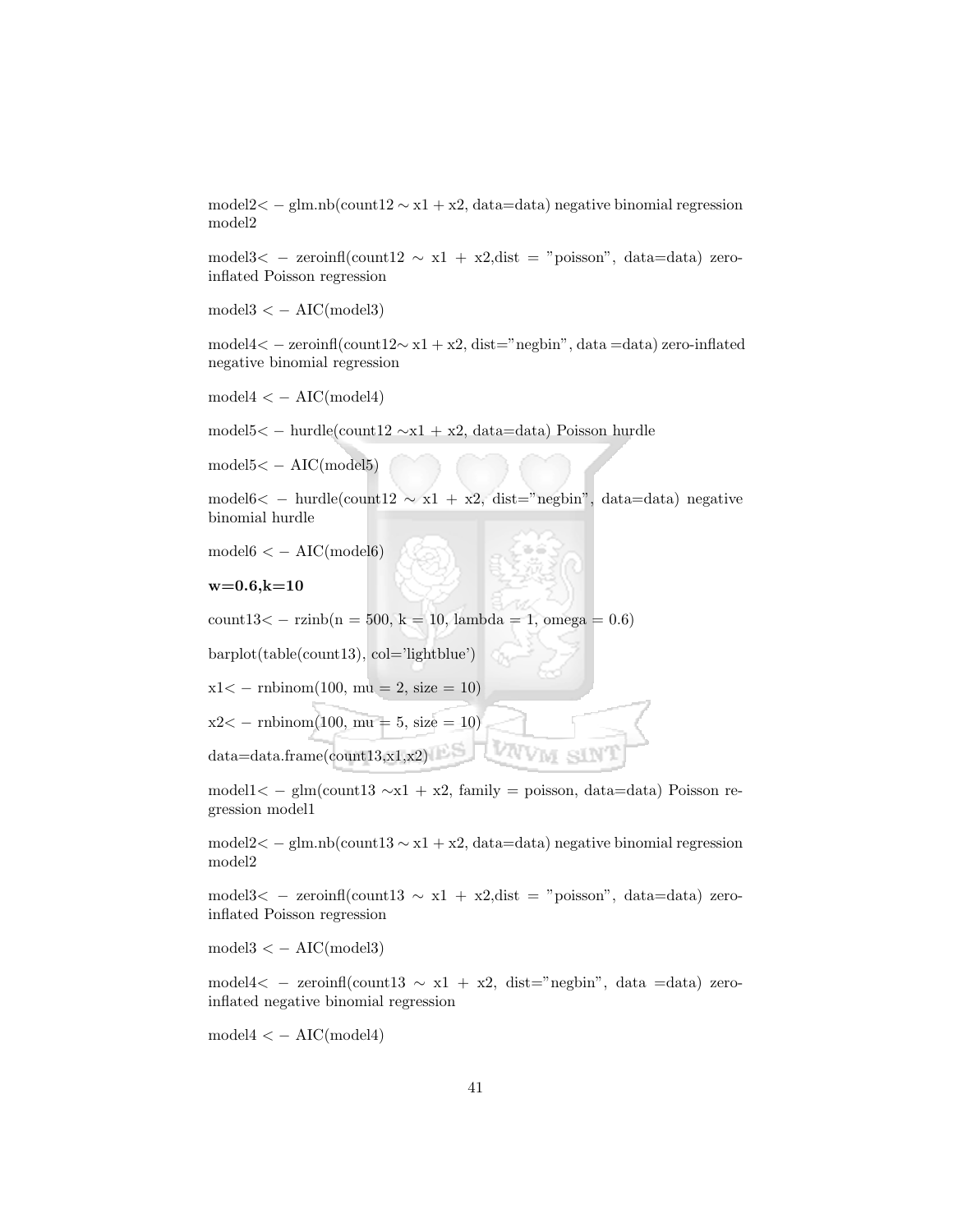model5< − hurdle(count13 ∼ x1 + x2, data=data) Poisson hurdle

model5< − AIC(model5)

model6< − hurdle(count13  $\sim x1 + x2$ , dist="negbin", data=data) negative binomial hurdle

 $model6 < -AIC(model6)$ 

#### $w=0.8, k=50$

count14< − rzinb(n = 500, k = 50, lambda = 1, omega = 0.8)

barplot(table(count14), col='lightblue')

 $x1 < -$  rnbinom(100, mu = 2, size = 10)

 $x2 < -$  rnbinom(100, mu = 5, size = 10)

data=data.frame(count14,x1,x2)

model1< − glm(count14 ∼ x1 + x2, family = poisson, data=data) Poisson regression model1

model2< − glm.nb(count14  $\sim$  x1 + x2, data=data) negative binomial regression model2

model3< – zeroinfl(count14  $\sim x1 + x2$ , dist = "poisson", data=data) zeroinflated Poisson regression

 $model3 < -AIC(model3)$ 

model4< - zeroinfl(count14  $\sim x1 + x2$ , dist="negbin", data =data) zeroinflated negative binomial regression

 $model4 < -AIC(model4)$ 

model5< − hurdle(count14 ∼ x1 + x2, data=data) Poisson hurdle

model5< − AIC(model5)

model6< − hurdle(count14  $\sim x1 + x2$ , dist="negbin", data=data) negative binomial hurdle

 $model6 < -AIC(model6)$ 

 $w=0.2, k=100$ 

 $count15 < -$  rzinb $(n = 500, k = 100, lambda = 1, omega = 0.2)$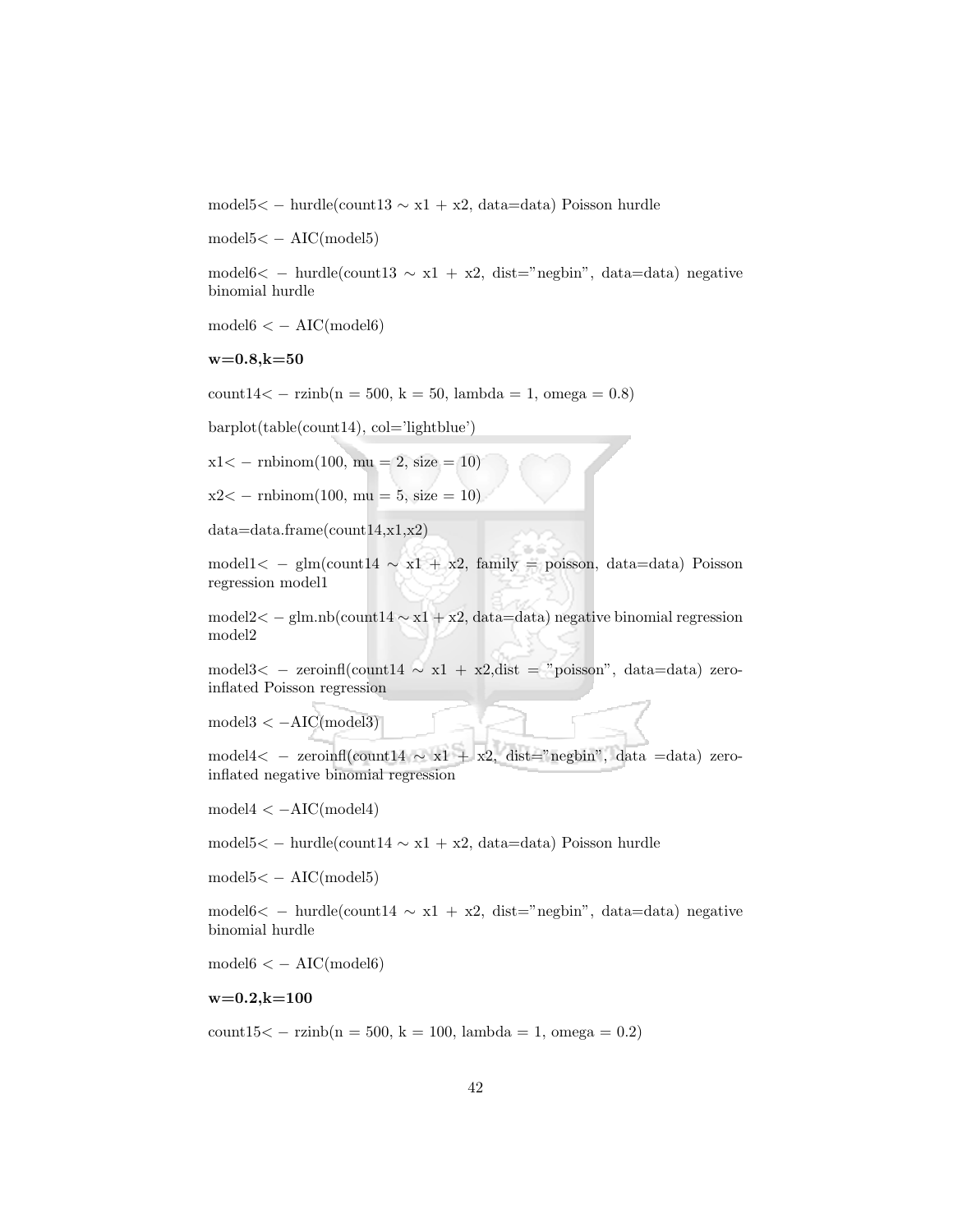barplot(table(count15), col='lightblue')

 $x1 < -$  rnbinom(100, mu = 2, size = 10)

 $x2 < -$  rnbinom(100, mu = 5, size = 10)

data=data.frame(count14,x1,x2)

model1< − glm(count15 ∼ x1 + x2, family = poisson, data=data) Poisson regression model1

model2< − glm.nb(count15 ∼ x1 + x2, data=data) negative binomial regression model2

model3< − zeroinfl(count15  $\sim x1 + x2$ ,dist = "poisson", data=data) zeroinflated Poisson regression

 $model3 < -AIC(model3)$ 

model4 $\lt$  – zeroinfl(count15  $\sim x1 + x2$ , dist="negbin", data =data) zeroinflated negative binomial regression

 $model4 < - AIC(model4)$ 

model5< − hurdle(count15∼ x1 + x2, data=data) Poisson hurdle

 $model5 < -AIC(model5)$ 

model6< − hurdle(count14  $\sim x1 + x2$ , dist="negbin", data=data) negative binomial hurdle

 $model6 < -AIC(model6)$ 

$$
_{\rm w=0.6,k=100}
$$

 $count16 < -$  rzinb $(n = 500, k = 100, lambda = 1, omega = 0.6)$ 

barplot(table(count16), col='lightblue')

 $x1 < -$  rnbinom $(100, \text{mu} = 2, \text{size} = 10)$ 

 $x2 < -$  rnbinom(100, mu = 5, size = 10)

data=data.frame(count16,x1,x2)

model1< − glm(count16  $\sim x1 + x2$ , family = poisson, data=data) Poisson regression model1

model2< − glm.nb(count16 ∼ x1 + x2, data=data) negative binomial regression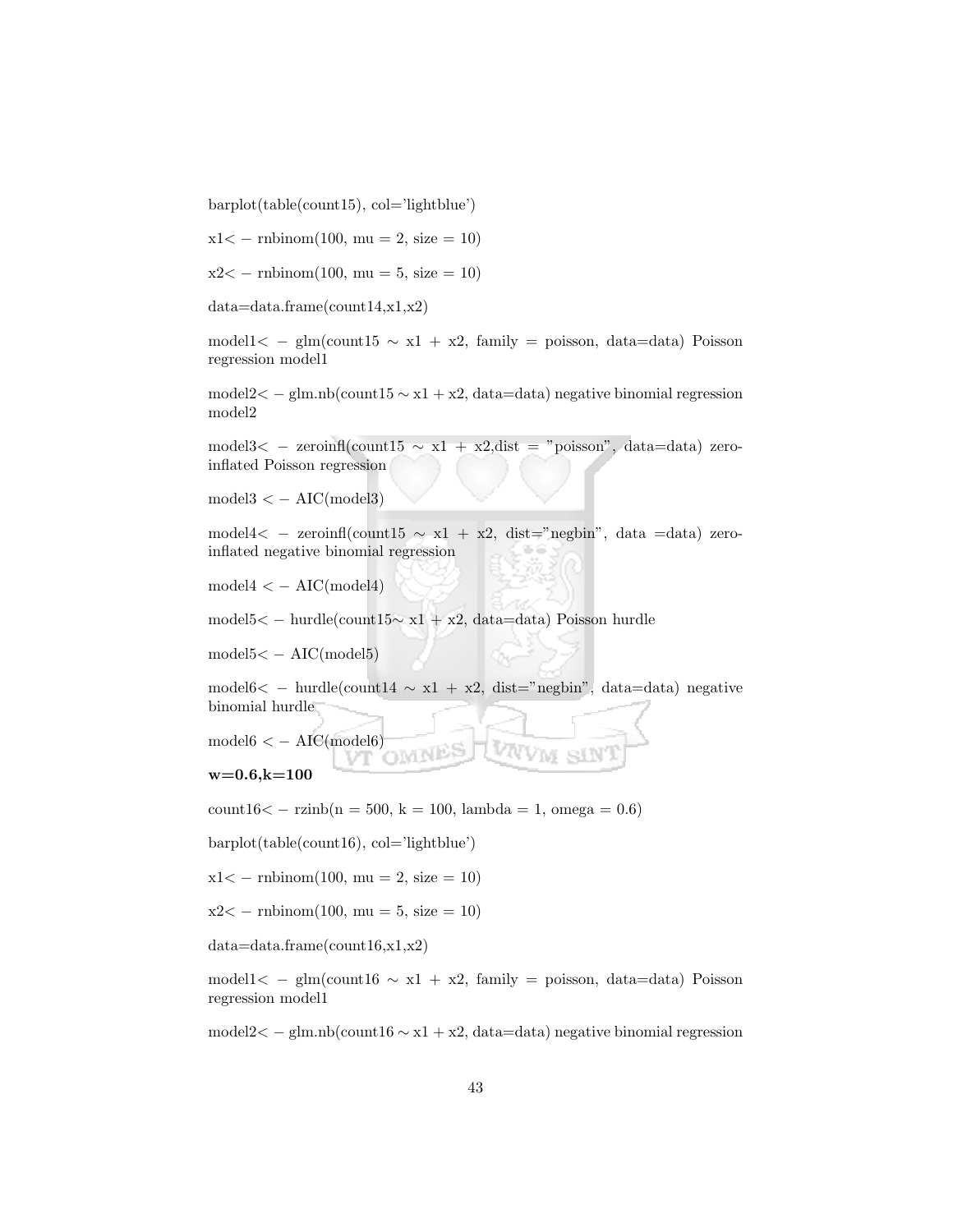#### model2

model3< - zeroinfl(count16  $\sim x1 + x2$ , dist = "poisson", data=data) zeroinflated Poisson regression

 $model3 < -AIC(model3)$ 

model4< − zeroinfl(count16 ∼ x1 + x2, dist="negbin", data =data) zeroinflated negative binomial regression

 $model4 < - AIC(model4)$ 

model5< − hurdle(count16 ∼ x1 + x2, data=data) Poisson hurdle

model5< −AIC(model5)

model6< − hurdle(count16 ∼ x1 + x2, dist="negbin", data=data) negative binomial hurdle

 $model6 < -AIC(model6)$ 

 $w=0.0, k=1$ 

count17< − rzinb(n = 500, k = 1, lambda = 1, omega = 0.0)

barplot(table(count17), col='lightblue')

 $x1 < -$  rnbinom(100, mu = 2, size = 10)

 $x2 < -$  rnbinom(100, mu = 5, size = 10)

data=data.frame(count17,x1,x2)

model1< − glm(count17 ∼ x1 + x2, family = poisson, data=data) Poisson regression model1

SIN

model2< −glm.nb(count17 ∼ x1 + x2, data=data) negative binomial regression model2

model3< − zeroinfl(count17 ∼ x1 + x2,dist = "poisson", data=data) zeroinflated Poisson regression

model3< − AIC(model3)

model4< – zeroinfl(count17  $\sim x1 + x2$ , dist="negbin", data =data) zeroinflated negative binomial regression

 $model4 < - AIC(model4)$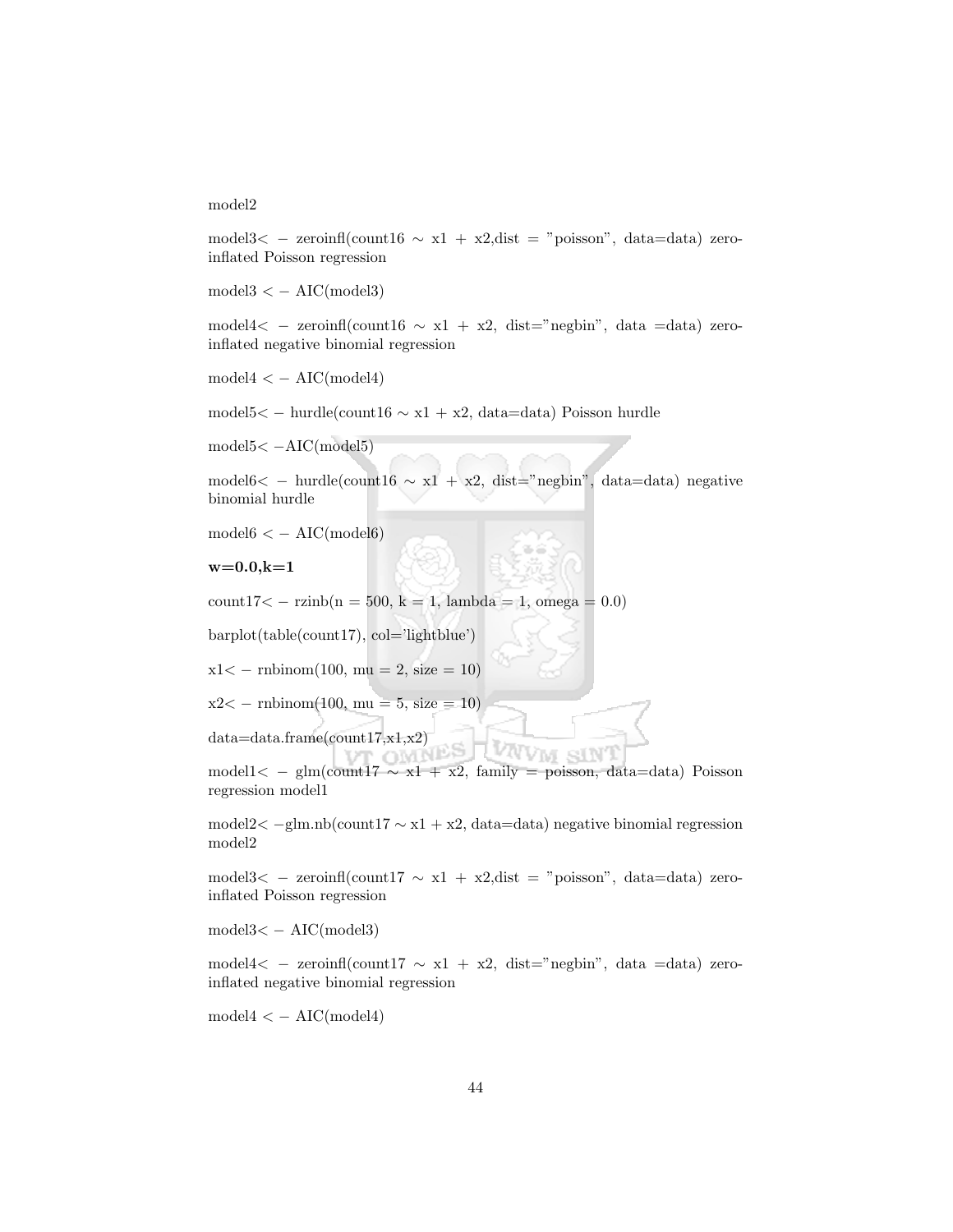model5< − hurdle(count17 ∼x1 + x2, data=data) Poisson hurdle

model5< − AIC(model5)

model6< − hurdle(count17  $\sim x1 + x2$ , dist="negbin", data=data) negative binomial hurdle

 $model6 < -AIC(model6)$ 

#### $w=0.0, k=10$

 $count18 < - \ranh(n = 500, k = 10, lambda = 1, omega = 0.0)$ 

barplot(table(count18), col='lightblue')

 $x1 < -$  rnbinom(100, mu = 2, size = 10)

 $x2 < -$  rnbinom(100, mu = 5, size = 10)

data=data.frame(count18,x1,x2)

model1< − glm(count18 ∼ x1 + x2, family = poisson, data=data) Poisson regression model1

model2< − glm.nb(count18  $\sim$  x1 + x2, data=data) negative binomial regression model2

model3< − zeroinfl(count18 ∼ x1 + x2,dist = "poisson", data=data) zeroinflated Poisson regression

 $model3 < - AIC(model3)$ 

model4< − zeroinfl(count18 ∼ x1 + x2, dist="negbin", data =data) zeroinflated negative binomial regression

 $model4 < - AIC(model4)$ 

model5< − hurdle(count18 ∼ x1 + x2, data=data) Poisson hurdle

model5< − AIC(model5)

model6< − hurdle(count18  $\sim x1 + x2$ , dist="negbin", data=data) negative binomial hurdle

 $model6 < -AIC(model6)$ 

 $w=0.0, k=50$ 

 $count19 < - \rcsinh(n = 500, k = 50, lambda = 1, omega = 0.0)$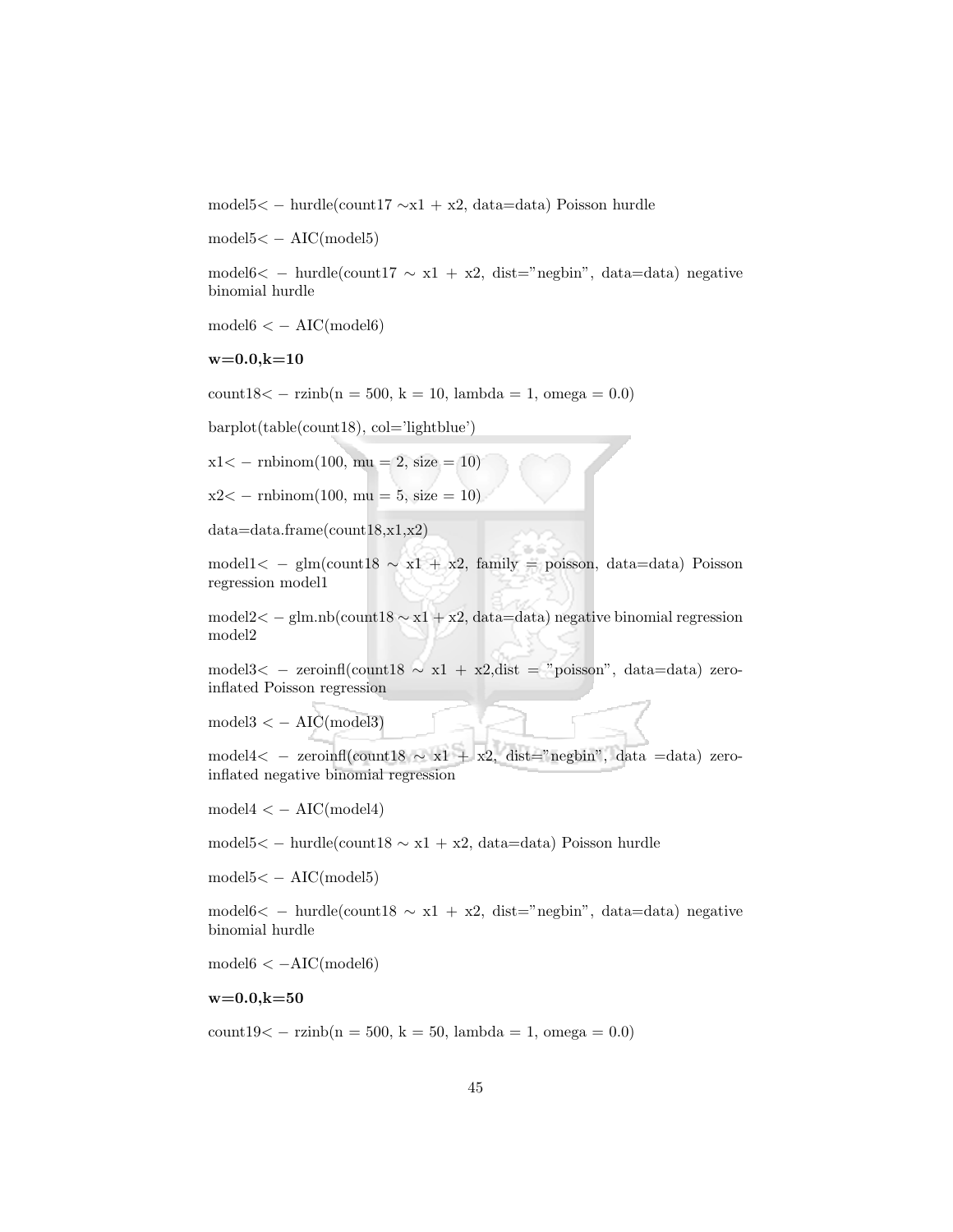barplot(table(count19), col='lightblue')

 $x1 < -$  rnbinom $(100, \text{mu} = 2, \text{size} = 10)$ 

 $x2 < -$  rnbinom(100, mu = 5, size = 10)

data=data.frame(count6,x1,x2)

model1< − glm(count19  $\sim x1 + x2$ , family = poisson, data=data) Poisson regression model1

model2< − glm.nb(count19 ∼x1 + x2, data=data) negative binomial regression model2

model3< – zeroinfl(count19  $\sim x1 + x2$ , dist = "poisson", data=data) zeroinflated Poisson regression

 $model3 < -AIC(model3)$ 

model4< – zeroinfl(count19  $\sim x1 + x2$ , dist="negbin", data =data) zeroinflated negative binomial regression

 $model4 < -AIC(model4)$ 

model5< − hurdle(count19 ∼ x1 + x2, data=data) Poisson hurdle

 $model5 < -AIC(model5)$ 

model6< − hurdle(count19∼ x1 + x2, dist="negbin", data=data) negative binomial hurdle

 $model6 < -AIC(model6)$ MNE

#### $w=0.0, k=100$

 $count20 < -\nzinh(n = 500, k = 100, lambda = 1,omega = 0.0) barplot(table(count20),$ col='lightblue')  $x1 < -$  rnbinom(100, mu = 2, size = 10)  $x2 < -$  rnbinom(100, mu = 5, size = 10) data=data.frame(count6,x1,x2) model1< - glm(count20  $\sim$  $x1 + x2$ , family = poisson, data=data) Poisson regression model1

model2< − glm.nb(count20 ∼ x1 + x2, data=data) negative binomial regression model2

model $3<$  – zeroinfl(count20  $\sim$  x1 + x2,dist = "poisson", data=data) zeroinflated Poisson regression

 $model3 < -AIC(model3)$ 

model4 $\lt$  – zeroinfl(count20  $\sim x1 + x2$ , dist="negbin", data =data) zero-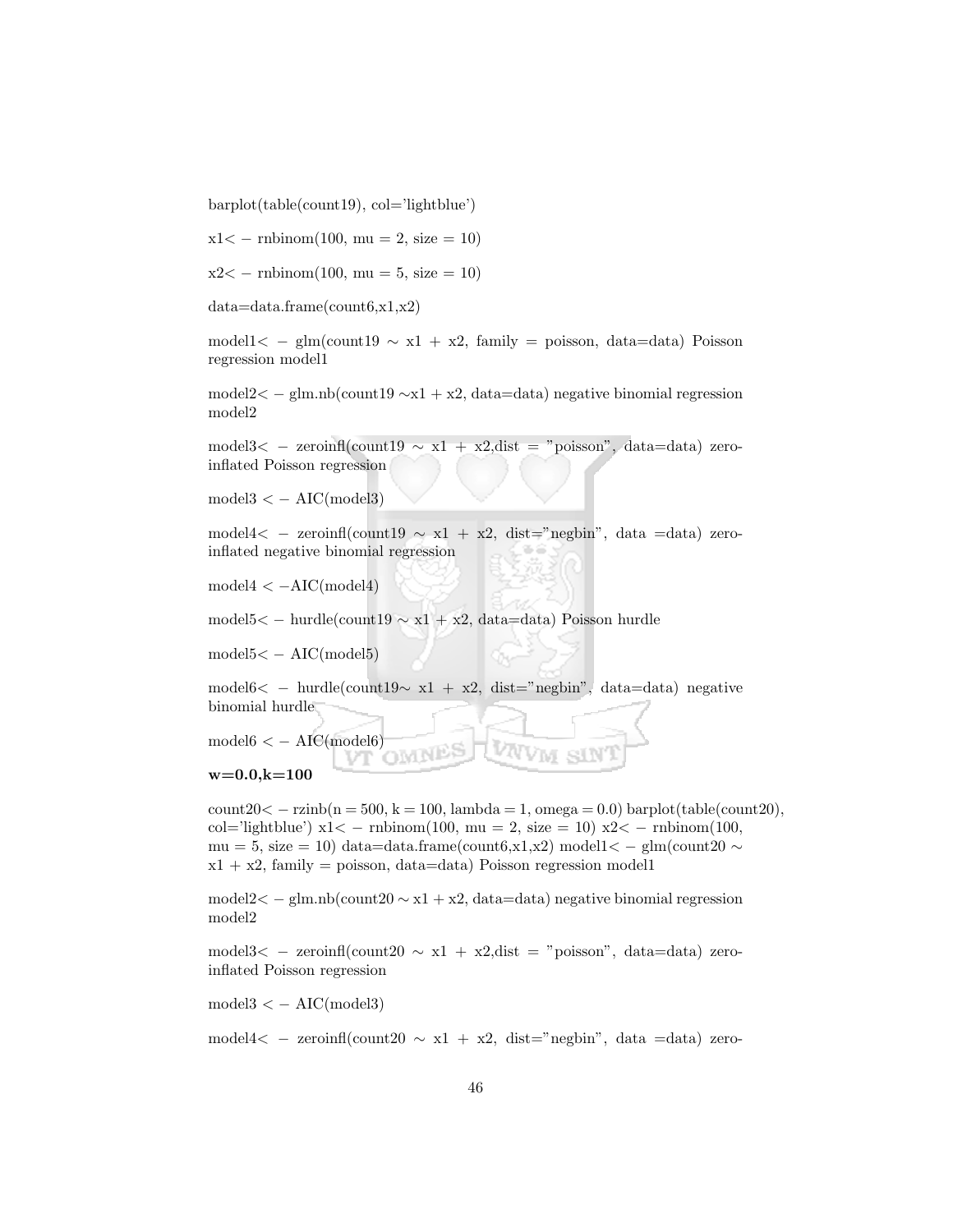inflated negative binomial regression

 $model4 < - AIC(model4)$ 

model5< − hurdle(count20 ∼ x1 + x2, data=data) Poisson hurdle

 $model5 < -AIC(model5)$ 

model6< −hurdle(count20∼ x1 + x2, dist="negbin", data=data) negative binomial hurdle

 $model6 < -AIC(model6)$ 

### bar graph plots



 $p1=ggplot(hei[2,],$  aes( AIC for Different Models, 'w=0.0,k=1')) + geom col(fill

 $=$  "royalblue1") + geom text(aes(label  $=$  'w=0.0,k=1'))  $p2 = ggbot(Data2, aes(AIC for Different Models, 'w=0.0, k=10')) + geom col(fill)$ 

 $=$  "royalblue1") + geom text(aes(label = 'w=0.0,k=10'))

 $p3 = ggplot(Data2, aes(AIC for Different Models, 'w=0.0, k=50'))$  + geom col(fill  $=$  "royalblue1") + geom text(aes(label  $=$  'w=0.0,k=50'))

 $p4=ggplot(Data2, aes(AIC for Different Models, 'w=0.0,k=100')) + geom col(fill)$  $=$  "royalblue1") + geom text(aes(label  $=$  'w=0.0,k=100'))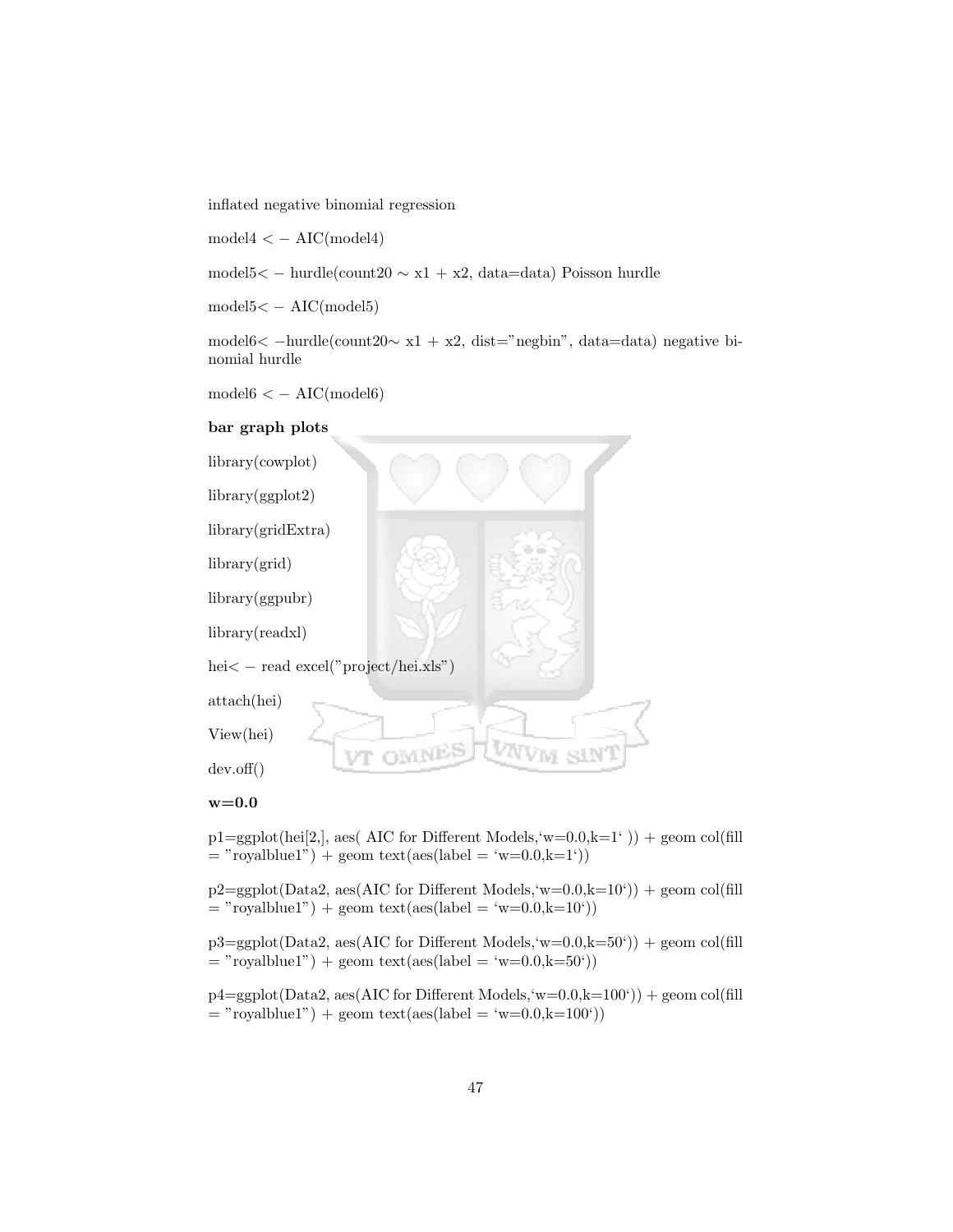$ggarrange(p1, p2, ncol = 1, nrow = 2)$ 

 $ggarrange(p3, p4, ncol = 1, nrow = 2)$ 

 $w=0.2$ 

 $p11=ggplot(Data3w2, aes( AIC for Different Models, 'w=0.2,k=1')) + geom$  $col(\text{fill} = "roughblue1") + \text{geom text}(aes(\text{label} = 'w=0.2,k=1'))$ 

 $p12 = ggplot(Data3w2, aes(AIC for Different Models, w=0.2, k=10')) + geom$  $col(\text{fill} = "roughblue1") + geom text(aes(label = 'w=0.2, k=10'))$ 

 $p13 = ggplot(Data3w2, aes( AIC for Different Models, 'w=0.2, k=50')) + geom$  $col(\text{fill} = "roughblue1") + \text{geom text}(aes(\text{label} = 'w=0.2,k=50'))$ 

 $p14 = ggplot(Data3w2, aes(AIC for Different Models, w=0.2, k=100)) + geom$  $col(\text{fill} = "roughblue1") + geom text(aes(label = 'w=0.2, k=100'))$ 

ggarrange(p11, p12, ncol = 1, nrow = 2)

ggarrange(p13, p14, ncol = 1, nrow = 2)

 $w=0.6$ 

Data3 w6  $\lt$  – read csv("project/Data3 w.6.csv")

attach(Data3 w6)

```
View(Data3 w6)
```
 $p21=\text{sgplot}(Data3 \text{ w6}, \text{aes}(AIC \text{ for Different Models}, \text{w=0.6}, k=1)) + \text{geom}$ col(fill = "royalblue1") + geom text(aes(label = 'w=0.6,k=1')) **VT OMNE** 

 $p22 = ggplot(Data3 \text{ w6}, \text{aes}(AIC for Different Models, \text{w=0.6}, k=10')) + geom$  $col(\text{fill} = "roughblue1") + geom text(aes(label = 'w=0.6, k=10'))$ 

 $p23 = ggplot(Data3 w6, \text{aes}(AIC for Different Models, w=0.6, k=50')) + geom$  $col(\text{fill} = "roughblue1") + geom text(aes(label = 'w=0.6, k=50'))$ 

 $p24 = ggplot(Data3 w6, aes(AIC for Different Models, w=0.6, k=100')) + geom$  $col(\text{fill} = "roughblue1") + \text{geom text}(aes(\text{label} = 'w=0.6, k=100'))$ 

ggarrange(p21, p22, ncol = 1, nrow = 2)

ggarrange(p23, p24, ncol = 1, nrow = 2)

 $w=0.8$ 

Data3 w8  $\lt$  – read csv("project/Data3 w8.csv")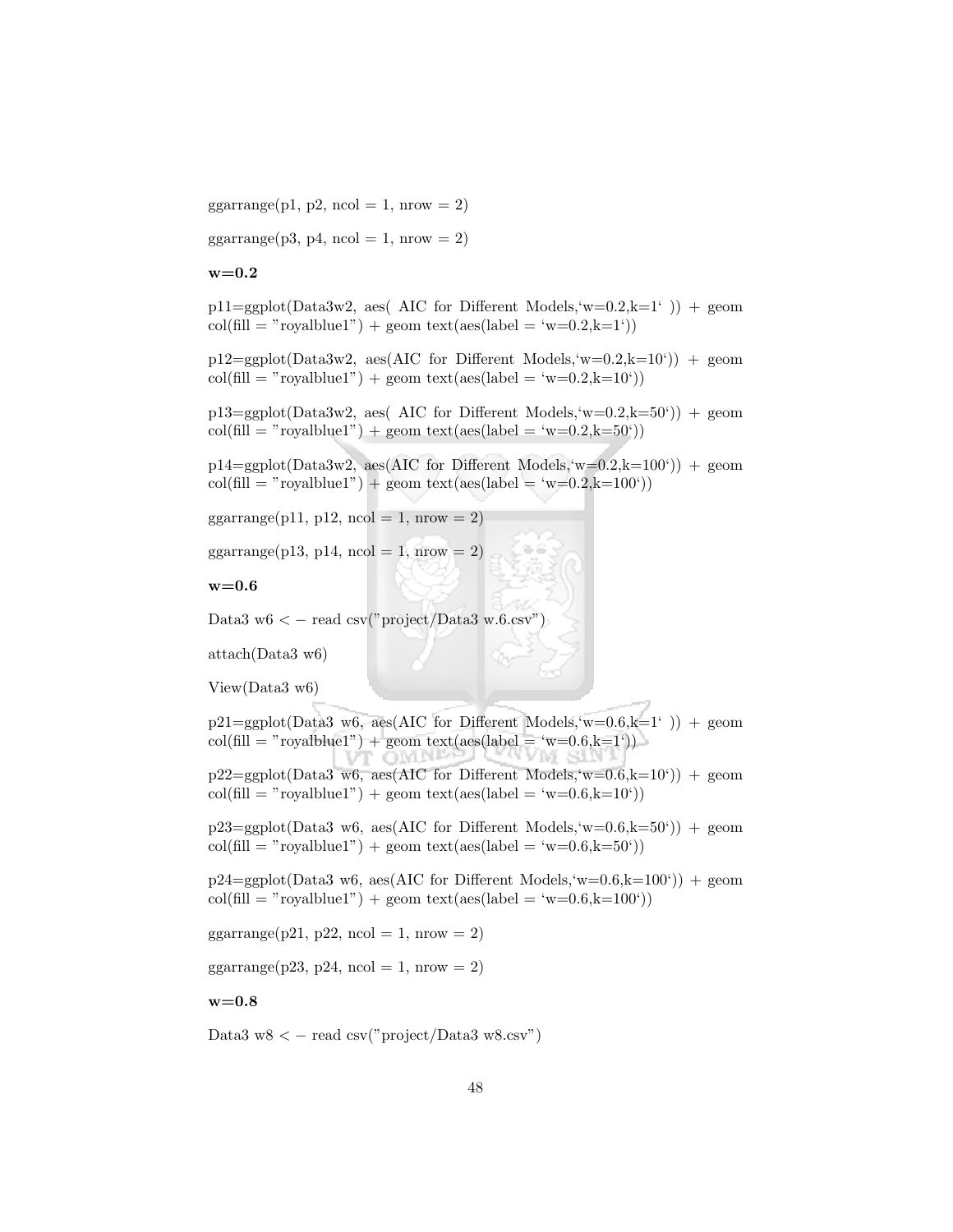attach(Data3 w8)

View(Data3 w8)

 $p31 = ggplot(Data3 w8, aes( AIC for Different Models, w=0.8, k=1) ) + geom$  $col(\text{fill} = "roughblue1") + \text{geom text}(aes(\text{label} = 'w=0.8,k=1'))$ 

 $p32 = ggplot(Data3 w8, \text{aes}(AIC for Different Models, 'w=0.8, k=10')) + geom$  $col(\text{fill} = "rough" + \text{geom text}(\text{aes}(\text{label} = 'w=0.8, k=10'))$ 

 $p33 = gcplot(Data3 w8, aes( AIC for Different Models, w=0.8, k=50)) + geom$  $col(\text{fill} = "roughblue1") + \text{geom text}(aes(\text{label} = 'w=0.8, k=50'))$ 

 $p34=ggplot(Data3 w8, aes(AIC for Different Models, w=0.8,k=100'))$  + geom  $col(\text{fill} = "roughblue1") + geom text(aes(label = 'w=0.8,k=100'))$ 

ggarrange(p31, p32, ncol = 1, nrow = 2)

ggarrange(p33, p34, ncol = 1, nrow = 2)

### R codes for the EID data

#### Model 1:Poisson regression

model1=glm(EIDPositive ∼,family=poisson, data = EIDData2)

pois.model1< −step(model1, direction = "both")

Start: AIC=474.69

EIDPositive ∼ EIDTestingPoint + PCRType + TestingPoint + HEIprophylaxis + MaternalProphylaxis

summary(model1)

Call: glm(formula = EIDPositive  $\sim$ ., family = poisson, data = EIDData2)

#### Model 2:Negative binomial

 $fm - nb < -$  MASS::glm.nb(EIDPositive  $\sim$ ., data = EIDData2)

summary $(fm - nb)$ 

Call:

 $MASS::glm.nb (formula = EIDPositive \sim ., data = EIDData2, init. theta = 0.6083719267,$  $link = log$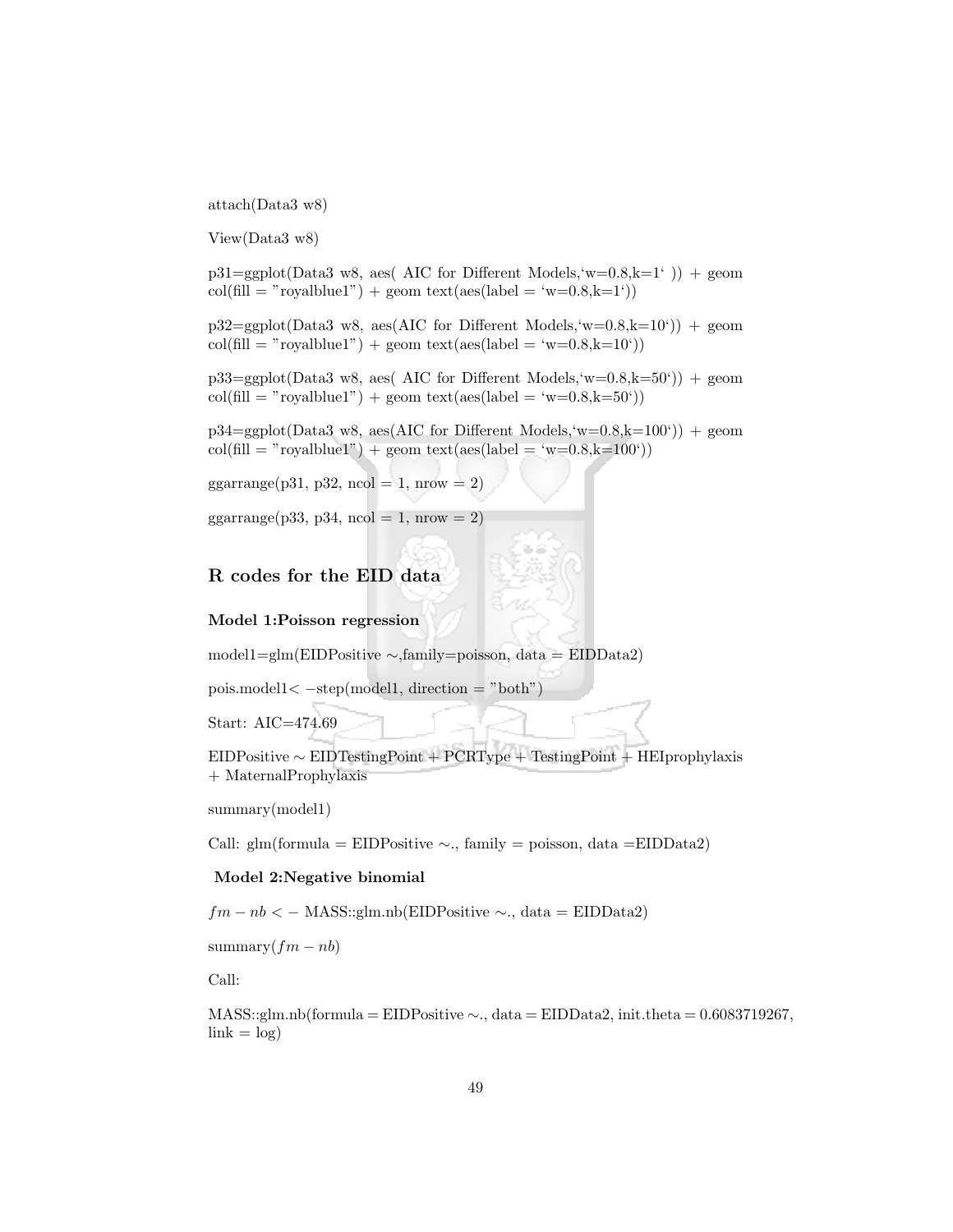nb.model1<  $-$ step( $fm - nb$ , direction = "both")

EIDPositive ∼ EIDTestingPoint + PCRType + TestingPoint + HEIprophylaxis + MaternalProphylaxis

summary(model2)

glm.nb(formula = EIDPositive ∼ EIDTestingPoint + PCRType + Testing- $Point + HEI$ prophylaxis + MaternalProphylaxis, data =  $EIDData2$ , init.theta  $= 0.6083719267$ , link  $= \log$ )

#### Model 3:Zero-inflated Poisson

model3=zeroinfl(EIDPositive ∼ EIDTestingPoint+PCRType, dist = "poisson",  $data = EIDData2)$ 

 $zero.model3 $\lt$  -step(model3, direction = "backward")$ 

Start: AIC=491.18

EIDPositive ∼ EIDTestingPoint + PCRType

summary(model3)

Call: zeroinfl(formula = EIDPositive ∼ EIDTestingPoint + PCRType, data = EIDData2, dist  $=$  "poisson")

#### Model 4:Zero-inflated negative binomial

model4=zeroinfl(EIDPositive ∼ EIDTestingPoint+PCRType,dist = "negbin",  $data = EIDData2)$ 

zero.model4< −step(model4, direction = "backward") Start: AIC=492.11 EI-DPositive < − EIDTestingPoint + PCRType

summary(model4)

zeroinfl(formula = EIDPositive ∼ EIDTestingPoint + PCRType, data = EID-Data2, dist  $=$  "negbin")

#### Model 5:Negative binomial hurdle

model5=hurdle(EIDPositive ∼EIDTestingPoint+PCRType, data=EIDData2, dist  $=$  "negbin")

hurdle.model5∼step(model5, direction = "backward")

Start: AIC=491.73 EIDPositive ∼ EIDTestingPoint + PCRType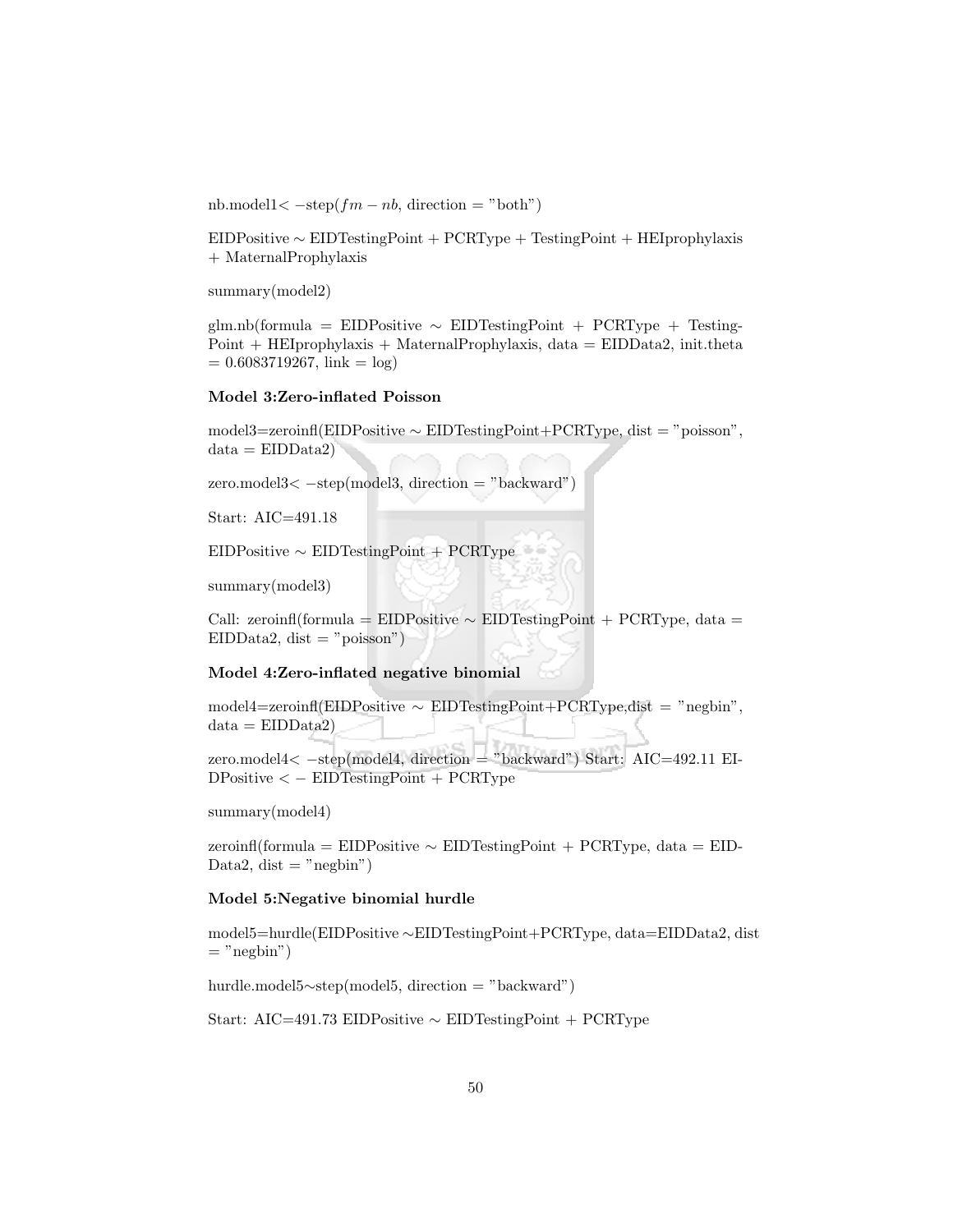summary(model5)

hurdle(formula = EIDPositive EIDTestingPoint + PCRType, data = EID-Data2, dist  $=$  "negbin")

### Model 6:Poisson hurdle

model6=hurdle(EIDPositive ∼EIDTestingPoint+PCRType, data = EIDData2,  $dist = "poisson")$ 

hurdle.model6∼step(model6, direction = "backward")

Start: AIC=490.81

EIDPositive ∼ EIDTestingPoint + PCRType

summary(model6)

hurdle(formula = EIDPositive  $\sim$  EIDTestingPoint + PCRType, data = EID-Data2, dist  $=$  "poisson")

### R script for the map

library(maptools)

library(raster)

library(plyr)

library(ggplot2)

library(rgdal)

library(ggmap)

library(scales)

Kenya< −getData("GADM", country="KE", level=0)

Kenya1< −getData("GADM", country="KE", level=1)

plot(Kenya1)

 $Kenya1_U TM < -$  spTransform(Kenya1, CRS("+init=EPSG:32737"))

 $Kenya1_U TM dataNAME_1$ 

 $View(Kenya1_U TMdataNAME_1)$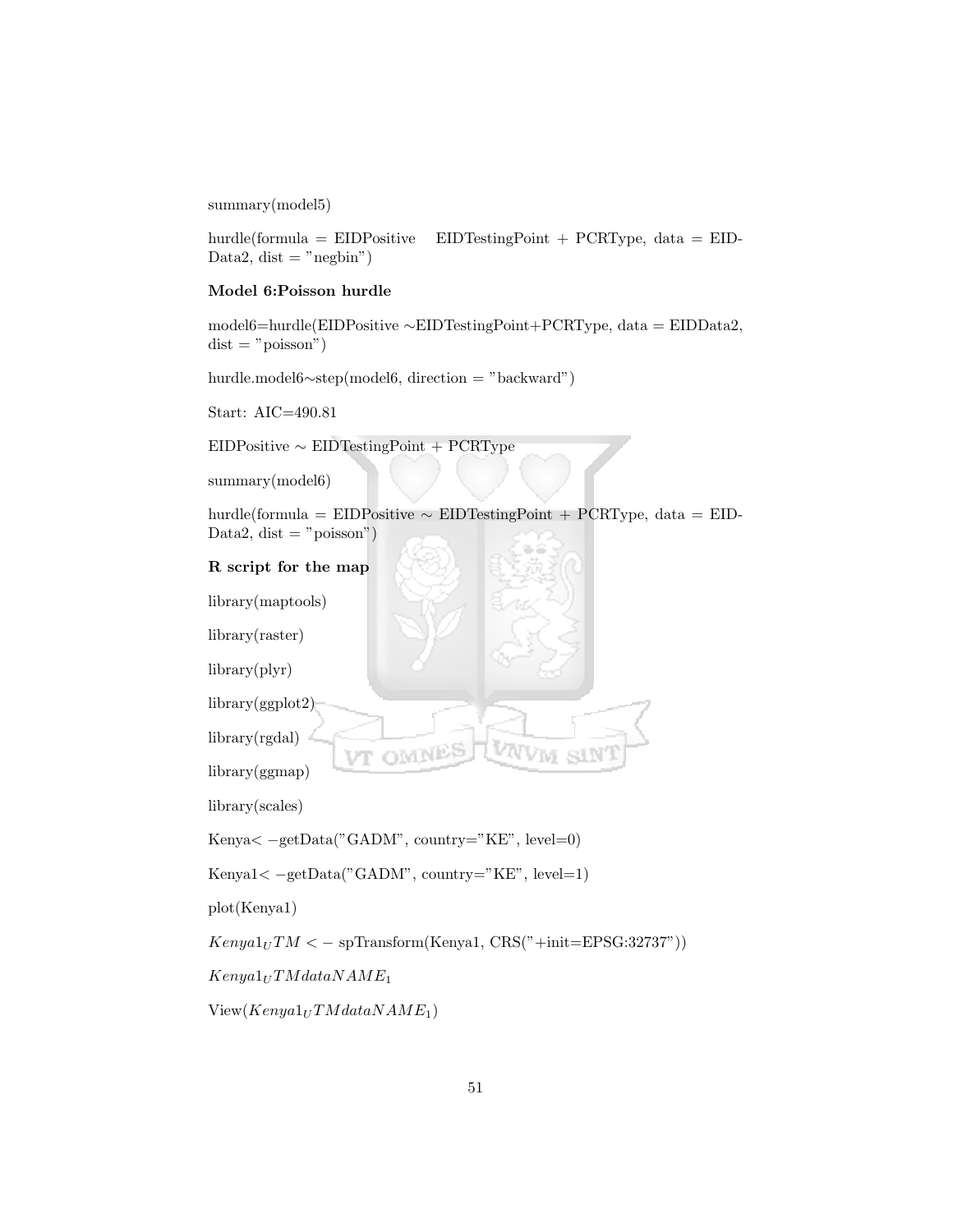HEI TestedPositive< -c(8,8,16,12,3,3,2,39,1,10,30,3,20,18,7,12,34,17,9,7,1,12,7,2,1,9,34,16,3,82,19,11,7,5,2,3,1,2

```
theme opts\lt -list(theme(panel.grid.minor = element blank(),
```
panel.grid.major = element blank(),

 $panel, background = element blank(),$ 

 $plot.\text{background} = element \text{ blank}(),$ 

 $axisline = element blank(),$ 

 $axis.text.x = element blank(),$ 

 $axis.text.y = element blank(),$ 

 $axis.$ ticks = element blank $($ ),

 $axis.title.x = element blank(),$ 

 $axis.title.y = element blank(),$ 

 $plot.title = element blank())$ 

NAME 1< −Kenya1 UTM data NAME 1

HEI TestedPositive df< −data.frame(NAME 1, HEI TestedPositive)

HEI TestedPositive df

Kenya1 UTM data $id <$ -rownames (Kenya1 UTM data)

Kenya1 UTM data < − join(Kenya1 UTM data, HEI TestedPositive df, by="NAME 1")

Kenya1 df  $\langle$  - fortify(Kenya1 UTM)

Kenya1 df <  $-$  join(Kenya1 df,Kenya1 UTM data, by="id")

theme opts $\lt$  -list(theme(panel.grid.minor = element blank(),

 $panel.grid.major = element blank(),$ 

 $panel, background = element blank(),$ 

 $plot.\text{background} = element \text{ blank}(),$ 

 $axisline = element blank(),$ 

 $axis.text.x = element blank(),$